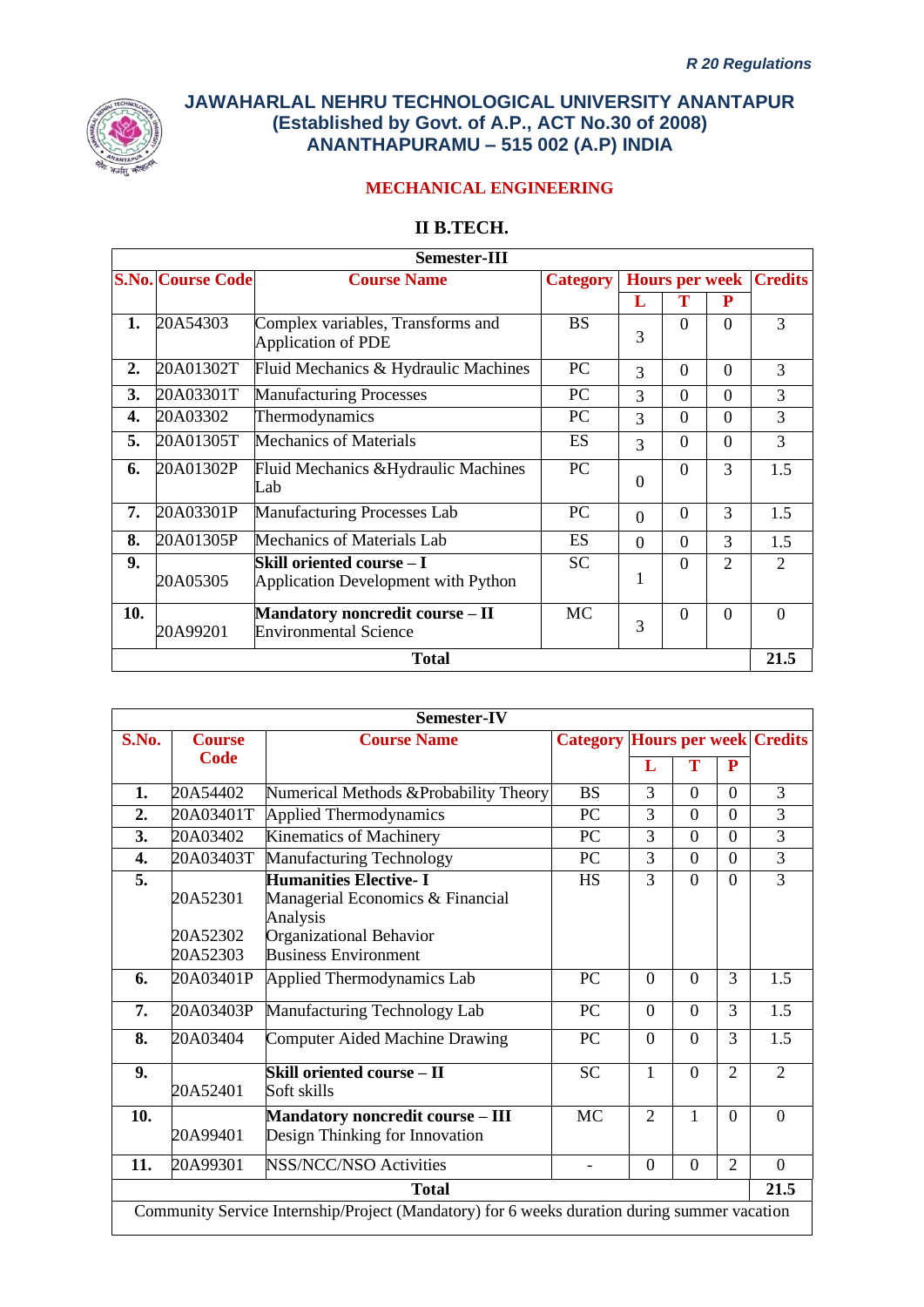

### **MECHANICAL ENGINEERING**

#### **Note:**

- 1. Eligible and interested students can register either for Honors or for a Minor in IV Semester as per the guidelines issued by the University
- 2. Students shall register for NCC/NSS/NSO activities and will be required to participate in an activity for two hours in a week during fourth semester.
- 3. Lateral entry students shall undergo a bridge course in Mathematics during third semester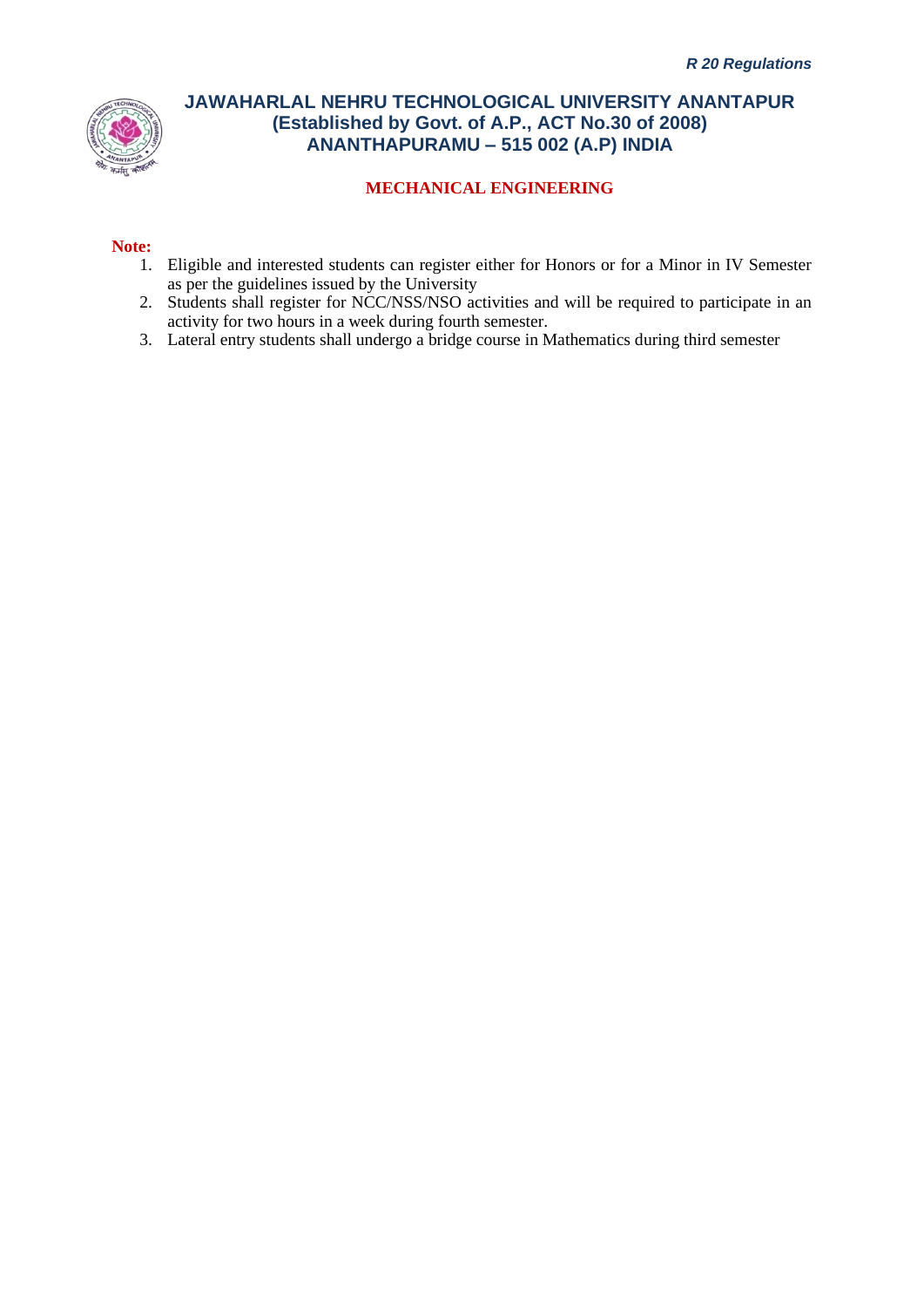

### **MECHANICAL ENGINEERING**

| <b>Course Code</b><br>20A54303 | Complex variables, Transforms & Partial Differential<br><b>Equations</b>                                                                                                                                                                                                                                                                                                                                                                                                                                                     |                 | L<br>3 | T<br>$\bf{0}$ | ${\bf P}$<br>$\mathbf{0}$ | $\mathbf C$<br>$\overline{3}$ |
|--------------------------------|------------------------------------------------------------------------------------------------------------------------------------------------------------------------------------------------------------------------------------------------------------------------------------------------------------------------------------------------------------------------------------------------------------------------------------------------------------------------------------------------------------------------------|-----------------|--------|---------------|---------------------------|-------------------------------|
|                                |                                                                                                                                                                                                                                                                                                                                                                                                                                                                                                                              |                 |        |               |                           |                               |
| Pre-requisite                  | <b>Functions, Differentiations and</b><br><b>Integration</b>                                                                                                                                                                                                                                                                                                                                                                                                                                                                 | <b>Semester</b> |        | III           |                           |                               |
| <b>Course Objectives:</b>      |                                                                                                                                                                                                                                                                                                                                                                                                                                                                                                                              |                 |        |               |                           |                               |
|                                | This course aims at providing the student to acquire the knowledge on the calculus of functions of                                                                                                                                                                                                                                                                                                                                                                                                                           |                 |        |               |                           |                               |
|                                | complex variables. The aim is to analyze the solutions of partial differential equations.                                                                                                                                                                                                                                                                                                                                                                                                                                    |                 |        |               |                           |                               |
|                                | Course Outcomes (CO): Student will be able to                                                                                                                                                                                                                                                                                                                                                                                                                                                                                |                 |        |               |                           |                               |
| ٠                              | Understand the analyticity of complex functions and conformal mappings.<br>Apply cauchy's integral formula and cauchy's integral theorem to evaluate improper<br>integrals along contours.<br>Understand the usage of laplace transforms.<br>Evaluate the fourier series expansion of periodic functions.                                                                                                                                                                                                                    |                 |        |               |                           |                               |
|                                | Formulate/solve/classify the solutions of partial differential equations and also find the                                                                                                                                                                                                                                                                                                                                                                                                                                   |                 |        |               |                           |                               |
| UNIT - I                       | solution of one-dimensional wave equation and heat equation.<br><b>Complex Variable - Differentiation:</b>                                                                                                                                                                                                                                                                                                                                                                                                                   |                 | 9 Hrs  |               |                           |                               |
|                                | Introduction to functions of complex variable-concept of Limit & continuity- Differentiation,                                                                                                                                                                                                                                                                                                                                                                                                                                |                 |        |               |                           |                               |
| properties.                    | Cauchy-Riemann equations, analytic functions (exponential, trigonometric, logarithm), harmonic<br>functions, finding harmonic conjugate-construction of analytic function by Milne Thomson method-<br>Conformal mappings-standard transformations ( $e^z$ , kz) Mobius transformations (bilinear) and their                                                                                                                                                                                                                  |                 |        |               |                           |                               |
| UNIT - II                      | <b>Complex Variable - Integration:</b>                                                                                                                                                                                                                                                                                                                                                                                                                                                                                       |                 | 9 Hrs  |               |                           |                               |
|                                | Line integral-Contour integration, Cauchy's integral theorem, Cauchy Integral formula, Liouville's<br>theorem (without proof) and Maximum-Modulus theorem (without proof); power series expansions:<br>Taylor's series, zeros of analytic functions, singularities, Laurent's series; Residues, Cauchy Residue<br>theorem (without proof), Evaluation of definite integral involving sine and cosine, Evaluation of<br>certain improper integrals (around unit circle, semi circle with f(z) not having poles on real axis). |                 |        |               |                           |                               |
| UNIT - III                     | <b>Laplace Transforms</b>                                                                                                                                                                                                                                                                                                                                                                                                                                                                                                    |                 | 9 Hrs  |               |                           |                               |
|                                | Definition-Laplace transform of standard functions-existence of Laplace Transform - Inverse<br>transform – First shifting Theorem, Transforms of derivatives and integrals – Unit step function –<br>Second shifting theorem $-$ Dirac's delta function $-$ Convolution theorem $-$ Laplace transform of<br>Periodic function. Differentiation and integration of transform - solving Initial value problems to<br>ordinary differential equations with constant coefficients using Laplace transforms.                      |                 |        |               |                           |                               |
| <b>UNIT - IV</b>               | <b>Fourier series</b>                                                                                                                                                                                                                                                                                                                                                                                                                                                                                                        |                 | 8 Hrs  |               |                           |                               |
|                                | Determination of Fourier coefficients (Euler's) – Dirichlet conditions for the existence of<br>Fourier series – functions having discontinuity-Fourier series of Even and odd functions – Fourier<br>series in an arbitrary interval - Half-range Fourier sine and cosine expansions- typical wave forms -<br>Parseval's formula- Complex form of Fourier series.                                                                                                                                                            |                 |        |               |                           |                               |
| <b>UNIT - V</b>                | <b>Partial Differential Equations &amp; Applications</b>                                                                                                                                                                                                                                                                                                                                                                                                                                                                     |                 | 9 Hrs  |               |                           |                               |
|                                | Solution of second order PDEs by Method of separation of variables - Solutions of one dimensional<br>wave equation, one dimensional heat equation under initial and boundary conditions. Steady state<br>two dimensional heat equations (Laplace equations).                                                                                                                                                                                                                                                                 |                 |        |               |                           |                               |
| <b>Textbooks:</b>              |                                                                                                                                                                                                                                                                                                                                                                                                                                                                                                                              |                 |        |               |                           |                               |
| 1.<br>2.                       | Higher Engineering Mathematics, B.S.Grewal, Khanna publishers.<br>Advanced Engineering Mathematics, by Erwin Kreyszig, Wiley India                                                                                                                                                                                                                                                                                                                                                                                           |                 |        |               |                           |                               |
| <b>Reference Books:</b>        |                                                                                                                                                                                                                                                                                                                                                                                                                                                                                                                              |                 |        |               |                           |                               |
| 1.<br>2.                       | Higher Engineering Mathematics, by B.V.Ramana, Mc Graw Hill publishers.<br>Advanced Engineering Mathematics, by Alan Jeffrey, Elsevier.                                                                                                                                                                                                                                                                                                                                                                                      |                 |        |               |                           |                               |

**Online Learning Resources:**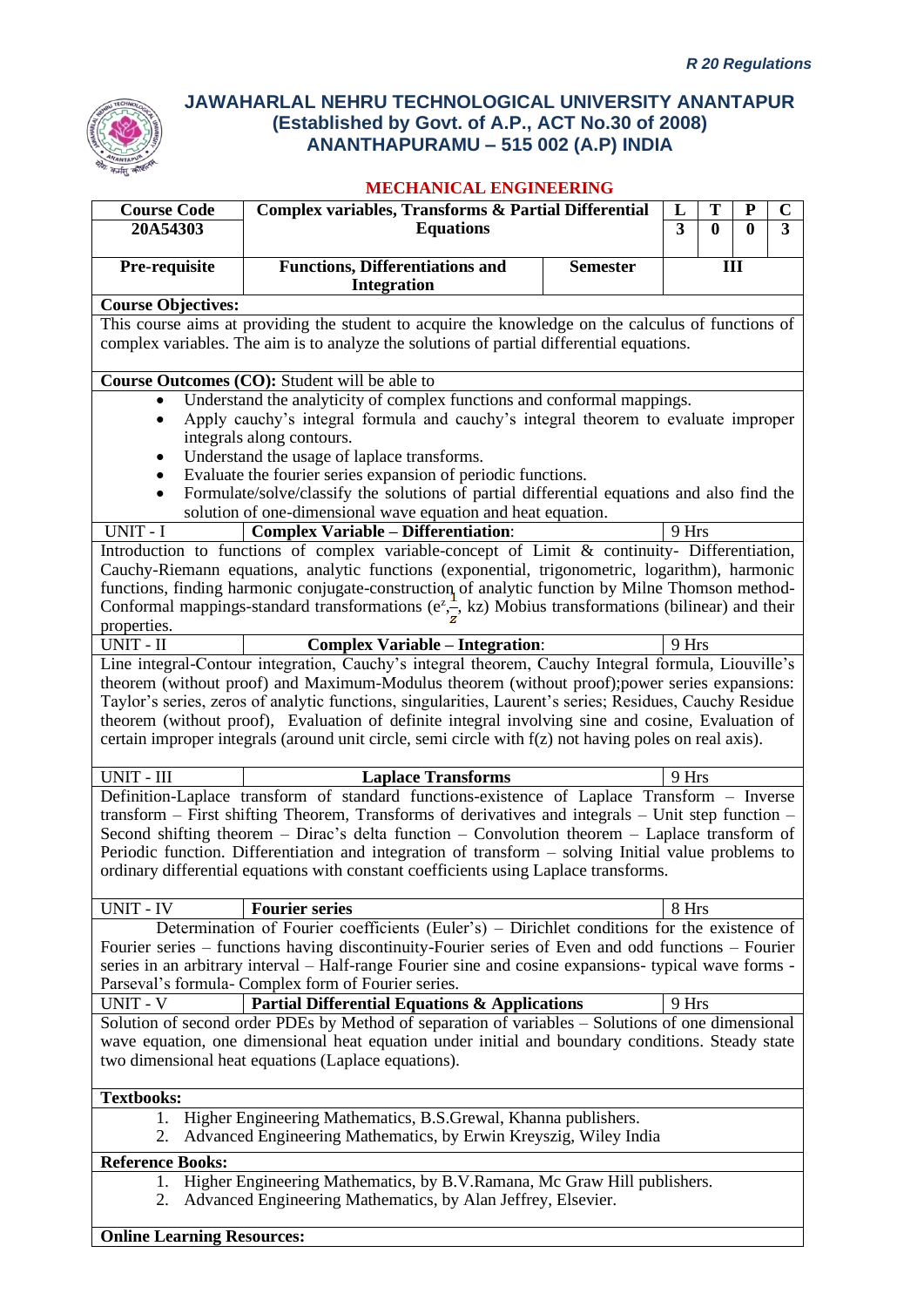

- 1. nptel.ac.in/courses/111107056
- 2. onlinelibrary.wiley.com
- 3. https://onlinecourses.nptel.ac.in/noc18ma12.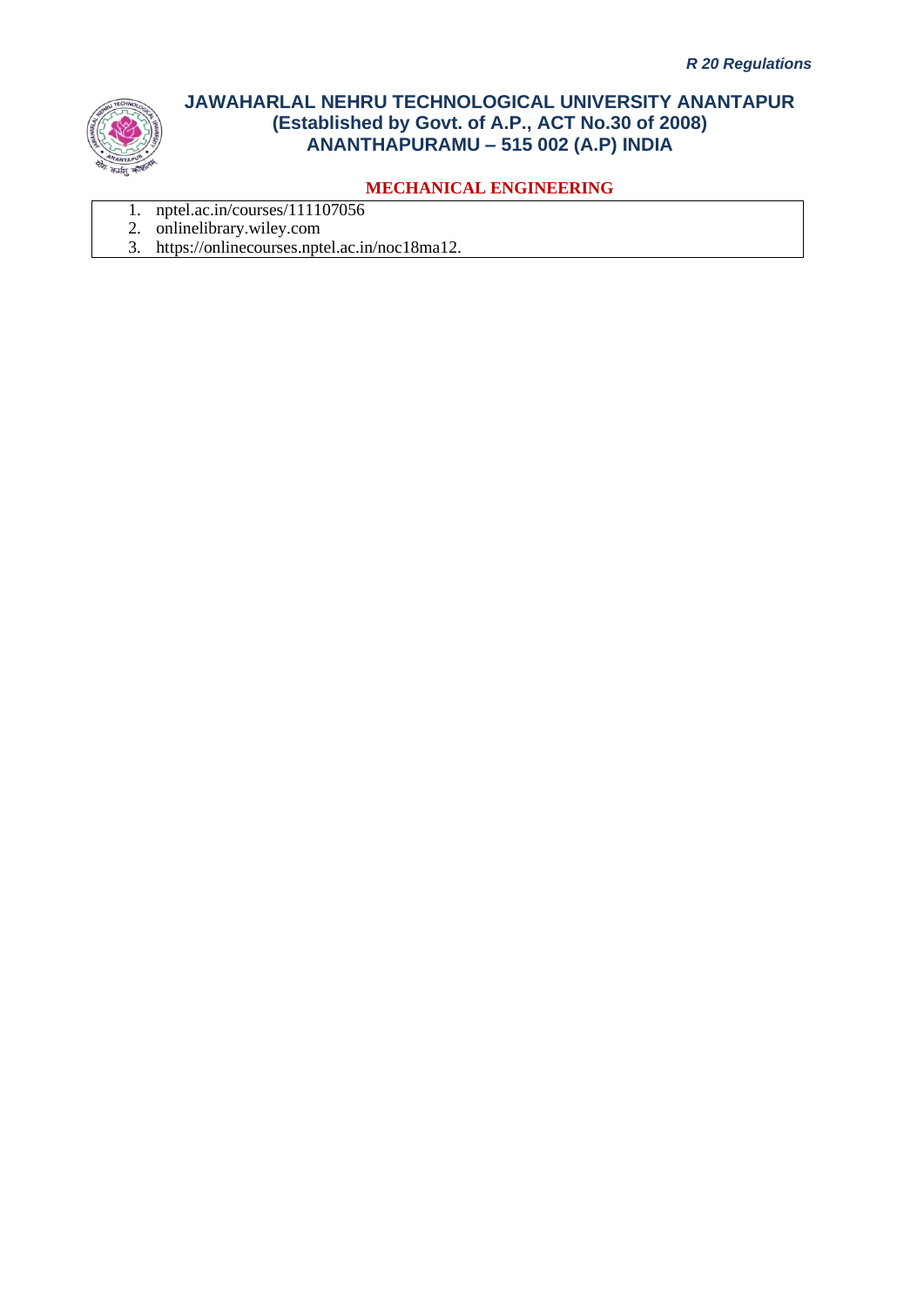

| <b>Course Code</b>           | <b>Fluid Mechanics and Hydraulic Machines</b>                                                                                                                                     | L | T            | ${\bf P}$ | $\mathbf C$ |  |  |
|------------------------------|-----------------------------------------------------------------------------------------------------------------------------------------------------------------------------------|---|--------------|-----------|-------------|--|--|
| 20A01302T                    | (Common to Civil & Mechanical)                                                                                                                                                    | 3 | $\mathbf{0}$ | $\bf{0}$  | 3           |  |  |
| Pre-requisite                | <b>Physics, Chemistry</b><br><b>Semester</b>                                                                                                                                      |   |              | III       |             |  |  |
|                              |                                                                                                                                                                                   |   |              |           |             |  |  |
| <b>Course Objectives:</b>    |                                                                                                                                                                                   |   |              |           |             |  |  |
| $\bullet$                    | To impart ability to solve engineering problems in fluid mechanics                                                                                                                |   |              |           |             |  |  |
| $\bullet$                    | To explain basics of statics, kinematics and dynamics of fluids and various measuring                                                                                             |   |              |           |             |  |  |
|                              | techniques of hydrostatic forces on objects.                                                                                                                                      |   |              |           |             |  |  |
| $\bullet$                    | To enable the students measure quantities of fluid flowing in pipes, tanks and channels                                                                                           |   |              |           |             |  |  |
| $\bullet$                    | To Introduce concepts of uniform and non-uniform flows through open channel.                                                                                                      |   |              |           |             |  |  |
| $\bullet$                    | To impart knowledge on design of turbines and pumps.                                                                                                                              |   |              |           |             |  |  |
| <b>Course Outcomes (CO):</b> |                                                                                                                                                                                   |   |              |           |             |  |  |
| $\bullet$                    | Familiarize basic terms used in fluid mechanics                                                                                                                                   |   |              |           |             |  |  |
| $\bullet$                    | Understand the principles of fluid statics, kinematics and dynamics                                                                                                               |   |              |           |             |  |  |
| $\bullet$                    | Understand flow characteristics and classify the flows and estimate various losses in flow                                                                                        |   |              |           |             |  |  |
| through channels             |                                                                                                                                                                                   |   |              |           |             |  |  |
| ٠                            | Analyze characteristics for uniform and non-uniform flows in open channels.                                                                                                       |   |              |           |             |  |  |
| $\bullet$                    | Design different types of turbines, centrifugal and multistage pumps.                                                                                                             |   |              |           |             |  |  |
|                              |                                                                                                                                                                                   |   |              |           |             |  |  |
| UNIT - I                     | <b>Introduction to Fluid Statics</b>                                                                                                                                              |   |              |           |             |  |  |
|                              | Distinction between a fluid and a solid - characteristics of fluids - Fluid Pressure: Pressure at a point,                                                                        |   |              |           |             |  |  |
|                              | Pascal's law, pressure variation with temperature, density and altitude. Piezometer, U-Tube                                                                                       |   |              |           |             |  |  |
|                              | Manometer, Single Column Manometer, U Tube Differential Manometer. pressure gauges,                                                                                               |   |              |           |             |  |  |
| floating bodies.             | Hydrostatic pressure and force: horizontal, vertical and inclined surfaces. Buoyancy and stability of                                                                             |   |              |           |             |  |  |
|                              |                                                                                                                                                                                   |   |              |           |             |  |  |
| UNIT - II                    | Fluid kinematics and Dynamics                                                                                                                                                     |   |              |           |             |  |  |
|                              | Classification of fluid flow - Stream line, path line, streak line and stream tube; stream function,                                                                              |   |              |           |             |  |  |
|                              | velocity potential function. One, two and three - dimensional continuity equations in Cartesian                                                                                   |   |              |           |             |  |  |
| coordinates.                 |                                                                                                                                                                                   |   |              |           |             |  |  |
|                              | Fluid Dynamics: Surface and body forces; Equations of motion - Euler's equation; Bernoulli's                                                                                      |   |              |           |             |  |  |
|                              | equation - derivation; Energy Principle; Practical applications of Bernoulli's equation: Venturimeter,                                                                            |   |              |           |             |  |  |
|                              | orifice meter and Pitot tube; Momentum principle; Forces exerted by fluid flow on pipe bend; Vortex                                                                               |   |              |           |             |  |  |
| Number and Euler Number      | Flow – Free and Forced; Definitions of Reynolds Number, Froude Number, Mach Number, Weber                                                                                         |   |              |           |             |  |  |
|                              |                                                                                                                                                                                   |   |              |           |             |  |  |
| UNIT - III                   | Analysis Of Pipe Flow                                                                                                                                                             |   |              |           |             |  |  |
|                              | Energy losses in pipelines; Darcy – Weisbach equation; Minor losses in pipelines; Hydraulic Grade                                                                                 |   |              |           |             |  |  |
|                              | Line and Total Energy Line; Concept of equivalent length – Pipes in Parallel and Series. Laminar                                                                                  |   |              |           |             |  |  |
|                              | Flow-Laminar flow through: circular pipes, annulus and parallel plates. Stoke's law, Measurement of                                                                               |   |              |           |             |  |  |
|                              | viscosity. Reynolds experiment, Transition from laminar to turbulent flow. Resistance to flow of fluid                                                                            |   |              |           |             |  |  |
|                              | in smooth and rough pipes-Moody's diagram – Introduction to boundary layer theory.                                                                                                |   |              |           |             |  |  |
|                              |                                                                                                                                                                                   |   |              |           |             |  |  |
| <b>UNIT - IV</b>             | Flow in Open Channels                                                                                                                                                             |   |              |           |             |  |  |
|                              | Open Channel Flow-Comparison between open channel flow and pipe flow, geometrical parameters                                                                                      |   |              |           |             |  |  |
|                              | of a channel, classification of open channels, classification of open channel flow, Velocity                                                                                      |   |              |           |             |  |  |
|                              | Distribution of channel section. Uniform Flow-Continuity Equation, Energy Equation and<br>Momentum Equation, Characteristics of uniform flow, Chezy's formula, Manning's formula. |   |              |           |             |  |  |
|                              | Computation of Uniform flow. Specific energy, critical flow, discharge curve, Specific force, Specific                                                                            |   |              |           |             |  |  |
|                              | depth, and Critical depth. Measurement of Discharge and Velocity - Broad Crested Weir. Gradually                                                                                  |   |              |           |             |  |  |
|                              | Varied FlowDynamic Equation of Gradually Varied Flow. Hydraulic Jump and classification -                                                                                         |   |              |           |             |  |  |
|                              | Elements and characteristics- Energy dissipation.                                                                                                                                 |   |              |           |             |  |  |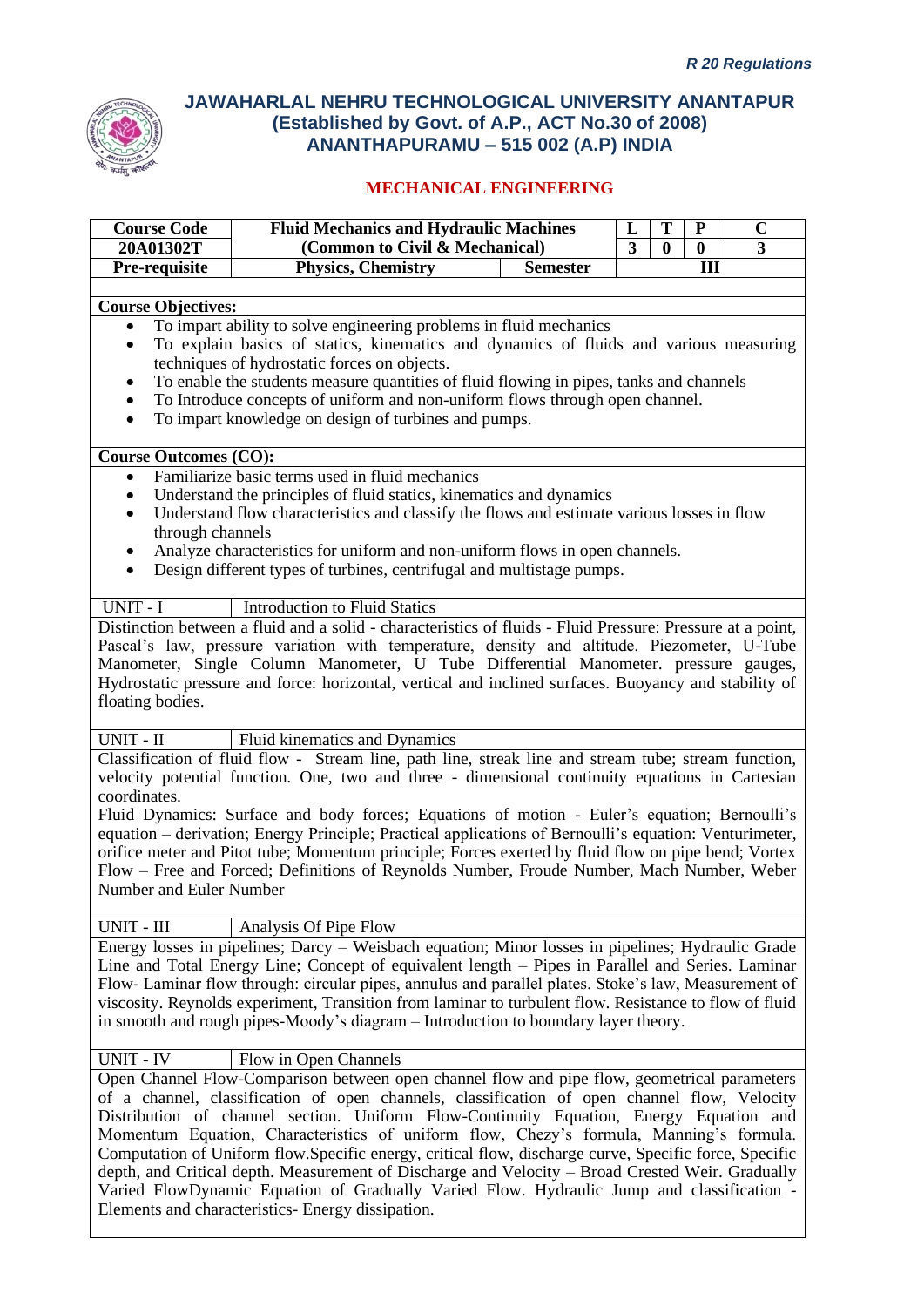

### **MECHANICAL ENGINEERING**

| UNIT - V<br><b>Hydraulic Machines</b>                                                                      |
|------------------------------------------------------------------------------------------------------------|
| Impact of Jets-Hydrodynamic force of jets on stationary and moving flat, inclined and curved vanes -       |
| velocity triangles at inlet and outlet - Work done and efficiency - Hydraulic Turbines: Classification     |
| of turbines; pelton wheel and its design. Francis turbine and its design - efficiency - Draft tube: theory |
| - characteristic curves of hydraulic turbines - Cavitation - Working principles of a centrifugal pump,     |
| work done by impeller; heads, losses and efficiencies; minimum starting speed; Priming; specific           |
| speed; limitation of suction lift, net positive suction head (NPSH); Performance and characteristic        |
| curves; Cavitation effects; Multistage centrifugal pumps; troubles and remedies – Introduction to          |
| Reciprocating Pump.                                                                                        |
|                                                                                                            |
| <b>Textbooks:</b>                                                                                          |
| 1. P. M. Modi and S. M. Seth, "Hydraulics and Fluid Mechanics", Standard Book House                        |
| K. Subrahmanya, "Theory and Applications of Fluid Mechanics", Tata McGraw Hill<br>2.                       |
| <b>Reference Books:</b>                                                                                    |
| 1. R. K. Bansal, A text of "Fluid Mechanics and Hydraulic Machines", Laxmi Publications (P)                |
| Ltd., New Delhi.                                                                                           |
| K. Subramanya, Open channel Flow, Tata McGraw Hill.<br>2.                                                  |
| N. Narayana Pillai, Principles of "Fluid Mechanics and Fluid Machines", Universities Press<br>3.           |
| Pvt Ltd, Hyderabad. 3rd Edition 2009.                                                                      |
| C. S. P. Ojha, R. Berndtsson and P. N. Chadramouli, "Fluid Mechanics and Machinery",<br>4.                 |
| Oxford University Press, 2010.                                                                             |
| Banga& Sharma, "Hydraulic Machines", Khanna Publishers.<br>5.                                              |
| <b>Online Learning Resources:</b>                                                                          |
| https://www.coursera.org/courses?query=fluid%20mechanics<br>1.                                             |
| https://www.udemy.com/topic/fluid-mechanics/<br>2.                                                         |
| https://onlinecourses.nptel.ac.in/noc21_ce31/preview<br>3.                                                 |
| https://ocw.mit.edu/courses/aeronautics-and-astronautics/16-01-unified-engineering-i-ii-iii-<br>4.         |
| iv-fall-2005-spring-2006/fluid-mechanics/                                                                  |

5. <http://lms.msitonline.org/mod/folder/view.php?id=138>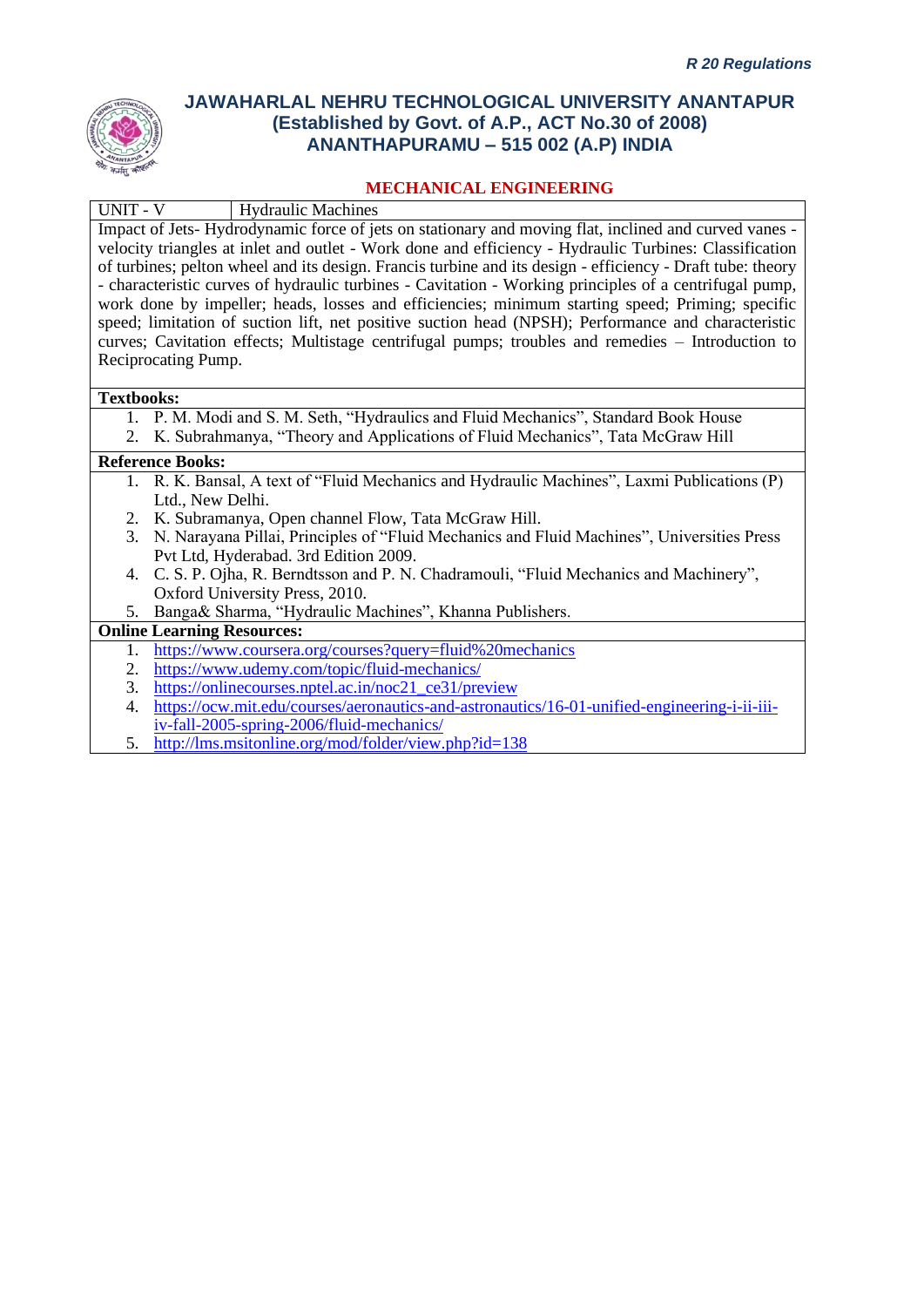

| <b>Course Code</b>                                                           | <b>Manufacturing Processes</b>                                                                                                                                                                     |                 | L                       | T        | ${\bf P}$    | $\mathbf C$ |
|------------------------------------------------------------------------------|----------------------------------------------------------------------------------------------------------------------------------------------------------------------------------------------------|-----------------|-------------------------|----------|--------------|-------------|
| 20A03301T                                                                    |                                                                                                                                                                                                    |                 | $\overline{\mathbf{3}}$ | $\bf{0}$ | $\mathbf{0}$ | 3           |
| Pre-requisite                                                                | <b>NIL</b>                                                                                                                                                                                         | <b>Semester</b> |                         | III      |              |             |
| <b>Course Objectives:</b>                                                    |                                                                                                                                                                                                    |                 |                         |          |              |             |
| $\bullet$                                                                    | To introduce the students to working principle of different metal casting processes and gating                                                                                                     |                 |                         |          |              |             |
| system.                                                                      |                                                                                                                                                                                                    |                 |                         |          |              |             |
| ٠                                                                            | To impart knowledge on plastic deformation, cold and hot working process, working of a                                                                                                             |                 |                         |          |              |             |
|                                                                              | rolling mill and types, extrusion processes.                                                                                                                                                       |                 |                         |          |              |             |
| ٠                                                                            | To teach principles of forging, tools and dies, working of forging processes.                                                                                                                      |                 |                         |          |              |             |
| $\bullet$                                                                    | To develop fundamental understanding on classification of the welding processes, working of                                                                                                        |                 |                         |          |              |             |
|                                                                              | different types of welding processes and welding defects.<br>To impart knowledge on manufacturing methods of plastics, ceramics and powder metallurgy.                                             |                 |                         |          |              |             |
| $\bullet$<br>$\bullet$                                                       | To introduce the basic concepts of Unconventional Machining Processes.                                                                                                                             |                 |                         |          |              |             |
|                                                                              |                                                                                                                                                                                                    |                 |                         |          |              |             |
| <b>Course Outcomes (CO):</b>                                                 |                                                                                                                                                                                                    |                 |                         |          |              |             |
|                                                                              | At the end of the course, the student will be able to                                                                                                                                              |                 |                         |          |              |             |
| $\bullet$                                                                    | Demonstrate different metal casting processes and gating systems. (L2)                                                                                                                             |                 |                         |          |              |             |
| $\bullet$                                                                    | Classify working of various welding processes. (L2)                                                                                                                                                |                 |                         |          |              |             |
| $\bullet$                                                                    | Evaluate the forces and power requirements in rolling process. (L5)                                                                                                                                |                 |                         |          |              |             |
| $\bullet$                                                                    | Apply the principles of various forging operations. (L3)<br>Outline the manufacturing methods of plastics, ceramics and powder metallurgy. (L1)                                                    |                 |                         |          |              |             |
| $\bullet$                                                                    | Identify different unconventional processes and their applications. (L3)                                                                                                                           |                 |                         |          |              |             |
|                                                                              |                                                                                                                                                                                                    |                 |                         |          |              |             |
| <b>UNIT - I</b>                                                              | <b>Casting Processes</b>                                                                                                                                                                           |                 |                         |          | 8 Hrs        |             |
|                                                                              | <b>Introduction:</b> Importance and selection of manufacturing processes.                                                                                                                          |                 |                         |          |              |             |
|                                                                              | Introduction to casting process, process steps; pattern and design of gating system; Solidification of                                                                                             |                 |                         |          |              |             |
|                                                                              | casting: Concept, solidification of pure metal and alloy; Special casting processes: Shell casting,                                                                                                |                 |                         |          |              |             |
| $UNIT - II$                                                                  | investment casting, die casting, centrifugal casting, casting defects and remedies.                                                                                                                |                 |                         | 8 Hrs    |              |             |
|                                                                              | <b>Metal Forming &amp; Forging</b><br>Introduction, nature of plastic deformation, hot and cold working of metals, mechanics of metal                                                              |                 |                         |          |              |             |
|                                                                              | forming; Rolling: Principle, types of rolling mill and products, roll passes, forces in rolling and power                                                                                          |                 |                         |          |              |             |
|                                                                              | requirements; Extrusion: Basic extrusion process and its characteristics, hot extrusion and cold                                                                                                   |                 |                         |          |              |             |
| extrusion, wire drawing, tube drawing.                                       |                                                                                                                                                                                                    |                 |                         |          |              |             |
|                                                                              | Principles of forging, tools and dies. Types: Smith forging, drop forging, forging hammers, rotary                                                                                                 |                 |                         |          |              |             |
|                                                                              | forging and forging defects. Sheet metal forming: Mechanics of sheet metal working, blanking,                                                                                                      |                 |                         |          |              |             |
| piercing, bending, stamping.                                                 |                                                                                                                                                                                                    |                 |                         |          |              |             |
| <b>UNIT - III</b>                                                            | <b>Metal Joining Processes</b>                                                                                                                                                                     |                 |                         |          | 8 Hrs        |             |
|                                                                              | Classification of welding processes, types of welds and welded joints and V-I characteristics, arc                                                                                                 |                 |                         |          |              |             |
|                                                                              | welding, weld bead geometry, submerged arc welding, gas tungsten arc welding, gas metal arc                                                                                                        |                 |                         |          |              |             |
|                                                                              | welding. applications, advantages and disadvantages of the above processes, Plasma Arc welding,                                                                                                    |                 |                         |          |              |             |
|                                                                              | Laser Beam Welding, Electron Beam Welding and Friction Stir Welding. Heat affected zones in<br>welding; soldering and brazing: Types and their applications, Welding defects: causes and remedies. |                 |                         |          |              |             |
|                                                                              |                                                                                                                                                                                                    |                 |                         |          |              |             |
| <b>UNIT - IV</b>                                                             | <b>Plastic Processing, Ceramics and Powder Metallurgy</b>                                                                                                                                          |                 |                         |          | 8 Hrs        |             |
|                                                                              | <b>Plastics:</b> Types, properties and their applications, processing of plastics, extrusion of plastics, transfer                                                                                 |                 |                         |          |              |             |
|                                                                              | molding and compression molding, injection molding, thermoforming, rotational molding, and blow                                                                                                    |                 |                         |          |              |             |
| molding                                                                      |                                                                                                                                                                                                    |                 |                         |          |              |             |
|                                                                              | <b>Ceramics:</b> Classification of ceramic materials, properties and their application, ceramic powder                                                                                             |                 |                         |          |              |             |
|                                                                              | preparation; Processing of ceramic parts: Pressing, casting, sintering; Secondary processing of                                                                                                    |                 |                         |          |              |             |
| ceramics: Coatings, finishing.                                               |                                                                                                                                                                                                    |                 |                         |          |              |             |
| <b>Powder Metallurgy:</b> Principle, manufacture of powders, steps involved. |                                                                                                                                                                                                    |                 |                         |          |              |             |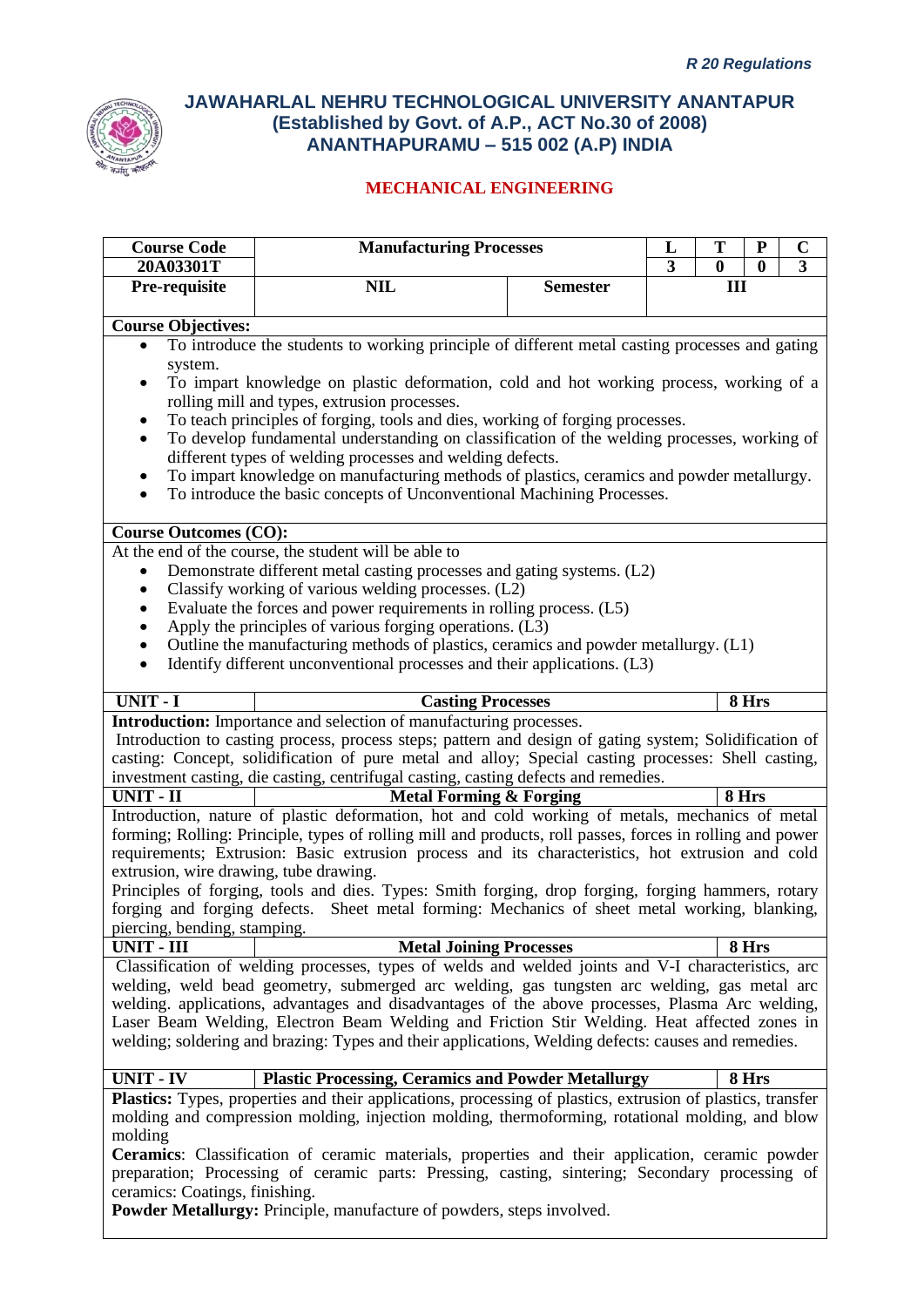

### **MECHANICAL ENGINEERING**

| <b>UNIT - V</b>           | <b>Unconventional Machining Processes</b>                                                       | 10 Hrs         |  |  |  |  |  |  |
|---------------------------|-------------------------------------------------------------------------------------------------|----------------|--|--|--|--|--|--|
|                           | electro-chemical<br>principle and processes parameters of Electrical discharge machining (EDM), |                |  |  |  |  |  |  |
|                           | machining (ECM), Laser beam machining (LBM), plasma arc machining (PAM), electron beam          |                |  |  |  |  |  |  |
|                           | machining, Abrasive jet machining (AJM), water jet machining (WJM),                             | and ultrasonic |  |  |  |  |  |  |
| machine(UM)               |                                                                                                 |                |  |  |  |  |  |  |
|                           |                                                                                                 |                |  |  |  |  |  |  |
| <b>Textbooks:</b>         |                                                                                                 |                |  |  |  |  |  |  |
|                           | 1. Rao P.N., Manufacturing Technology – Volume I, 5/e, McGraw-Hill Education, 2018.             |                |  |  |  |  |  |  |
|                           | 2. Kalpakjain S and Schmid S.R., Manufacturing Engineering and Technology, 7/e, Pearson,        |                |  |  |  |  |  |  |
| 2018.                     |                                                                                                 |                |  |  |  |  |  |  |
| <b>Reference Books:</b>   |                                                                                                 |                |  |  |  |  |  |  |
|                           | 1. Introduction to Physical Metallurgy by Sidney H. Avner                                       |                |  |  |  |  |  |  |
|                           | 2. Millek P. Groover, Fundamentals of Modern Manufacturing: Materials, Processes and Systems,   |                |  |  |  |  |  |  |
|                           | 4/e, John Wiley and Sons Inc, 2010.                                                             |                |  |  |  |  |  |  |
| 3.                        | Sharma P.C., A Text book of Production Technology, 8/e, S Chand Publishing, 2014.               |                |  |  |  |  |  |  |
| Online Loopping Decourage |                                                                                                 |                |  |  |  |  |  |  |

**Online Learning Resources:**

1. <https://www.digimat.in/nptel/courses/video/112107145/L01.html>

**2.** <https://www.digimat.in/nptel/courses/video/112105126/L01.html>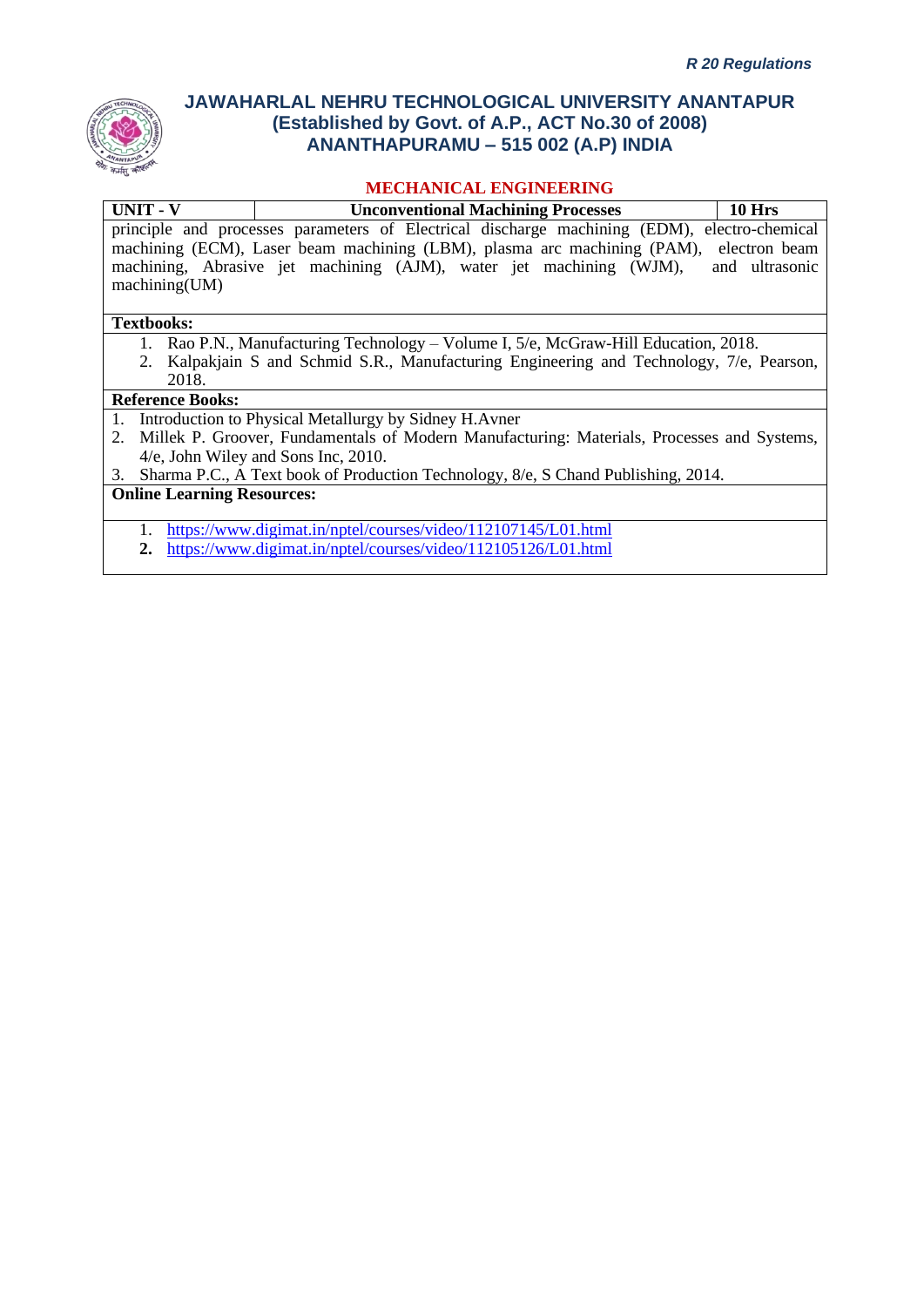

| <b>Course Code</b>                                                                                    | <b>Thermodynamics</b>                                                                                       |                 | L<br>3 | T        | ${\bf P}$     | $\mathbf C$<br>3 |  |  |
|-------------------------------------------------------------------------------------------------------|-------------------------------------------------------------------------------------------------------------|-----------------|--------|----------|---------------|------------------|--|--|
| 20A03302<br>Pre-requisite                                                                             | <b>NIL</b>                                                                                                  | <b>Semester</b> |        | $\bf{0}$ | $\bf{0}$      |                  |  |  |
| III                                                                                                   |                                                                                                             |                 |        |          |               |                  |  |  |
| <b>Course Objectives:</b>                                                                             |                                                                                                             |                 |        |          |               |                  |  |  |
| $\bullet$                                                                                             | To introduce the concepts of heat, work, energy and governing rules for conversion of one form              |                 |        |          |               |                  |  |  |
| to other.                                                                                             |                                                                                                             |                 |        |          |               |                  |  |  |
|                                                                                                       | To explain relationships between properties of matter and basic laws of thermodynamics.                     |                 |        |          |               |                  |  |  |
|                                                                                                       | To teach the concept of entropy for identifying the disorder and feasibility of a thermodynamic             |                 |        |          |               |                  |  |  |
| process.                                                                                              |                                                                                                             |                 |        |          |               |                  |  |  |
|                                                                                                       | To introduce the concept of available energy for maximum work conversion.                                   |                 |        |          |               |                  |  |  |
|                                                                                                       | To impart knowledge on steam properties.                                                                    |                 |        |          |               |                  |  |  |
| $\bullet$                                                                                             | To provide fundamental concepts of air standard cycles used in IC engines and gas turbines.                 |                 |        |          |               |                  |  |  |
| <b>Course Outcomes (CO):</b>                                                                          |                                                                                                             |                 |        |          |               |                  |  |  |
|                                                                                                       | After completing the course, the student will be able to:                                                   |                 |        |          |               |                  |  |  |
|                                                                                                       | Understand the importance of thermodynamic properties related to conversion of heat energy into             |                 |        |          |               |                  |  |  |
| work. $(L1)$                                                                                          |                                                                                                             |                 |        |          |               |                  |  |  |
|                                                                                                       | Apply the laws of thermodynamics to boilers, heat pumps, refrigerators, heat engines,                       |                 |        |          |               |                  |  |  |
|                                                                                                       | compressors and nozzles. (L3)                                                                               |                 |        |          |               |                  |  |  |
| ٠                                                                                                     | Utilize steam properties to design steam based components. (L4)                                             |                 |        |          |               |                  |  |  |
| ٠                                                                                                     | Analyze thermodynamic relations and air standard cycles. (L5)                                               |                 |        |          |               |                  |  |  |
|                                                                                                       |                                                                                                             |                 |        |          |               |                  |  |  |
| UNIT - I                                                                                              | <b>First law of Thermodynamics</b>                                                                          |                 |        |          | <b>10 Hrs</b> |                  |  |  |
|                                                                                                       | Introduction: Basic Concepts: Macroscopic and microscopic viewpoints, definitions of thermodynamic          |                 |        |          |               |                  |  |  |
|                                                                                                       | terms, quasi - static process, point and path function, forms of energy, ideal gas and real gas, Zeroth law |                 |        |          |               |                  |  |  |
|                                                                                                       | of thermodynamics and Temperature measurement.                                                              |                 |        |          |               |                  |  |  |
|                                                                                                       | Joule's experiment - first law of thermodynamics, corollaries-perpetual motion machines of first kind,      |                 |        |          |               |                  |  |  |
|                                                                                                       | first law applied to non-flow and flow process-limitations of first law of thermodynamics.                  |                 |        |          |               |                  |  |  |
| <b>UNIT - II</b>                                                                                      | <b>Second Law of Thermodynamics</b>                                                                         |                 |        |          | 8 Hrs         |                  |  |  |
|                                                                                                       | Kelvin - Planck statement and Clausius statement and their equivalence, corollaries - perpetual motion      |                 |        |          |               |                  |  |  |
|                                                                                                       | machines of second kind - reversibility and irreversibility, cause of irreversibility - Carnot cycle, heat  |                 |        |          |               |                  |  |  |
|                                                                                                       | engine, heat pump and refrigerator, Carnot theorem, Carnot efficiency.                                      |                 |        |          |               |                  |  |  |
| <b>UNIT - III</b>                                                                                     | <b>Entropy, Availability and Irreversibility</b>                                                            |                 |        |          | 8 Hrs         |                  |  |  |
|                                                                                                       |                                                                                                             |                 |        |          |               |                  |  |  |
|                                                                                                       | Clausius inequality - Concept of Entropy-entropy equation for different processes and systems.              |                 |        |          |               |                  |  |  |
|                                                                                                       | Definition of exergy and anergy, expressions for availability and irreversibility. Availability in steady   |                 |        |          |               |                  |  |  |
|                                                                                                       | flow, non-flow processes and irreversibility.                                                               |                 |        |          |               |                  |  |  |
|                                                                                                       | Maxwell relations, TdS equations difference in heat capacities, ratio of heat capacities.                   |                 |        |          |               |                  |  |  |
| UNIT - IV                                                                                             | <b>Properties of Steam and use of Steam Tables</b>                                                          |                 |        |          | 8 Hrs         |                  |  |  |
|                                                                                                       | Pure Substances, P-V-T surfaces, T-s and h-s diagram, Mollier chart, dryness fraction, property tables,     |                 |        |          |               |                  |  |  |
|                                                                                                       | analysis of steam undergoing various thermodynamic processes using Mollier chart-steam calorimetry.         |                 |        |          |               |                  |  |  |
|                                                                                                       | Energy equation, Joule Thompson coefficient Clausius - Clapeyron equation.                                  |                 |        |          |               |                  |  |  |
|                                                                                                       |                                                                                                             |                 |        |          |               |                  |  |  |
| UNIT - V                                                                                              | <b>Air Standard Cycles</b>                                                                                  |                 |        |          | 8 Hrs         |                  |  |  |
|                                                                                                       |                                                                                                             |                 |        |          |               |                  |  |  |
|                                                                                                       | Otto, Diesel and dual cycles, P-V and T-S diagrams - description and efficiencies, mean effective           |                 |        |          |               |                  |  |  |
| pressures. Brayton Cycle - Comparison of Otto, Diesel and dual cycles, Comparison of Brayton and Otto |                                                                                                             |                 |        |          |               |                  |  |  |
| Cycles.                                                                                               |                                                                                                             |                 |        |          |               |                  |  |  |
|                                                                                                       |                                                                                                             |                 |        |          |               |                  |  |  |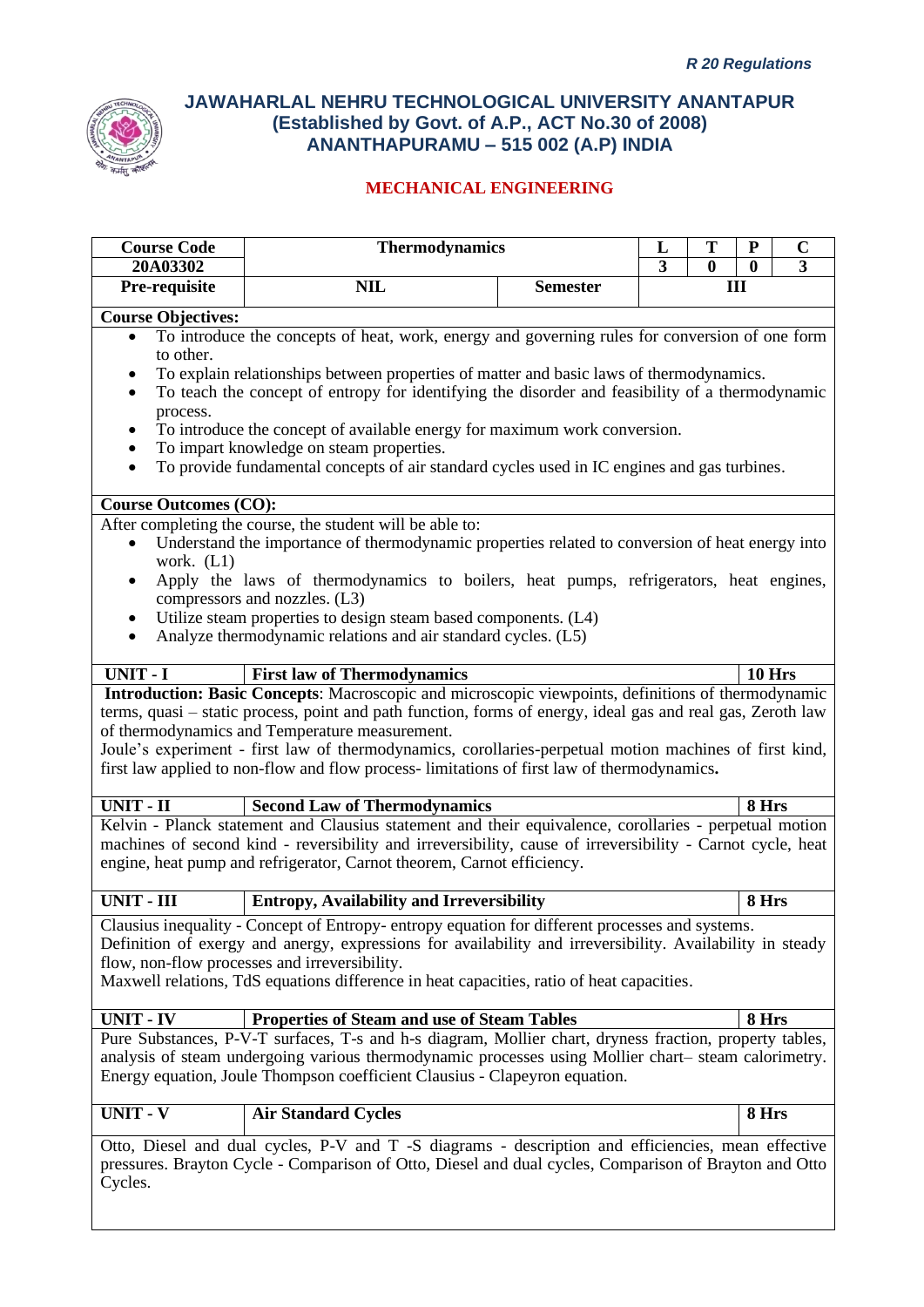

# **MECHANICAL ENGINEERING**

# **Textbooks:**

- 1. P.K.Nag, Engineering Thermodynamics, 5/e, Tata McGraw Hill, 2013.
- 2. Yunus A. Cengel, Michaela A. Boles, Thermodynamics, 7/e, Tata McGraw Hill, 2011.

# **Reference Books:**

- 1. J.B.Jones and G.A.Hawkins, Introduction to Thermodynamics, 2/e, John Wiley & Sons, 2012.
- 2. Moran, Michael J. and Howard N. Shapiro, Fundamentals of Engineering Thermodynamics, 3/e, Wiley, 2015
- 3. R.K. Rajput, S.Chand& Co., Thermal Engineering, 6/e, Laxmi publications, 2010

#### **Online Learning Resources:**

- 1. <https://nptel.ac.in/courses/112/105/112105266/>
- **2.** <https://nptel.ac.in/courses/112/104/112104113/>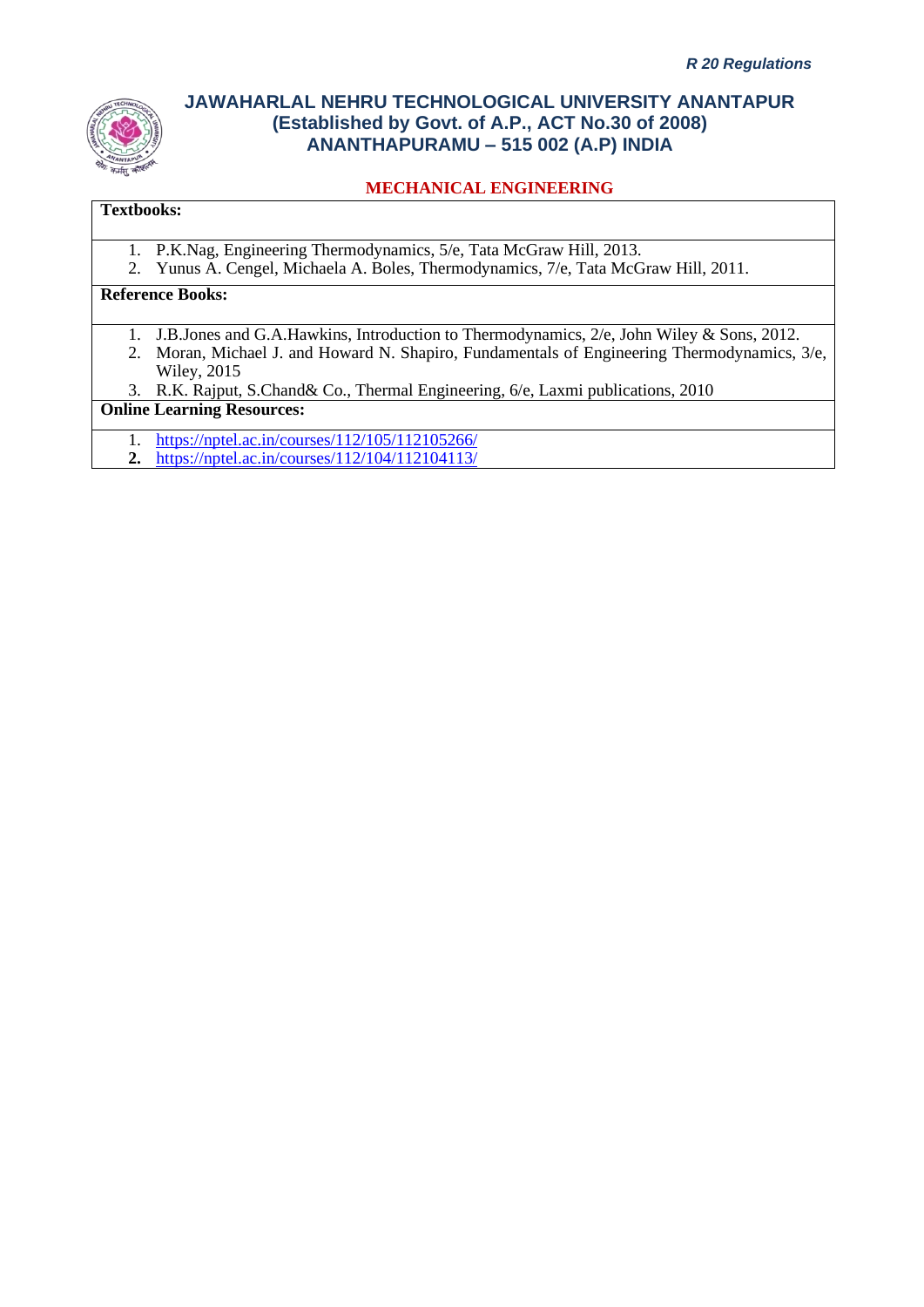

| <b>Course Code</b>                        |                                                                                                                                                                                 | <b>Mechanics of Materials</b><br>T<br>${\bf P}$<br>$\mathbf C$<br>L |   |          |          |   |  |  |
|-------------------------------------------|---------------------------------------------------------------------------------------------------------------------------------------------------------------------------------|---------------------------------------------------------------------|---|----------|----------|---|--|--|
| 20A01305T                                 |                                                                                                                                                                                 |                                                                     | 3 | $\bf{0}$ | $\bf{0}$ | 3 |  |  |
| Pre-requisite                             | <b>NIL</b>                                                                                                                                                                      | <b>Semester</b>                                                     |   |          | Ш        |   |  |  |
|                                           |                                                                                                                                                                                 |                                                                     |   |          |          |   |  |  |
| <b>Course Objectives:</b><br>$\bullet$    | Understand the basics of stresses and strains                                                                                                                                   |                                                                     |   |          |          |   |  |  |
| $\bullet$                                 | Draw the shear force and bending moment drawings of various beams.                                                                                                              |                                                                     |   |          |          |   |  |  |
| $\bullet$                                 | Understand the Behaviour of members and Torsional forces                                                                                                                        |                                                                     |   |          |          |   |  |  |
| $\bullet$                                 | Understand the Behaviour of cylinders                                                                                                                                           |                                                                     |   |          |          |   |  |  |
| $\bullet$                                 | Understand the stresses developing in curved beams.                                                                                                                             |                                                                     |   |          |          |   |  |  |
|                                           |                                                                                                                                                                                 |                                                                     |   |          |          |   |  |  |
| <b>Course Outcomes (CO):</b>              |                                                                                                                                                                                 |                                                                     |   |          |          |   |  |  |
| $\bullet$                                 | Evaluate stresses and strains                                                                                                                                                   |                                                                     |   |          |          |   |  |  |
|                                           | To draw the SF and BM diagrams for various beams under different loading conditions<br>Determine the resistance and deformation in machine members subjected to torsional loads |                                                                     |   |          |          |   |  |  |
| and springs.                              |                                                                                                                                                                                 |                                                                     |   |          |          |   |  |  |
| $\bullet$                                 | Analyze and design thin, thick cylinders.                                                                                                                                       |                                                                     |   |          |          |   |  |  |
| $\bullet$                                 | Analysis of stresses in curved bars.                                                                                                                                            |                                                                     |   |          |          |   |  |  |
|                                           |                                                                                                                                                                                 |                                                                     |   |          |          |   |  |  |
| UNIT - I                                  | Analysis of stress and strain                                                                                                                                                   |                                                                     |   |          |          |   |  |  |
|                                           | Types of external loads - self weight - internal stresses - normal and shear stresses - strain - Hooke's                                                                        |                                                                     |   |          |          |   |  |  |
|                                           | law - Poisson's ratio - relationship between elastic constants - stress strain diagrams working stress -                                                                        |                                                                     |   |          |          |   |  |  |
|                                           | elongation of bars of constant and varying sections - Stress on inclined planes for axial and biaxial                                                                           |                                                                     |   |          |          |   |  |  |
|                                           | stress fields - principal stresses - Mohr's circle of stress - principal strains - strain rosette - principal                                                                   |                                                                     |   |          |          |   |  |  |
|                                           | stress/strain problem as an eigenvalue problem.                                                                                                                                 |                                                                     |   |          |          |   |  |  |
| UNIT - II                                 | Bending moment and shear force                                                                                                                                                  |                                                                     |   |          |          |   |  |  |
|                                           | Different types of beams - shear force and bending moment diagrams for simply supported,                                                                                        |                                                                     |   |          |          |   |  |  |
|                                           | overhanging and cantilever beams - relationship connecting intensity of loading, shearing force and                                                                             |                                                                     |   |          |          |   |  |  |
|                                           | bending moment - shear force and bending moment diagrams for statically determinate plane frames.                                                                               |                                                                     |   |          |          |   |  |  |
|                                           |                                                                                                                                                                                 |                                                                     |   |          |          |   |  |  |
| UNIT - III                                | <b>Torsion and Springs</b>                                                                                                                                                      |                                                                     |   |          |          |   |  |  |
|                                           | Torsion formulation stresses and deformation in circular and hollows shafts - Stepped shafts-                                                                                   |                                                                     |   |          |          |   |  |  |
|                                           | Deflection in shafts fixed at the both ends – Stresses in helical springs – Deflection of helical springs,                                                                      |                                                                     |   |          |          |   |  |  |
| carriage springs.                         |                                                                                                                                                                                 |                                                                     |   |          |          |   |  |  |
| <b>UNIT - IV</b>                          | Thin Cylinders, Spheres and Thick Cylinders                                                                                                                                     |                                                                     |   |          |          |   |  |  |
|                                           | Stresses in thin cylindrical shell due to internal pressure circumferential and longitudinal stresses and                                                                       |                                                                     |   |          |          |   |  |  |
|                                           | deformation in thin cylinders – spherical shells subjected to internal pressure –Deformation in<br>spherical shells – Lame"s theory – Application of theories of failure.       |                                                                     |   |          |          |   |  |  |
|                                           |                                                                                                                                                                                 |                                                                     |   |          |          |   |  |  |
| UNIT - V                                  | Bending of curved bars & Unsymmetrical Bending                                                                                                                                  |                                                                     |   |          |          |   |  |  |
|                                           | Stresses in bars of small initial curvature, Winkler-Bach theory, Stresses in bars of large initial                                                                             |                                                                     |   |          |          |   |  |  |
|                                           | curvature, Deflection of Crane hooks, Chain links, circular rings, stresses in circular rings.                                                                                  |                                                                     |   |          |          |   |  |  |
|                                           | Introduction to unsymmetrical bending, Stresses and deflection in unsymmetrical bending, Shear                                                                                  |                                                                     |   |          |          |   |  |  |
| center for angle, Channel and I-sections. |                                                                                                                                                                                 |                                                                     |   |          |          |   |  |  |
| <b>Textbooks:</b>                         |                                                                                                                                                                                 |                                                                     |   |          |          |   |  |  |
|                                           | 1. Mechanics of Material – J. M. Gere and S. P. Timoshenko – CBS publisher                                                                                                      |                                                                     |   |          |          |   |  |  |
| 2.                                        | Popov, E.P., Mechanics of Materials, Prentice Hall India, New Delhi, 2002.                                                                                                      |                                                                     |   |          |          |   |  |  |
| <b>Reference Books:</b>                   |                                                                                                                                                                                 |                                                                     |   |          |          |   |  |  |
| 1.                                        | Advanced Mechanics of Materials–A. P. Boresi and O. M. Sidebottom–John Wiley &                                                                                                  |                                                                     |   |          |          |   |  |  |
| Sons                                      |                                                                                                                                                                                 |                                                                     |   |          |          |   |  |  |
| 2.                                        | Strength of Materials – R. K. Rajput – S. Chand & Company                                                                                                                       |                                                                     |   |          |          |   |  |  |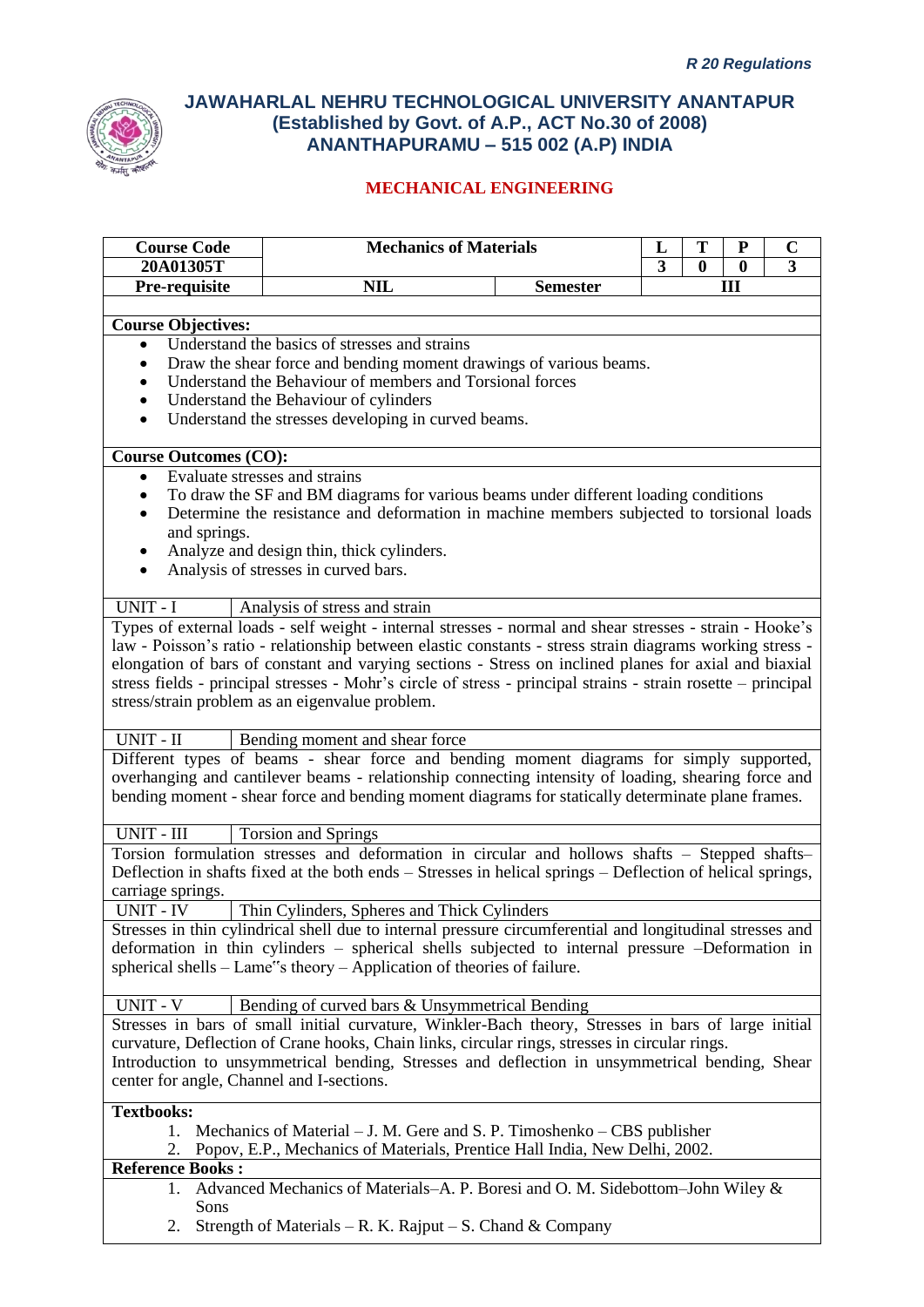

### **MECHANICAL ENGINEERING**

- 3. Beer, F.P.,Johnston, E.R. and DeWolf, J.T.,Mechanics of Materials, 3rd ed., Tata McGraw-Hill
- 4. Strength of Material Dr. Sadhu Singh Khanna Publishers
- 5. Strength of Material, Vol. I and  $II S$ . P. Timoshenko EWP Press

### **Online Learning Resources:**

- 1. <https://nptel.ac.in/courses/112/107/112107146/>
- 2. [https://ocw.mit.edu/courses/materials-science-and-engineering/3-11-mechanics-of](https://ocw.mit.edu/courses/materials-science-and-engineering/3-11-mechanics-of-materials-fall-1999/)[materials-fall-1999/](https://ocw.mit.edu/courses/materials-science-and-engineering/3-11-mechanics-of-materials-fall-1999/)
- 3. <https://www.coursera.org/courses?query=mechanics%20of%20materials>
- 4. <https://www.udemy.com/course/strengthofmaterials/>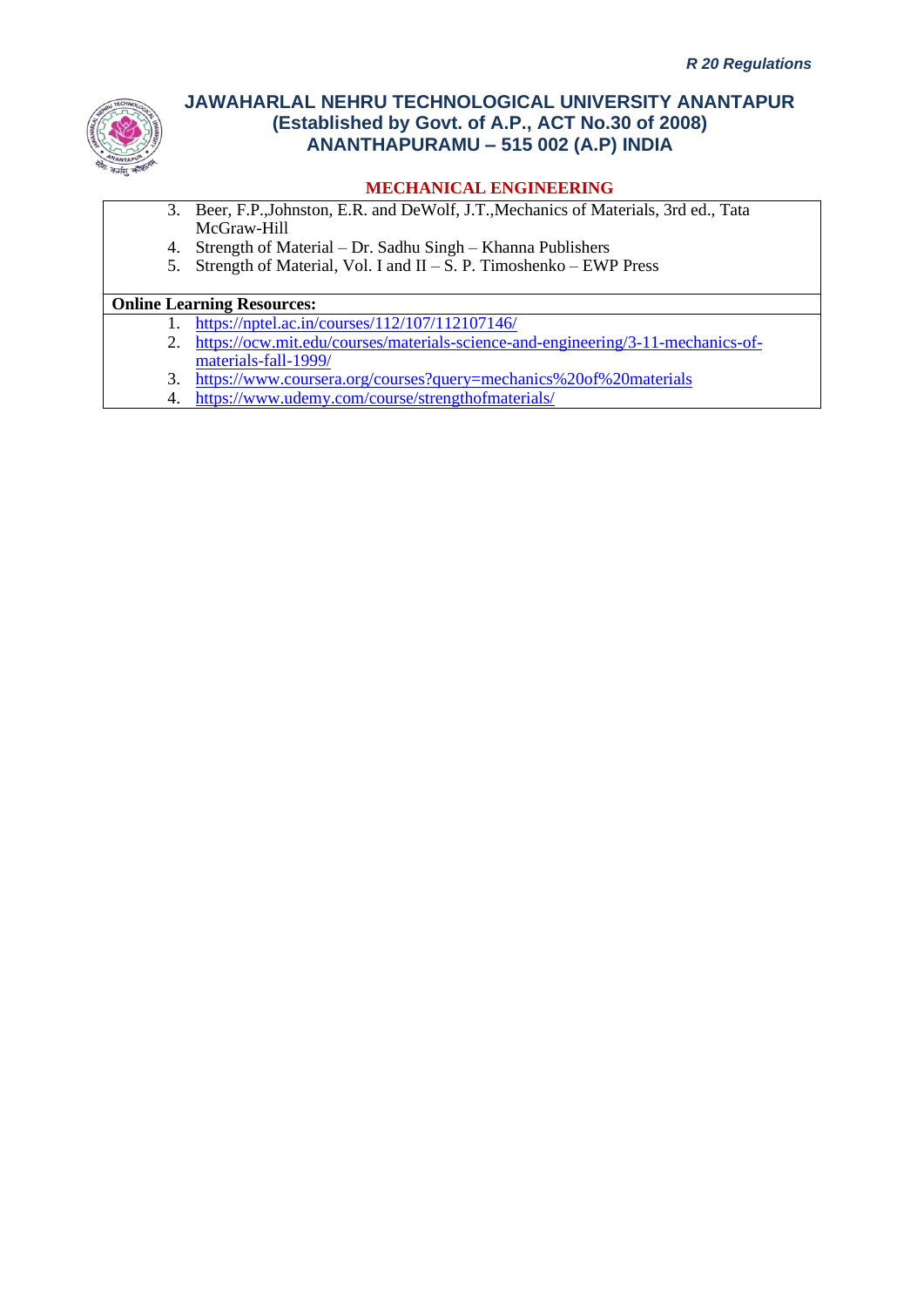

| <b>Course Code</b>                      | FLUID MECHANICS AND HYDRAULIC                                                                        |                 | L | T                                      | ${\bf P}$ | C |
|-----------------------------------------|------------------------------------------------------------------------------------------------------|-----------------|---|----------------------------------------|-----------|---|
| 20A01302P                               | <b>MACHINES LAB</b>                                                                                  |                 |   | $\overline{3}$<br>$\bf{0}$<br>$\bf{0}$ |           |   |
|                                         | (Common to Civil & Mechanical)                                                                       |                 |   |                                        |           |   |
| Pre-requisite                           | <b>NIL</b>                                                                                           | <b>Semester</b> |   |                                        | Ш         |   |
| <b>Course Objectives:</b>               |                                                                                                      |                 |   |                                        |           |   |
|                                         | By performing this laboratory, the student will be able to know the fluid flow measurements by       |                 |   |                                        |           |   |
|                                         | considering different types flow measurement devices and working principles of various pumps         |                 |   |                                        |           |   |
| and motors.                             |                                                                                                      |                 |   |                                        |           |   |
| <b>Course Outcomes (CO):</b>            |                                                                                                      |                 |   |                                        |           |   |
|                                         | By performing the various tests in this laboratory the student will be able to know the principles   |                 |   |                                        |           |   |
|                                         | of discharge measuring devices and head loss due to sudden contraction and expansion in pipes        |                 |   |                                        |           |   |
|                                         | and working principles of various pumps and motors.                                                  |                 |   |                                        |           |   |
| <b>List of Experiments:</b>             |                                                                                                      |                 |   |                                        |           |   |
|                                         | 1. Verification of Bernoulli's equation.                                                             |                 |   |                                        |           |   |
| 2. Calibration of Venturi meter.        |                                                                                                      |                 |   |                                        |           |   |
| 3. Calibration of Orifice meter         |                                                                                                      |                 |   |                                        |           |   |
|                                         | 4. Determination of Coefficient of discharge for a small orifice by constant head method.            |                 |   |                                        |           |   |
|                                         | 5. Determination of Coefficient of discharge for a small orifice by variable head method.            |                 |   |                                        |           |   |
|                                         | 6. Determination of Coefficient of discharge for an external mouth piece by Constant head            |                 |   |                                        |           |   |
| method.                                 |                                                                                                      |                 |   |                                        |           |   |
|                                         | 7. Determination of Coefficient of discharge for an external mouth piece by variable head            |                 |   |                                        |           |   |
| method.                                 |                                                                                                      |                 |   |                                        |           |   |
|                                         | 8. Calibration of contracted Rectangular Notch.                                                      |                 |   |                                        |           |   |
|                                         | 9. Calibration of contracted Triangular Notch. Determination of friction factor                      |                 |   |                                        |           |   |
|                                         | 10. Determination of loss of head in a sudden contraction.                                           |                 |   |                                        |           |   |
|                                         | 11. Determination of loss of head in a sudden Expansion.<br>12. Performance test on Impulse turbines |                 |   |                                        |           |   |
|                                         | 13. Performance test on reaction turbines (Francis and Kaplan Turbines)                              |                 |   |                                        |           |   |
| 14. Impact of jet                       |                                                                                                      |                 |   |                                        |           |   |
|                                         | 15. Performance test on centrifugal pumps, determination of operating point and efficiency           |                 |   |                                        |           |   |
| <b>References:</b>                      |                                                                                                      |                 |   |                                        |           |   |
|                                         | 1. Fluid Mechanics & Hydraulic Machines A Lab Manual by Ts Desmukh (Author),                         |                 |   |                                        |           |   |
|                                         | Laxmi Publications (P) Ltd                                                                           |                 |   |                                        |           |   |
|                                         | 2. Fluid Mechanics & Machinery Laboratory Manual by N Kumara Swamy (Author),                         |                 |   |                                        |           |   |
|                                         | <b>Charotar Books Distributors</b>                                                                   |                 |   |                                        |           |   |
|                                         | 3. Lab. Manual of Fluid Mechanics & Machines by Gupta, Chandra (Author),                             |                 |   |                                        |           |   |
| cbspd (Publisher)                       |                                                                                                      |                 |   |                                        |           |   |
| Online Learning Resources/Virtual Labs: |                                                                                                      |                 |   |                                        |           |   |
|                                         | 1. http://eerc03-iiith.vlabs.ac.in/                                                                  |                 |   |                                        |           |   |
|                                         |                                                                                                      |                 |   |                                        |           |   |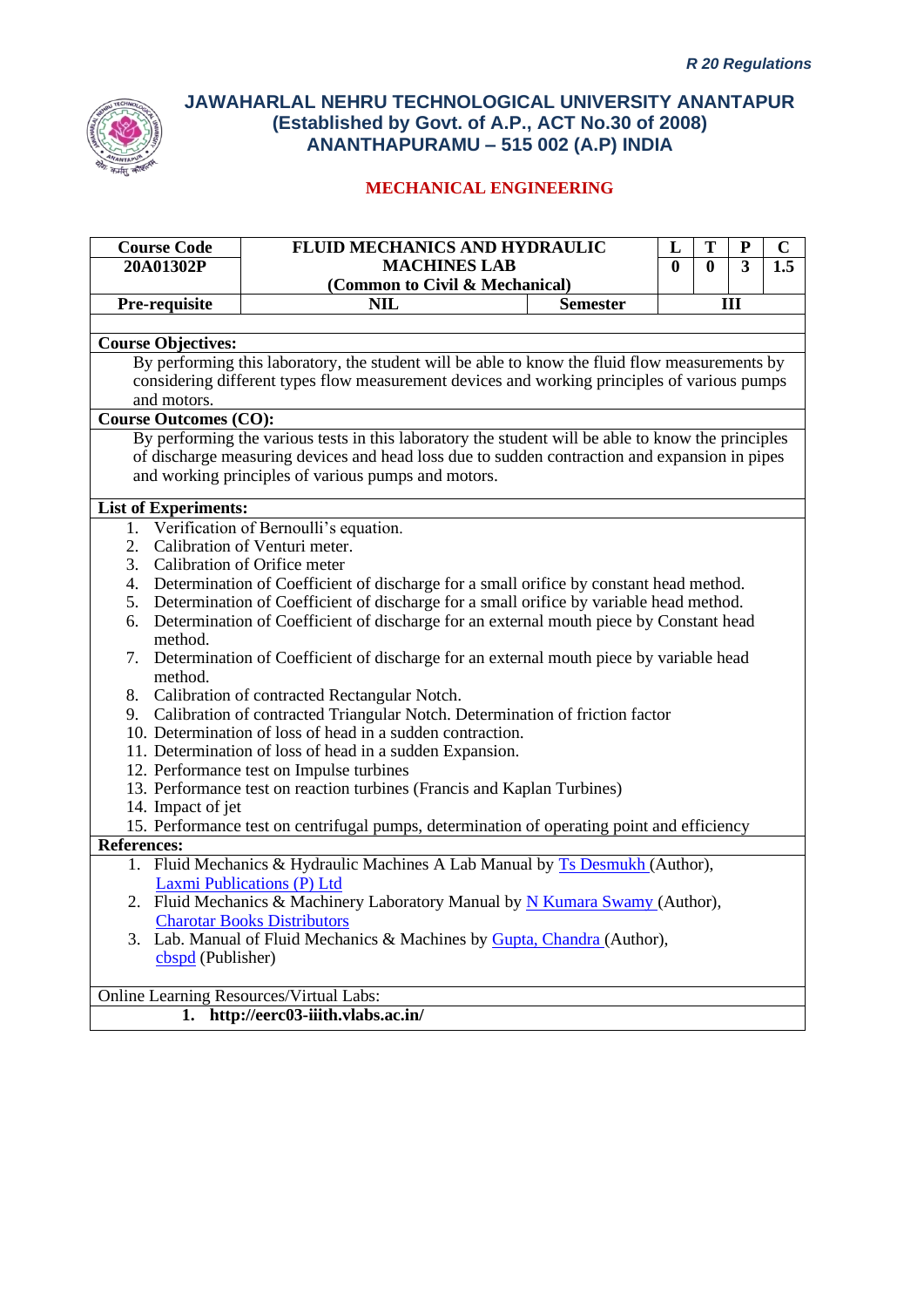

| <b>Course Code</b>           |                      | <b>Manufacturing Processes Lab</b>                                                         |                 | L        | T                                          | P | $\mathbf C$ |  |
|------------------------------|----------------------|--------------------------------------------------------------------------------------------|-----------------|----------|--------------------------------------------|---|-------------|--|
| 20A03301P                    |                      |                                                                                            |                 | $\bf{0}$ | $\overline{\mathbf{3}}$<br>1.5<br>$\bf{0}$ |   |             |  |
| Pre-requisite                |                      | <b>NIL</b>                                                                                 | <b>Semester</b> | Ш        |                                            |   |             |  |
| <b>Course Objectives:</b>    |                      |                                                                                            |                 |          |                                            |   |             |  |
|                              | machining Processes  | Acquire practical knowledge on Metal Casting, Welding, Press Working and unconventional    |                 |          |                                            |   |             |  |
| <b>Course Outcomes (CO):</b> |                      |                                                                                            |                 |          |                                            |   |             |  |
|                              |                      | At the end of the lab, the student will be able to                                         |                 |          |                                            |   |             |  |
| $\bullet$                    |                      | Fabricate different types of components using various manufacturing techniques. (L6)       |                 |          |                                            |   |             |  |
|                              |                      | Adapt unconventional manufacturing methods. (L6)                                           |                 |          |                                            |   |             |  |
|                              |                      |                                                                                            |                 |          |                                            |   |             |  |
| <b>List of Experiments:</b>  |                      |                                                                                            |                 |          |                                            |   |             |  |
| 1.                           | <b>METAL CASTING</b> |                                                                                            |                 |          |                                            |   |             |  |
| a)                           |                      | Gating Design and pouring time and solidification time calculations.                       |                 |          |                                            |   |             |  |
|                              |                      | b) Sand Properties Testing – Exercise for Strength and Permeability.                       |                 |          |                                            |   |             |  |
|                              |                      | C) Molding, Melting and Casting for ferrous/non ferrous materials.                         |                 |          |                                            |   |             |  |
| 2.                           | <b>WELDING</b>       |                                                                                            |                 |          |                                            |   |             |  |
| a)                           | TIG Welding.         |                                                                                            |                 |          |                                            |   |             |  |
| b)                           | MIG Welding.         |                                                                                            |                 |          |                                            |   |             |  |
| $\mathbf{c}$ )<br>$\rm d$    |                      | Friction stir welding.                                                                     |                 |          |                                            |   |             |  |
| $\mathbf{3}$ .               |                      | Any other Special Welding Processes.<br><b>MECHANICAL PRESS WORKING</b>                    |                 |          |                                            |   |             |  |
|                              |                      | a) Press Tool: Blanking and Piercing operation with Simple, Compound and Combination dies. |                 |          |                                            |   |             |  |
|                              |                      | b) Closed die forging, Deep Drawing and Extrusion operations.                              |                 |          |                                            |   |             |  |
| 4.                           |                      | UN CONVENTIONAL MANUFACTUNRING PROCESSES                                                   |                 |          |                                            |   |             |  |
| a)                           |                      | Electro Discharge Machining (EDM) / Wire cut EDM                                           |                 |          |                                            |   |             |  |
| b)                           |                      | Plasma arc cutting / Abrasive jet machining (AJM)                                          |                 |          |                                            |   |             |  |
| $\mathcal{C}$ )              |                      | Additive manufacturing with reverse engineering                                            |                 |          |                                            |   |             |  |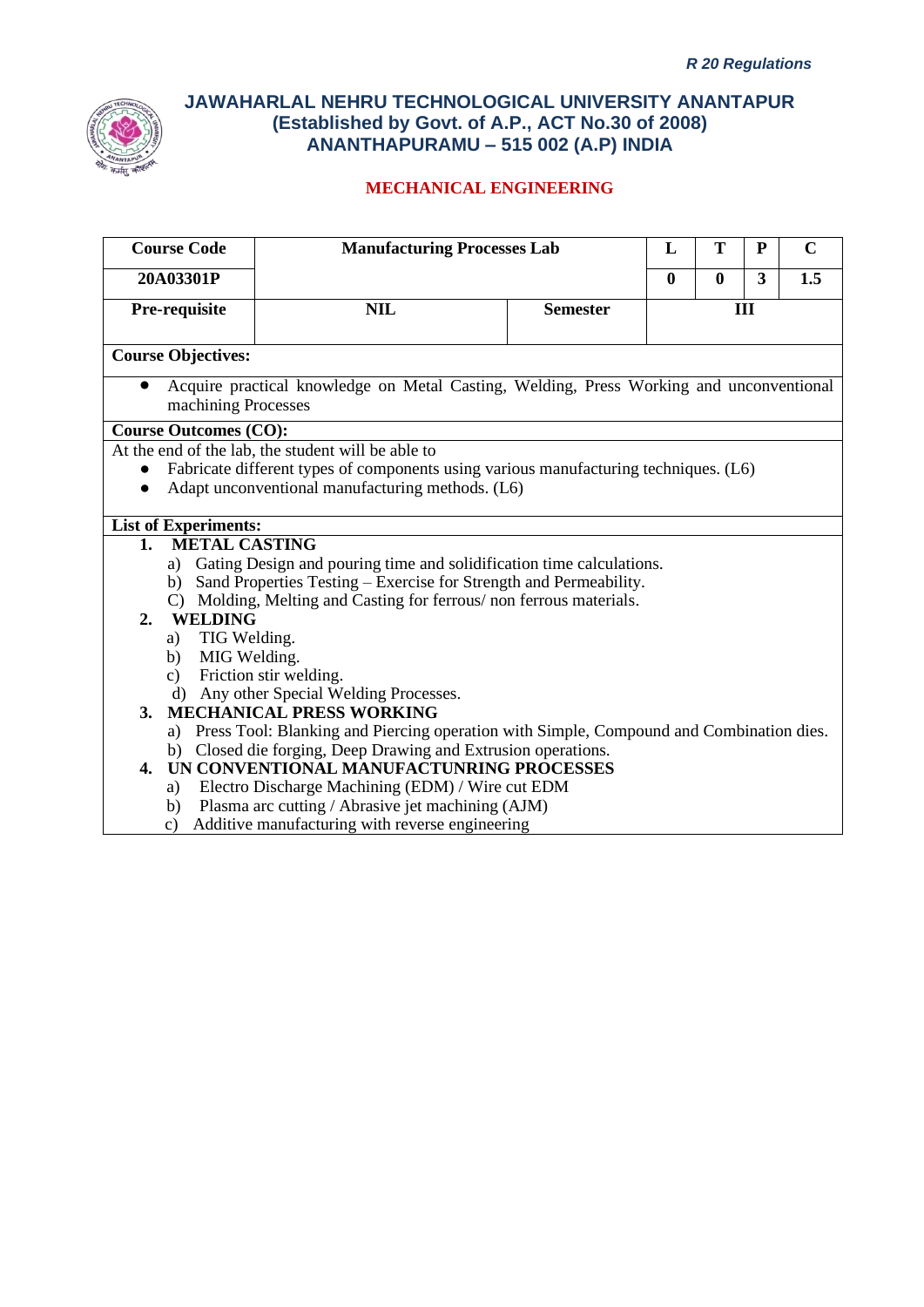

| <b>Course Code</b>                      | <b>Mechanics of Materials Lab</b>                                                          |                 | L        | T            | ${\bf P}$      | $\mathbf C$ |
|-----------------------------------------|--------------------------------------------------------------------------------------------|-----------------|----------|--------------|----------------|-------------|
| 20A01305P                               |                                                                                            |                 | $\bf{0}$ | $\mathbf{0}$ | $\overline{3}$ | 1.5         |
| Pre-requisite                           | <b>NIL</b>                                                                                 | <b>Semester</b> |          |              | Ш              |             |
|                                         |                                                                                            |                 |          |              |                |             |
| <b>Course Objectives:</b>               |                                                                                            |                 |          |              |                |             |
|                                         | By performing this laboratory, the student will be able to know the structural behavior of |                 |          |              |                |             |
| various materials                       |                                                                                            |                 |          |              |                |             |
| <b>Course Outcomes (CO):</b>            |                                                                                            |                 |          |              |                |             |
| $\bullet$                               | By performing the various tests in this laboratory the student will be able to know the    |                 |          |              |                |             |
|                                         | structural behavior of various structural elements when subjected to external loads        |                 |          |              |                |             |
| <b>List of Experiments:</b>             |                                                                                            |                 |          |              |                |             |
| 1. Tension test.                        |                                                                                            |                 |          |              |                |             |
|                                         | 2. Bending test on (Steel/Wood) Cantilever beam.                                           |                 |          |              |                |             |
|                                         | 3. Bending test on simply supported beam.                                                  |                 |          |              |                |             |
| 4. Torsion test.                        |                                                                                            |                 |          |              |                |             |
| 5. Vickers Hardness Test                |                                                                                            |                 |          |              |                |             |
| 6. Rockwell Hardness Test               |                                                                                            |                 |          |              |                |             |
| 7.<br><b>Brinell Hardness Test</b>      |                                                                                            |                 |          |              |                |             |
|                                         | 8. Compression test on Open coiled springs                                                 |                 |          |              |                |             |
|                                         | 9. Tension test on Closely coiled springs                                                  |                 |          |              |                |             |
| 10. Compression test on wood/concrete   |                                                                                            |                 |          |              |                |             |
| 11. Izod Impact test on metals          |                                                                                            |                 |          |              |                |             |
| 12. Charpy Impact test on metals        |                                                                                            |                 |          |              |                |             |
| 13. Shear test on metals                |                                                                                            |                 |          |              |                |             |
|                                         | 14. Direct Shear Test on Timber Specimen                                                   |                 |          |              |                |             |
|                                         | 15. Use of electrical resistance strain gauges.                                            |                 |          |              |                |             |
| 16. Continuous beam – deflection test.  |                                                                                            |                 |          |              |                |             |
|                                         | Note: Any 12 of the above equipments                                                       |                 |          |              |                |             |
| References:                             |                                                                                            |                 |          |              |                |             |
|                                         | 1. Strength of Materials Lab Manual by <b>Anand Jayakumar A</b> , Notion Press             |                 |          |              |                |             |
| Online Learning Resources/Virtual Labs: |                                                                                            |                 |          |              |                |             |
| 1. http://sm-nitk.vlabs.ac.in/#         |                                                                                            |                 |          |              |                |             |
|                                         |                                                                                            |                 |          |              |                |             |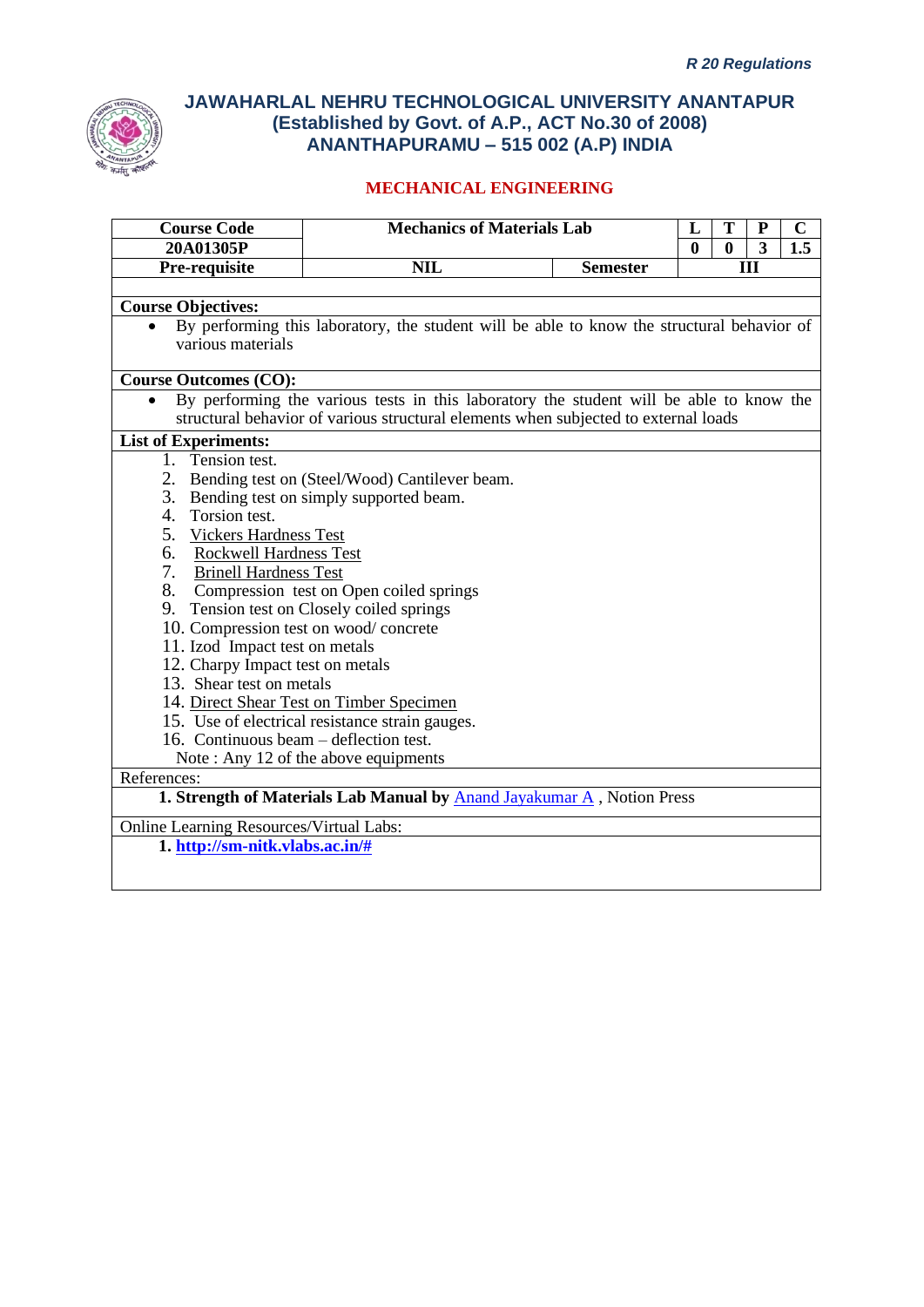

### **MECHANICAL ENGINEERING**

| <b>Course Code</b>                                                                        |                                                               | <b>Application Development with Python</b>                                                          | T<br>${\bf P}$<br>$\mathbf C$<br>L                                   |
|-------------------------------------------------------------------------------------------|---------------------------------------------------------------|-----------------------------------------------------------------------------------------------------|----------------------------------------------------------------------|
| 20A05305                                                                                  |                                                               |                                                                                                     | $\mathbf{1}$<br>$\boldsymbol{2}$<br>$\boldsymbol{2}$<br>$\mathbf{0}$ |
| Pre-requisite                                                                             | <b>NIL</b>                                                    | <b>Semester</b>                                                                                     | III                                                                  |
| Course Objectives:                                                                        |                                                               |                                                                                                     |                                                                      |
|                                                                                           |                                                               | 1. To learn the basic concepts of software engineering and life cycle models                        |                                                                      |
| 2. To explore the importance of Databases in application Development                      |                                                               |                                                                                                     |                                                                      |
| 3. Acquire programming skills in core Python                                              |                                                               |                                                                                                     |                                                                      |
| 4. To understand the importance of Object-oriented Programming                            |                                                               |                                                                                                     |                                                                      |
| Course Outcomes (CO):                                                                     |                                                               |                                                                                                     |                                                                      |
| Students should be able to                                                                |                                                               |                                                                                                     |                                                                      |
|                                                                                           |                                                               | 1. Identify the issues in software requirements specification and enable to write SRS documents     |                                                                      |
| for software development problems                                                         |                                                               |                                                                                                     |                                                                      |
| 2. Explore the use of Object oriented concepts to solve Real-life problems                |                                                               |                                                                                                     |                                                                      |
| 3. Design database for any real-world problem                                             |                                                               |                                                                                                     |                                                                      |
| 4.                                                                                        | Solve mathematical problems using Python programming language |                                                                                                     |                                                                      |
|                                                                                           |                                                               |                                                                                                     |                                                                      |
|                                                                                           |                                                               | Module 1. Basic concepts in software engineering and software project management                    |                                                                      |
|                                                                                           |                                                               | Basic concepts: abstraction versus decomposition, the evolution of software engineering techniques, |                                                                      |
| Software development life cycle                                                           |                                                               |                                                                                                     |                                                                      |
| Software project management: project planning and project scheduling                      |                                                               |                                                                                                     |                                                                      |
|                                                                                           |                                                               |                                                                                                     |                                                                      |
| Task:                                                                                     |                                                               |                                                                                                     |                                                                      |
| 1. Identifying the Requirements from Problem Statements                                   |                                                               |                                                                                                     |                                                                      |
|                                                                                           |                                                               |                                                                                                     |                                                                      |
| <b>Module 2. Basic Concepts of Databases</b>                                              |                                                               |                                                                                                     |                                                                      |
|                                                                                           |                                                               | Database systems applications, Purpose of Database Systems, view of Data, Database Languages,       |                                                                      |
|                                                                                           |                                                               | Relational Databases, Data Definition Language(DDL) Statements: (Create table, Alter table, Drop    |                                                                      |
| table), Data Manipulation Language(DML) Statements                                        |                                                               |                                                                                                     |                                                                      |
| Task:                                                                                     |                                                               |                                                                                                     |                                                                      |
|                                                                                           |                                                               | 1. Implement Data Definition Language (DDL) Statements: (Create table, Alter table, Drop table)     |                                                                      |
| 2. Implement Data Manipulation Language(DML) Statements                                   |                                                               |                                                                                                     |                                                                      |
| <b>Module 3. Python Programming:</b>                                                      |                                                               |                                                                                                     |                                                                      |
|                                                                                           |                                                               | Introduction to Python: Features of Python, Data types, Operators, Input and output, Control        |                                                                      |
| Statements, Looping statements                                                            |                                                               |                                                                                                     |                                                                      |
| Python Data Structures: Lists, Dictionaries, Tuples.                                      |                                                               |                                                                                                     |                                                                      |
|                                                                                           |                                                               |                                                                                                     |                                                                      |
| <b>Strings:</b> Creating strings and basic operations on strings, string testing methods. |                                                               |                                                                                                     |                                                                      |
|                                                                                           |                                                               |                                                                                                     |                                                                      |
|                                                                                           |                                                               | <b>Functions:</b> Defining a function- Calling a function- Types of functions-Function Arguments-   |                                                                      |
| Anonymous functions- Global and local variables                                           |                                                               |                                                                                                     |                                                                      |
|                                                                                           |                                                               |                                                                                                     |                                                                      |
|                                                                                           |                                                               | <b>OOPS Concepts;</b> Classes and objects-Attributes-Inheritance-Overloading-Overriding-Data hiding |                                                                      |
|                                                                                           |                                                               | <b>Modules and Packages:</b> Standard modules-Importing own module as well as external modules      |                                                                      |
|                                                                                           |                                                               | Understanding Packages Powerful Lamda function in python Programming using functions, modules       |                                                                      |
| and external packages                                                                     |                                                               |                                                                                                     |                                                                      |
|                                                                                           |                                                               |                                                                                                     |                                                                      |
|                                                                                           |                                                               |                                                                                                     |                                                                      |

**Working with Data in Python:** Printing on screen- Reading data from keyboard- Opening and closing file- Reading and writing files- Functions-Loading Data with Pandas-Numpy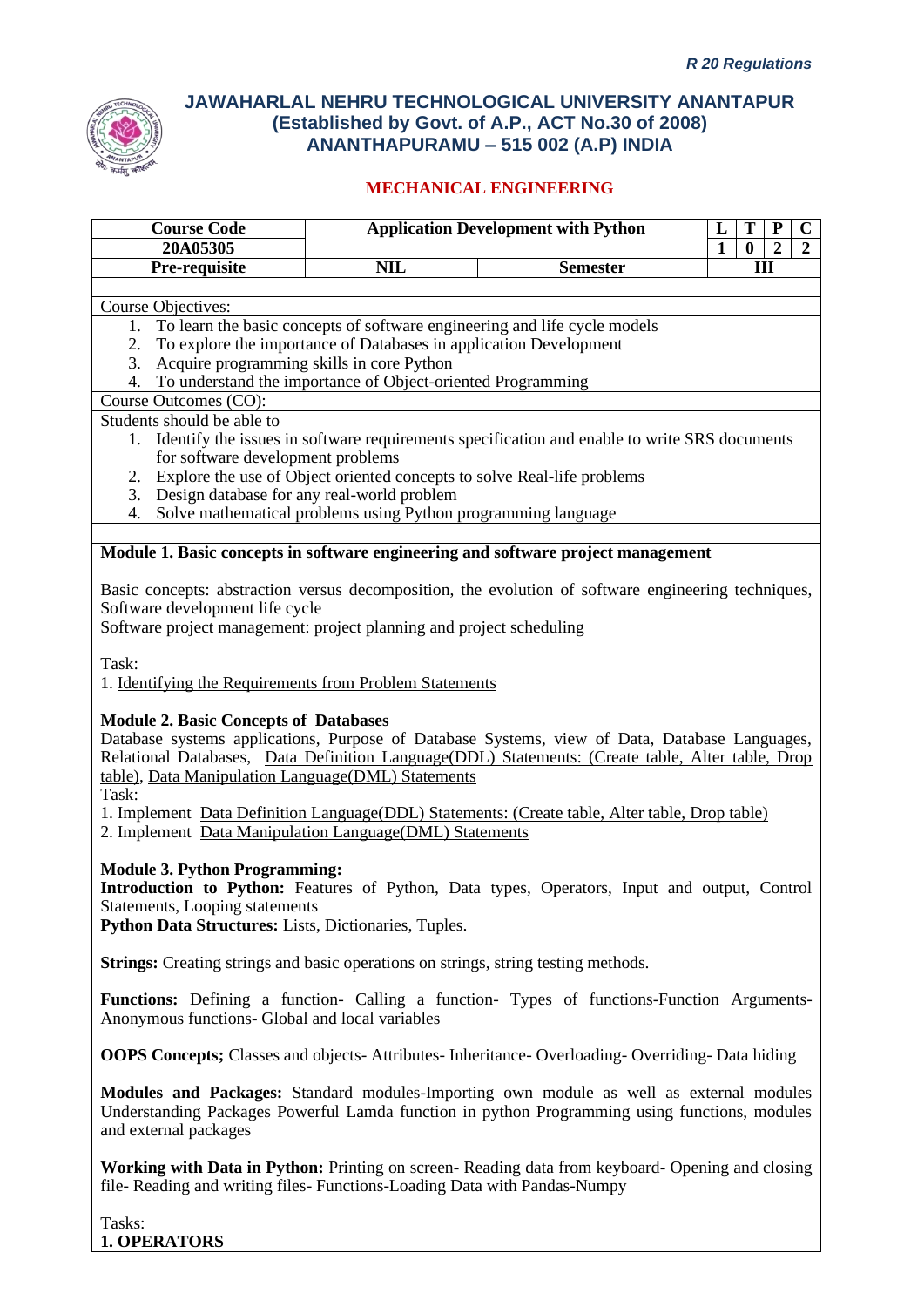

#### **MECHANICAL ENGINEERING**

a. Read a list of numbers and write a program to check whether a particular element is present or not using membership operators.

b. Read your name and age and write a program to display the year in which you will turn 100 years old.

c. Read radius and height of a cone and write a program to find the volume of a cone.

d. Write a program to compute distance between two points taking input from the user (Hint: use Pythagorean theorem)

#### **2. CONTROL STRUCTURES**

a. Read your email id and write a program to display the no of vowels, consonants, digits and white spaces in it using if…elif…else statement.

b. Write a program to create and display a dictionary by storing the antonyms of words. Find the antonym of a particular word given by the user from the dictionary using while loop.

c. Write a Program to find the sum of a Series  $1/1! + 2/2! + 3/3! + 4/4! + \dots + n/n!$ . (Input :n = 5, Output : 2.70833)

d. In number theory, an abundant number or excessive number is a number for which the sum of its proper divisors is greater than the number itself. Write a program to find out, if the given number is abundant. (Input: 12, Sum of divisors of  $12 = 1 + 2 + 3 + 4 + 6 = 16$ , sum of divisors  $16 >$  original number 12)

#### **3: LIST**

a. Read a list of numbers and print the numbers divisible by x but not by y (Assume  $x = 4$  and  $y = 5$ ).

b. Read a list of numbers and print the sum of odd integers and even integers from the list.(Ex: [23, 10, 15, 14, 63], odd numbers sum = 101, even numbers sum = 24)

c. Read a list of numbers and print numbers present in odd index position. (Ex: [10, 25, 30, 47, 56, 84, 96], The numbers in odd index position: 25 47 84).

d. Read a list of numbers and remove the duplicate numbers from it. (Ex: Enter a list with duplicate elements: 10 20 40 10 50 30 20 10 80, The unique list is: [10, 20, 30, 40, 50, 80])

#### **4: TUPLE**

a. Given a list of tuples. Write a program to find tuples which have all elements divisible by K from a list of tuples. test  $list = [(6, 24, 12), (60, 12, 6), (12, 18, 21)]$ , K = 6, Output :  $[(6, 24, 12), (60, 12, 6)]$ b. Given a list of tuples. Write a program to filter all uppercase characters tuples from given list of tuples. (Input: test\_list =  $[(``GFG", ``IS", "BEST"), ("GFG", "AVERAGE"), ("GFG", ), ("Gfg", "CS"]],$ Output :  $[(,GFG",-,IS",-,BEST$ ]).

c. Given a tuple and a list as input, write a program to count the occurrences of all items of the list in the tuple. (Input : tuple =  $(a', 'a', 'c', 'b', 'd'),$  list = ['a', 'b'], Output : 3)

#### **5: SET**

a. Write a program to generate and print a dictionary that contains a number (between 1 and n) in the form  $(x, x^*x)$ .

b. Write a program to perform union, intersection and difference using Set A and Set B.

c. Write a program to count number of vowels using sets in given string (Input : "Hello World", Output: No. of vowels : 3)

**d.** Write a program to form concatenated string by taking uncommon characters from two strings using set concept (Input :  $S1 = "aacdb", S2 = "gafd", Output : "cbgf").$ 

#### **6: DICTIONARY**

a. Write a program to do the following operations:

- i. Create a empty dictionary with dict() method
- ii. Add elements one at a time
- iii. Update existing key"s value

iv. Access an element using a key and also get() method

v. Deleting a key value using del() method

b. Write a program to create a dictionary and apply the following methods:

i. pop() method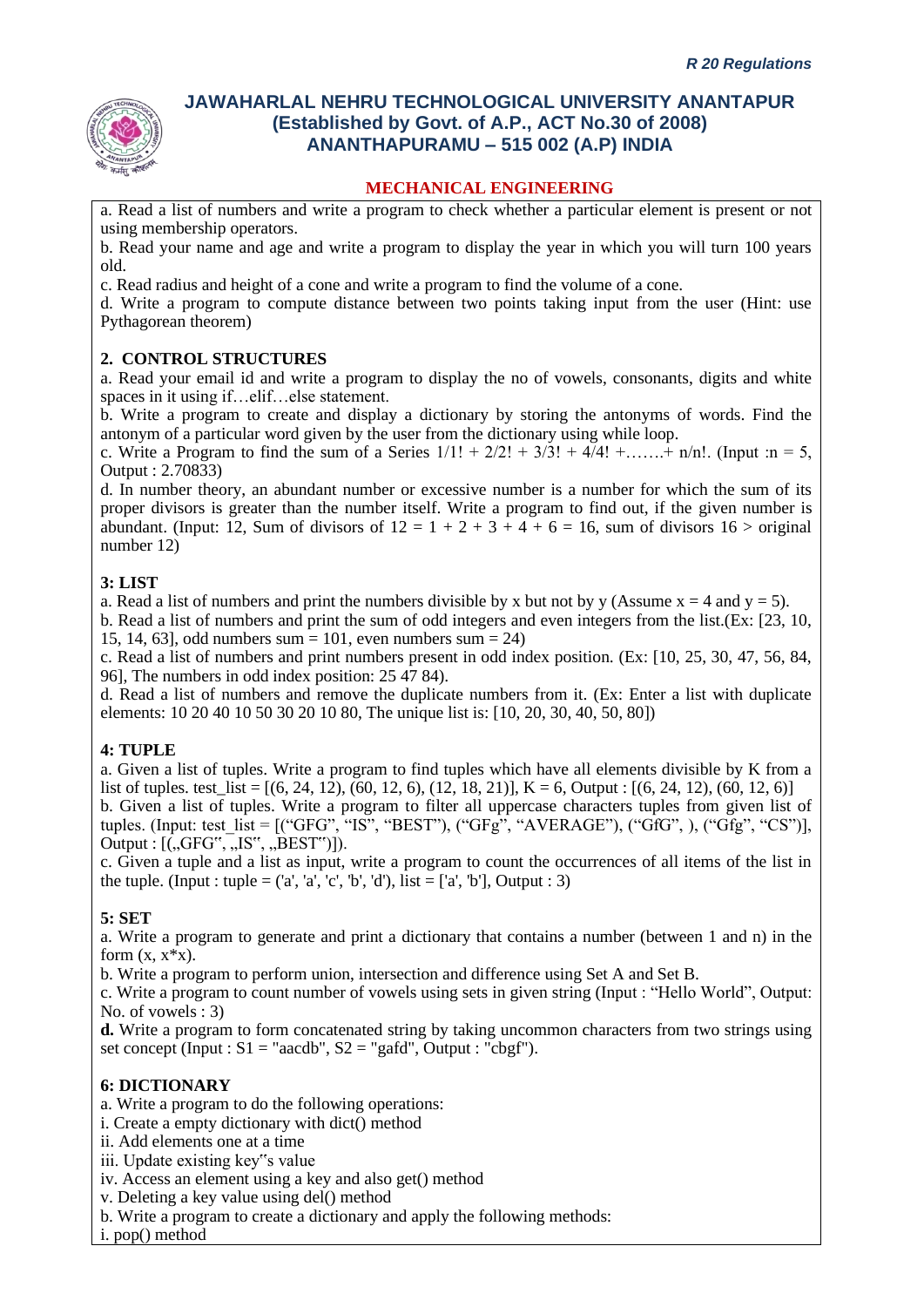# **MECHANICAL ENGINEERING**

ii. popitem() method

iii. clear() method

- c. Given a dictionary, write a program to find the sum of all items in the dictionary.
- d. Write a program to merge two dictionaries using update() method.

### **7: STRINGS**

a. Given a string, write a program to check if the string is symmetrical and palindrome or not. A string is said to be symmetrical if both the halves of the string are the same and a string is said to be a palindrome string if one half of the string is the reverse of the other half or if a string appears same when read forward or backward.

b. Write a program to read a string and count the number of vowel letters and print all letters except 'e' and 's'.

c. Write a program to read a line of text and remove the initial word from given text. (Hint: Use split() method, Input : India is my country. Output : is my country)

d. Write a program to read a string and count how many times each letter appears. (Histogram).

#### **8: USER DEFINED FUNCTIONS**

a. A generator is a function that produces a sequence of results instead of a single value. Write a generator function for Fibonacci numbers up to n.

b. Write a function merge\_dict(dict1, dict2) to merge two Python dictionaries.

c. Write a fact() function to compute the factorial of a given positive number.

d. Given a list of n elements, write a linear\_search() function to search a given element x in a list.

#### **9: BUILT-IN FUNCTIONS**

a. Write a program to demonstrate the working of built-in statistical functions mean(), mode(), median() by importing statistics library.

b. Write a program to demonstrate the working of built-in trignometric functions sin(), cos(), tan(), hypot(), degrees(), radians() by importing math module.

c. Write a program to demonstrate the working of built-in Logarithmic and Power functions exp(), log(),  $log2()$ ,  $log10()$ , pow() by importing math module.

d. Write a program to demonstrate the working of built-in numeric functions ceil(), floor(), fabs(), factorial(), gcd() by importing math module.

#### **10. CLASS AND OBJECTS**

a. Write a program to create a BankAccount class. Your class should support the following methods for i) Deposit

- ii) Withdraw
- iii) GetBalanace
- iv) PinChange

b. Create a SavingsAccount class that behaves just like a BankAccount, but also has an interest rate and a method that increases the balance by the appropriate amount of interest (Hint:use Inheritance).

c. Write a program to create an employee class and store the employee name, id, age, and salary using the constructor. Display the employee details by invoking employee\_info() method and also using dictionary ( $idict$ ).

d. Access modifiers in Python are used to modify the default scope of variables. Write a program to demonstrate the 3 types of access modifiers: public, private and protected.

#### **11. FILE HANDLING**

- a. . Write a program to read a filename from the user, open the file (say firstFile.txt) and then perform the following operations:
	- i. Count the sentences in the file.
	- ii. Count the words in the file.

iii. Count the characters in the file.

b. . Create a new file (Hello.txt) and copy the text to other file called target.txt. The target.txt file should store only lower case alphabets and display the number of lines copied.

c. Write a Python program to store N student"s records containing name, roll number and branch. Print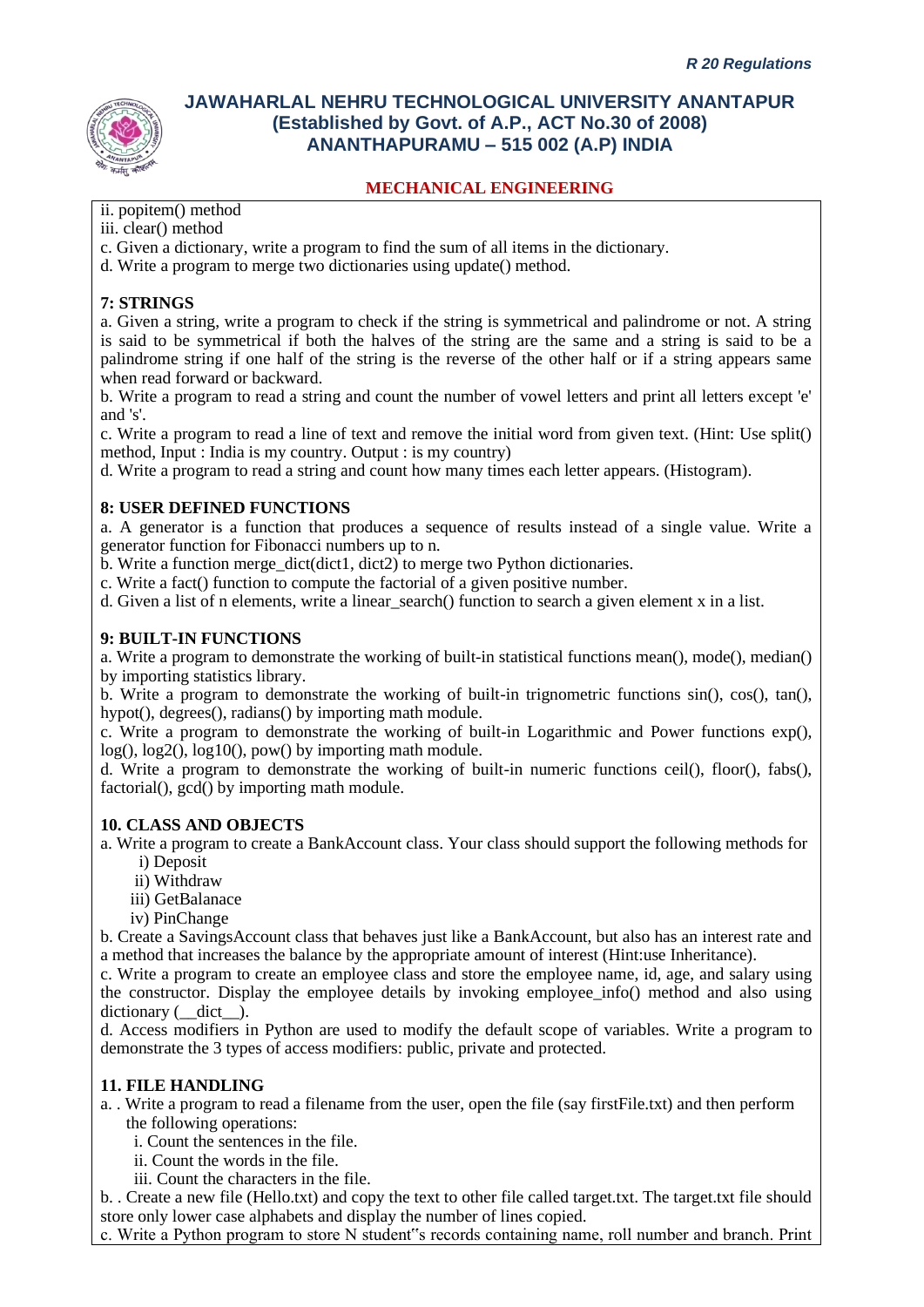

### **MECHANICAL ENGINEERING**

the given branch student"s details only.

References:

1. Rajib Mall, "Fundamentals of Software Engineering", 5th Edition, PHI, 2018.

2. Ramez Elmasri, Shamkant, B. Navathe, "Database Systems", Pearson Education, 6th Edition, 2013. 3.Reema Thareja, "Python Programming - Using Problem Solving Approach", Oxford Press, 1st Edition, 2017.

4. Larry Lutz, "Python for Beginners: Step-By-Step Guide to Learning Python Programming", CreateSpace Independent Publishing Platform, First edition, 2018

Online Learning Resources/Virtual Labs:

1.<http://vlabs.iitkgp.ernet.in/se/>

**2.** <http://vlabs.iitb.ac.in/vlabs-dev/labs/dblab/index.php>

**3.** [https://python-iitk.vlabs.ac.in](https://python-iitk.vlabs.ac.in/)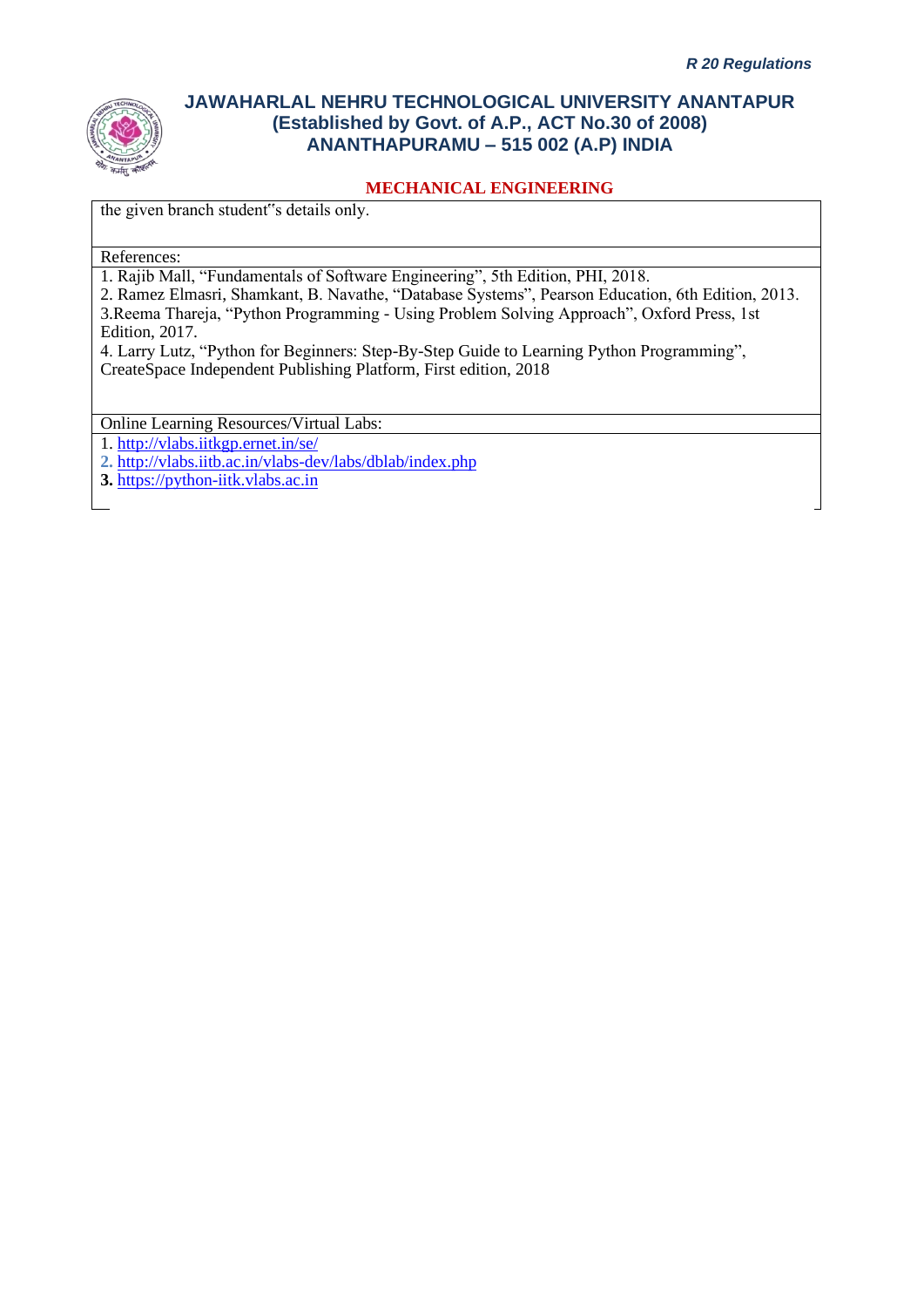

# **MECHANICAL ENGINEERING**

| <b>Course Code</b>                                              | <b>ENVIRONMENTAL SCIENCE</b>                                                                                                                                                                                                                                                                                                                                                                                                                                                                                                                                                                                                                     |                 | L              | Т | P              | $\mathbf C$  |
|-----------------------------------------------------------------|--------------------------------------------------------------------------------------------------------------------------------------------------------------------------------------------------------------------------------------------------------------------------------------------------------------------------------------------------------------------------------------------------------------------------------------------------------------------------------------------------------------------------------------------------------------------------------------------------------------------------------------------------|-----------------|----------------|---|----------------|--------------|
| 20A99201                                                        | (Common to All Branches of Engineering)                                                                                                                                                                                                                                                                                                                                                                                                                                                                                                                                                                                                          |                 | $\overline{3}$ | 0 | $\mathbf{0}$   | $\mathbf{0}$ |
| Pre-requisite                                                   | <b>NIL</b>                                                                                                                                                                                                                                                                                                                                                                                                                                                                                                                                                                                                                                       | <b>Semester</b> |                |   | <b>III</b> Sem |              |
|                                                                 |                                                                                                                                                                                                                                                                                                                                                                                                                                                                                                                                                                                                                                                  |                 |                |   |                |              |
| <b>Course Objectives:</b>                                       |                                                                                                                                                                                                                                                                                                                                                                                                                                                                                                                                                                                                                                                  |                 |                |   |                |              |
| $\bullet$<br>$\bullet$<br>$\bullet$                             | To make the students to get awareness on environment<br>To understand the importance of protecting natural resources, ecosystems for future generations<br>and pollution causes due to the day to day activities of human life<br>To save earth from the inventions by the engineers.                                                                                                                                                                                                                                                                                                                                                            |                 |                |   |                |              |
| <b>Course Outcomes (CO):</b>                                    |                                                                                                                                                                                                                                                                                                                                                                                                                                                                                                                                                                                                                                                  |                 |                |   |                |              |
|                                                                 | At the end of the course, the student will be able to                                                                                                                                                                                                                                                                                                                                                                                                                                                                                                                                                                                            |                 |                |   |                |              |
| resources.                                                      | • Grasp multidisciplinary nature of environmental studies and various renewable and nonrenewable<br>Understand flow and bio-geo-chemical cycles and ecological pyramids.<br>Understand various causes of pollution and solid waste management and related preventive                                                                                                                                                                                                                                                                                                                                                                             |                 |                |   |                |              |
| measures.<br>reclamation.                                       | About the rainwater harvesting, watershed management, ozone layer depletion and waste land                                                                                                                                                                                                                                                                                                                                                                                                                                                                                                                                                       |                 |                |   |                |              |
|                                                                 | Casus of population explosion, value education and welfare programmes.                                                                                                                                                                                                                                                                                                                                                                                                                                                                                                                                                                           |                 |                |   |                |              |
| <b>UNIT - I</b>                                                 |                                                                                                                                                                                                                                                                                                                                                                                                                                                                                                                                                                                                                                                  |                 |                |   |                | 8 Hrs        |
| Public Awareness.                                               | Multidisciplinary Nature Of Environmental Studies: - Definition, Scope and Importance - Need for                                                                                                                                                                                                                                                                                                                                                                                                                                                                                                                                                 |                 |                |   |                |              |
| studies. - Energy resources:                                    | problems - Forest resources - Use and over - exploitation, deforestation, case studies - Timber<br>extraction – Mining, dams and other effects on forest and tribal people – Water resources – Use and over<br>utilization of surface and ground water - Floods, drought, conflicts over water, dams - benefits and<br>problems - Mineral resources: Use and exploitation, environmental effects of extracting and using<br>mineral resources, case studies – Food resources: World food problems, changes caused by agriculture<br>and overgrazing, effects of modern agriculture, fertilizer-pesticide problems, water logging, salinity, case |                 |                |   |                |              |
|                                                                 |                                                                                                                                                                                                                                                                                                                                                                                                                                                                                                                                                                                                                                                  |                 |                |   |                |              |
| UNIT - II                                                       | Ecosystems: Concept of an ecosystem. - Structure and function of an ecosystem - Producers, consumers                                                                                                                                                                                                                                                                                                                                                                                                                                                                                                                                             |                 |                |   |                | 12 Hrs       |
| ecosystem:                                                      | and decomposers – Energy flow in the ecosystem – Ecological succession – Food chains, food webs and<br>ecological pyramids – Introduction, types, characteristic features, structure and function of the following                                                                                                                                                                                                                                                                                                                                                                                                                               |                 |                |   |                |              |
| a.                                                              | Forest ecosystem.                                                                                                                                                                                                                                                                                                                                                                                                                                                                                                                                                                                                                                |                 |                |   |                |              |
| b.                                                              | Grassland ecosystem                                                                                                                                                                                                                                                                                                                                                                                                                                                                                                                                                                                                                              |                 |                |   |                |              |
| c.<br>d.                                                        | Desert ecosystem<br>Aquatic ecosystems (ponds, streams, lakes, rivers, oceans, estuaries)                                                                                                                                                                                                                                                                                                                                                                                                                                                                                                                                                        |                 |                |   |                |              |
| biodiversity: In-situ and Ex-situ conservation of biodiversity. | <b>Biodiversity And Its Conservation :</b> Introduction 0 Definition: genetic, species and ecosystem diversity<br>$-$ Bio-geographical classification of India $-$ Value of biodiversity: consumptive use, Productive use,<br>social, ethical, aesthetic and option values – Biodiversity at global, National and local levels – India as a<br>mega-diversity nation – Hot-sports of biodiversity – Threats to biodiversity: habitat loss, poaching of<br>wildlife, man-wildlife conflicts – Endangered and endemic species of India – Conservation of                                                                                           |                 |                |   |                |              |

**UNIT - III 8 Hrs**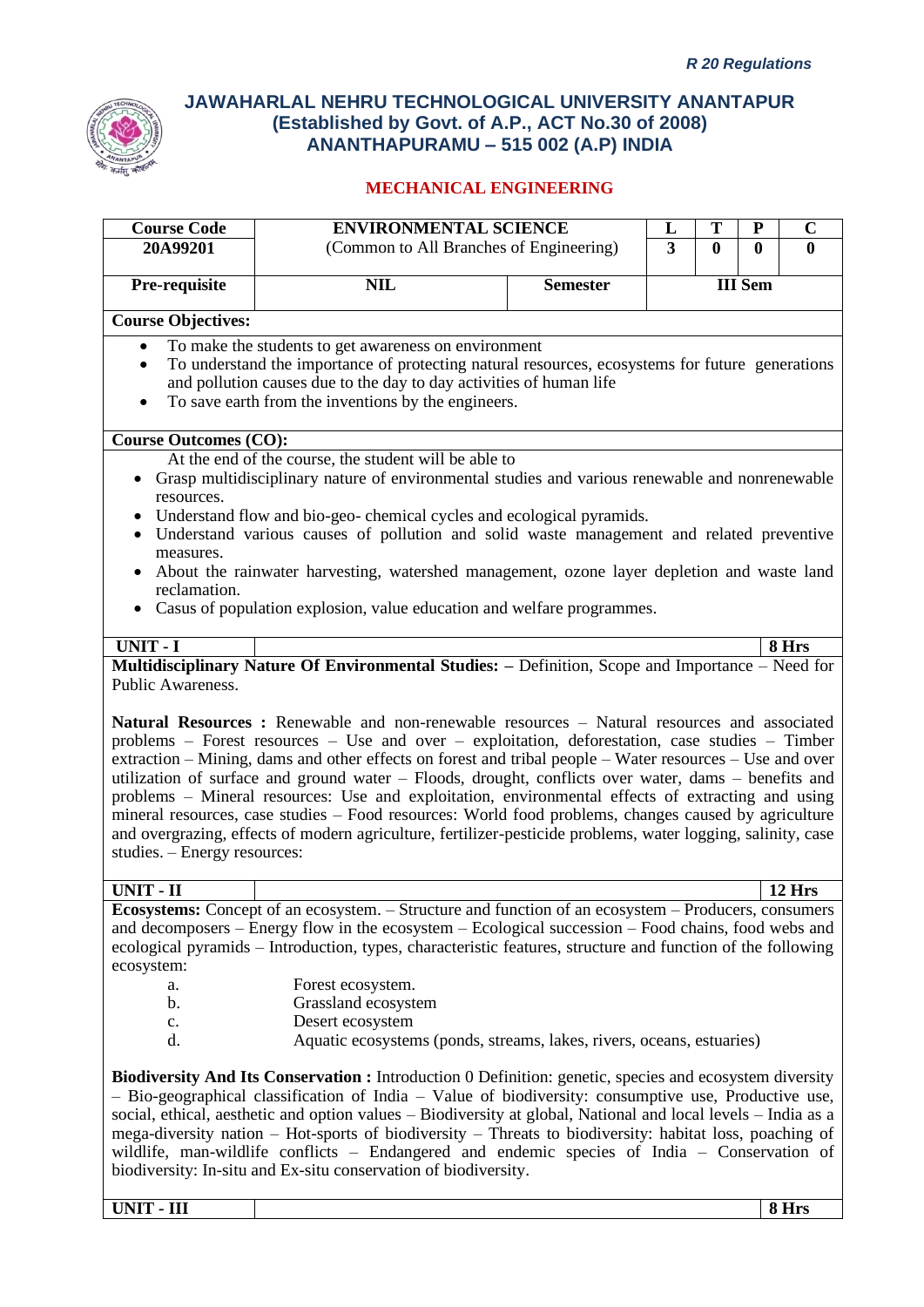

#### **MECHANICAL ENGINEERING**

**Environmental Pollution:** Definition, Cause, effects and control measures of :

- a. Air Pollution.
- b. Water pollution
- c. Soil pollution
- d. Marine pollution
- e. Noise pollution
- f. Thermal pollution
- g. Nuclear hazards

**Solid Waste Management:** Causes**,** effects and control measures of urban and industrial wastes – Role of an individual in prevention of pollution – Pollution case studies – Disaster management: floods, earthquake, cyclone and landslides.

**UNIT - IV 10 Hrs**

**Social Issues and the Environment:** From Unsustainable to Sustainable development – Urban problems related to energy – Water conservation, rain water harvesting, watershed management – Resettlement and rehabilitation of people; its problems and concerns. Case studies – Environmental ethics: Issues and possible solutions – Climate change, global warming, acid rain, ozone layer depletion, nuclear accidents and holocaust. Case Studies – Wasteland reclamation. – Consumerism and waste products. – Environment Protection Act. – Air (Prevention and Control of Pollution) Act. – Water (Prevention and control of Pollution) Act – Wildlife Protection Act – Forest Conservation Act – Issues involved in enforcement of environmental legislation – Public awareness.

#### **UNIT - V 8 Hrs**

**Human Population And The Environment:** Population growth, variation among nations. Population explosion – Family Welfare Programmes. – Environment and human health – Human Rights – Value Education – HIV/AIDS – Women and Child Welfare – Role of information Technology in Environment and human health – Case studies.

**Field Work:** Visit to a local area to document environmental assets River/forest grassland/hill/mountain – Visit to a local polluted site-Urban/Rural/Industrial/Agricultural Study of common plants, insects, and birds – river, hill slopes, etc..

#### **Textbooks:**

- 1. Text book of Environmental Studies for Undergraduate Courses Erach Bharucha for University Grants Commission, Universities Press.
- 2. Palaniswamy, "Environmental Studies", Pearson education
- 3. S.Azeem Unnisa, "Environmental Studies" Academic Publishing Company
- 4. K.Raghavan Nambiar, "Text book of Environmental Studies for Undergraduate Courses as per UGC model syllabus", Scitech Publications (India), Pvt. Ltd.

#### **Reference Books:**

- 1. Deeksha Dave and E.Sai Baba Reddy, "Textbook of Environmental Science", Cengage Publications.
- 2. M.Anji Reddy, "Text book of Environmental Sciences and Technology", BS Publication.
- 3. J.P.Sharma, Comprehensive Environmental studies, Laxmi publications.
- 4. J. Glynn Henry and Gary W. Heinke, "Environmental Sciences and Engineering", Prentice hall of India Private limited
- 5. G.R.Chatwal, "A Text Book of Environmental Studies" Himalaya Publishing House
- 6. Gilbert M. Masters and Wendell P. Ela, "Introduction to Environmental Engineering and Science, Prentice hall of India Private limited.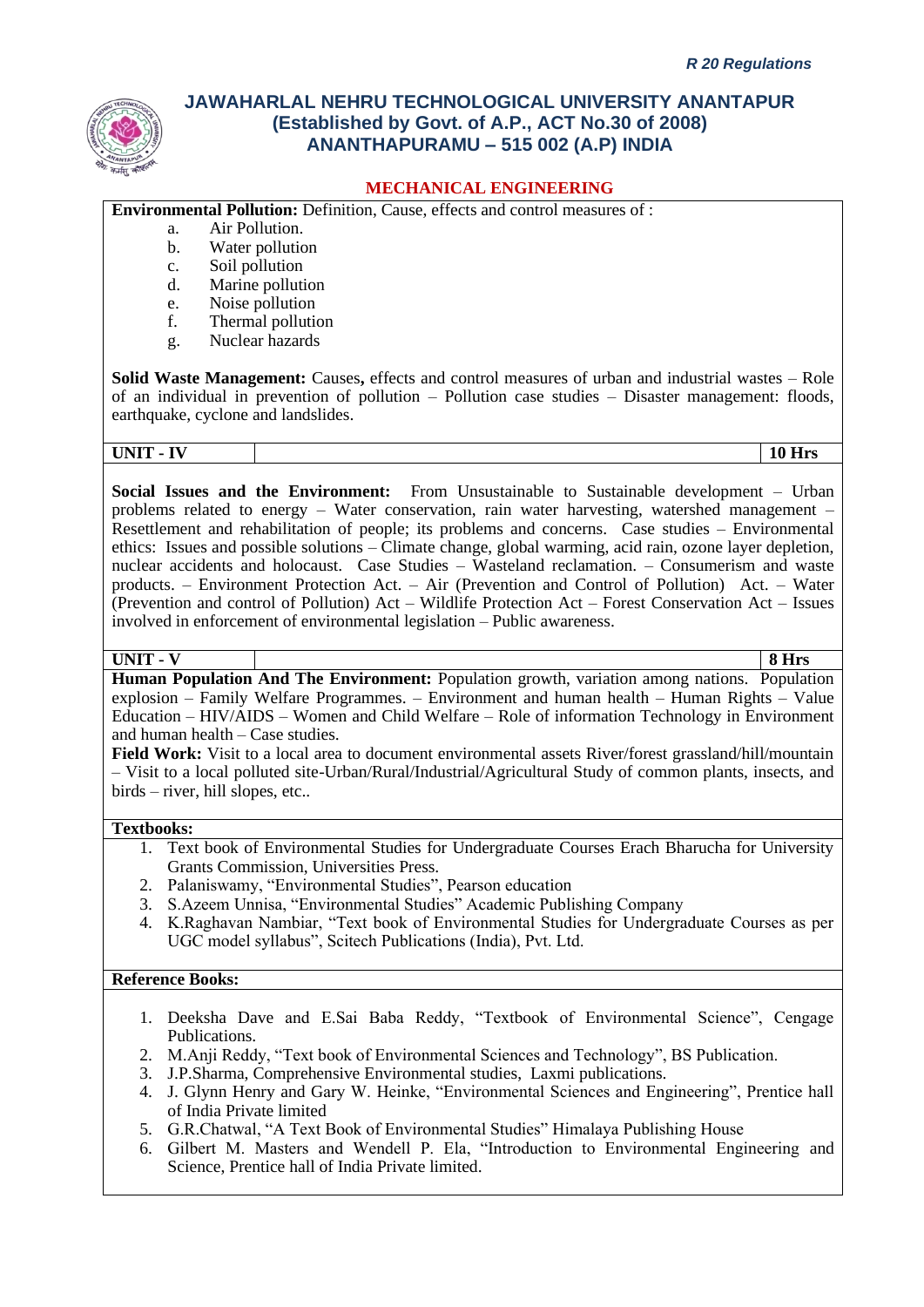

| <b>Course Code</b><br>20A54402    | Numerical Methods $\overline{\mathbf{x}}$ Probability theory                                                                                                                                                                                                                                                                                                         | L<br>3 | T<br>$\mathbf{0}$ | ${\bf P}$ | $\mathbf C$<br>$\overline{\mathbf{3}}$ |
|-----------------------------------|----------------------------------------------------------------------------------------------------------------------------------------------------------------------------------------------------------------------------------------------------------------------------------------------------------------------------------------------------------------------|--------|-------------------|-----------|----------------------------------------|
|                                   | (Common to EEE, MECH)                                                                                                                                                                                                                                                                                                                                                |        |                   | $\bf{0}$  |                                        |
| Pre-requisite                     | <b>Basic Equations and Basic Probability</b><br><b>Semester</b>                                                                                                                                                                                                                                                                                                      |        |                   | IV        |                                        |
|                                   |                                                                                                                                                                                                                                                                                                                                                                      |        |                   |           |                                        |
| <b>Course Objectives:</b>         | This course aims at providing the student with the knowledge on various numerical methods for                                                                                                                                                                                                                                                                        |        |                   |           |                                        |
|                                   | solving equations, interpolating the polynomials, evaluation of integral equations and solution of<br>differential equations. The theory of Probability and random variables.                                                                                                                                                                                        |        |                   |           |                                        |
|                                   | Course Outcomes (CO): Student will be able to                                                                                                                                                                                                                                                                                                                        |        |                   |           |                                        |
| $\bullet$<br>$\bullet$            | Apply numerical methods to solve algebraic and transcendental equations<br>Derive interpolating polynomials using interpolation formulae<br>Solve differential and integral equations numerically<br>Apply probability theory to find the chances of happening of events.<br>Understand various probability distributions and calculate their statistical constants. |        |                   |           |                                        |
| UNIT - I                          | <b>Solution of Algebraic &amp; Transcendental Equations:</b>                                                                                                                                                                                                                                                                                                         | 8 Hrs  |                   |           |                                        |
|                                   | Introduction-Bisection method-Iterative method-Regula falsi method-Newton Raphson method<br>System of Algebraic equations: Gauss Jordan method-Gauss Siedal method.                                                                                                                                                                                                  |        |                   |           |                                        |
| UNIT - II                         | Interpolation                                                                                                                                                                                                                                                                                                                                                        | 8 Hrs  |                   |           |                                        |
|                                   | Finite differences-Newton's forward and backward interpolation formulae - Lagrange's formulae.<br>Gauss forward and backward formula, Stirling's formula, Bessel's formula.                                                                                                                                                                                          |        |                   |           |                                        |
| UNIT - III                        | Numerical Integration & Solution of Initial value                                                                                                                                                                                                                                                                                                                    | 9 Hrs  |                   |           |                                        |
|                                   | problems to Ordinary differential equations                                                                                                                                                                                                                                                                                                                          |        |                   |           |                                        |
|                                   | Numerical Integration: Trapezoidal rule – Simpson's 1/3 Rule – Simpson's 3/8 Rule<br>Numerical solution of Ordinary Differential equations: Solution by Taylor's series-Picard's Method<br>of successive Approximations-Modified Euler's Method-Runge-Kutta Methods.                                                                                                 |        |                   |           |                                        |
| <b>UNIT - IV</b>                  | Probability theory:                                                                                                                                                                                                                                                                                                                                                  | 9 Hrs  |                   |           |                                        |
|                                   | Probability, probability axioms, addition law and multiplicative law of probability, conditional<br>probability, Baye's theorem, random variables (discrete and continuous), probability density<br>functions, properties, mathematical expectation.                                                                                                                 |        |                   |           |                                        |
| <b>UNIT - V</b>                   | Random variables & Distributions:                                                                                                                                                                                                                                                                                                                                    | 9 Hrs  |                   |           |                                        |
|                                   | Probability distribution - Binomial, Poisson approximation to the binomial distribution and normal<br>distribution-their properties-Uniform distribution-exponential distribution                                                                                                                                                                                    |        |                   |           |                                        |
| Textbooks:                        |                                                                                                                                                                                                                                                                                                                                                                      |        |                   |           |                                        |
|                                   | 1. Higher Engineering Mathematics, B.S.Grewal, Khanna publishers.<br>2. Probability and Statistics for Engineers and Scientists, Ronald E. Walpole, PNIE.<br>Advanced Engineering Mathematics, by Erwin Kreyszig, Wiley India.                                                                                                                                       |        |                   |           |                                        |
| Reference Books:                  |                                                                                                                                                                                                                                                                                                                                                                      |        |                   |           |                                        |
|                                   | 1. Higher Engineering Mathematics, by B.V.Ramana, Mc Graw Hill publishers.<br>2. Advanced Engineering Mathematics, by Alan Jeffrey, Elsevier.                                                                                                                                                                                                                        |        |                   |           |                                        |
| <b>Online Learning Resources:</b> |                                                                                                                                                                                                                                                                                                                                                                      |        |                   |           |                                        |
|                                   | 1. https://onlinecourses.nptel.ac.in/noc17_ma14/preview                                                                                                                                                                                                                                                                                                              |        |                   |           |                                        |
|                                   | 2. nptel.ac.in/courses/117101056/17<br>3. http://nptel.ac.in/courses/111105090                                                                                                                                                                                                                                                                                       |        |                   |           |                                        |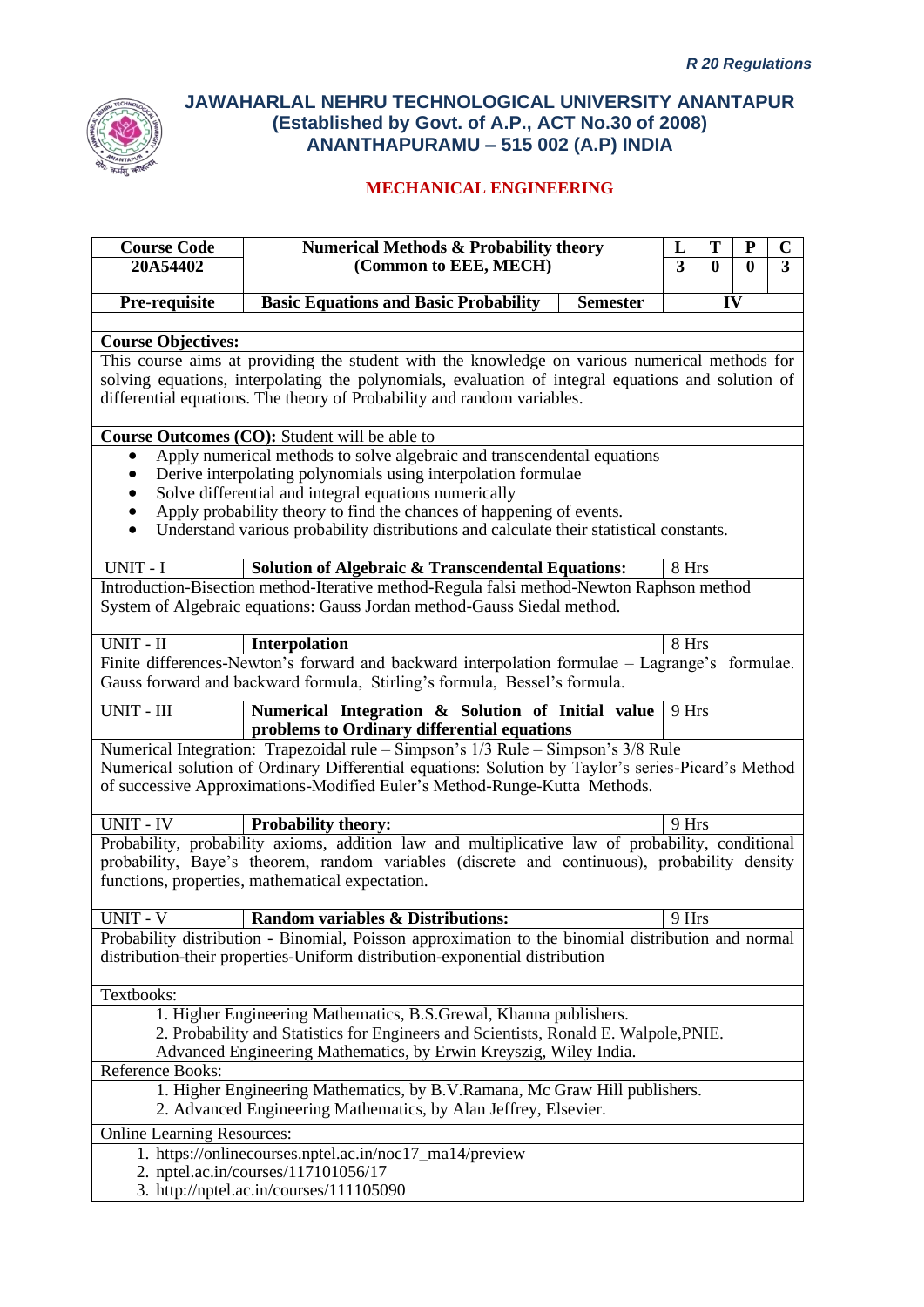

| <b>Course Code</b>                   | <b>Applied Thermodynamics</b>                                                                           |                 | L              | T                | ${\bf P}$        | $\mathbf C$    |
|--------------------------------------|---------------------------------------------------------------------------------------------------------|-----------------|----------------|------------------|------------------|----------------|
| 20A03401T                            |                                                                                                         |                 | $\overline{3}$ | $\boldsymbol{0}$ | $\boldsymbol{0}$ | $\overline{3}$ |
| Pre-requisite                        | <b>NIL</b>                                                                                              | <b>Semester</b> |                | IV               |                  |                |
| <b>Course Objectives:</b>            |                                                                                                         |                 |                |                  |                  |                |
| $\bullet$                            | To introduce students to the Working Principles of IC engines.                                          |                 |                |                  |                  |                |
|                                      | To teach combustion process in SI and CI engines.                                                       |                 |                |                  |                  |                |
|                                      | To impart knowledge on different types of compressors.                                                  |                 |                |                  |                  |                |
|                                      | To familiarize concepts of thermodynamic cycles used in steam power plants and gas turbines             |                 |                |                  |                  |                |
| $\bullet$                            | To impart knowledge on the working of nozzles, turbines, refrigeration and air conditioning.            |                 |                |                  |                  |                |
| <b>Course Outcomes (CO):</b>         |                                                                                                         |                 |                |                  |                  |                |
| ٠                                    | After completing this course, the students can                                                          |                 |                |                  |                  |                |
| $\bullet$                            | Understand the working of IC engines with combustion process. (L1)                                      |                 |                |                  |                  |                |
| $\bullet$                            | Select compressors for different applications. (L2)                                                     |                 |                |                  |                  |                |
| $\bullet$                            | Use T-s diagram in vapour power and gas power cycles. (L3)                                              |                 |                |                  |                  |                |
| $\bullet$                            | Evaluate the relative performance of different steam turbines (L6)                                      |                 |                |                  |                  |                |
| $\bullet$                            | Select appropriate refrigerant for different applications. (L6)                                         |                 |                |                  |                  |                |
|                                      |                                                                                                         |                 |                |                  |                  |                |
| <b>UNIT - I</b>                      | <b>IC Engines</b>                                                                                       |                 |                |                  | 10 Hrs           |                |
|                                      | Working and classification of IC engines, comparison of two stroke and four stroke engines, comparison  |                 |                |                  |                  |                |
| of SI and CI Engines.                |                                                                                                         |                 |                |                  |                  |                |
|                                      | Testing and Performance of IC Engines: Methods of testing IC Engines, performance analysis of IC        |                 |                |                  |                  |                |
| Engines.                             |                                                                                                         |                 |                |                  |                  |                |
|                                      | Combustion in IC Engines: SI engine: stages of combustion, normal combustion, abnormal                  |                 |                |                  |                  |                |
|                                      | combustion, variables effecting ignition lag, Flame propagation and knocking. CI engine: stages of      |                 |                |                  |                  |                |
|                                      | combustion, normal combustion, abnormal combustion, variables effecting delay period and knocking.      |                 |                |                  |                  |                |
| <b>UNIT - II</b>                     | Air compressors                                                                                         |                 |                |                  | 8 Hrs            |                |
|                                      | Reciprocating Compressor: Single stage reciprocating compressors, work required, effect of clearance    |                 |                |                  |                  |                |
|                                      | in compressors, volumetric efficiency, multi stage compressor, effect of inter cooling in multi stage   |                 |                |                  |                  |                |
| compressors, compressor performance. |                                                                                                         |                 |                |                  |                  |                |
|                                      | Rotary Compressor: Working principle of a rolling piston type compressor (fixed vane type), multi       |                 |                |                  |                  |                |
|                                      | vane type compressors, characteristics of rotary vane type compressor, working principle of centrifugal |                 |                |                  |                  |                |
| and axial flow compressors.          |                                                                                                         |                 |                |                  |                  |                |
| <b>UNIT - III</b>                    | Vapour & Gas Power Cycles                                                                               |                 |                |                  | 8 Hrs            |                |
|                                      | Vapour power cycle, simple Rankine cycle, mean temp of heat addition, thermodynamic variables           |                 |                |                  |                  |                |
|                                      | effecting efficiency, Rankine cycle - reheating and regeneration.                                       |                 |                |                  |                  |                |
|                                      | Simple gas turbine plant, Brayton cycle, closed cycle and open cycle for gas turbines, condition for    |                 |                |                  |                  |                |
|                                      | optimum pressure ratio, actual cycle. Methods to improve performance: regeneration, intercooling and    |                 |                |                  |                  |                |
| reheating.                           |                                                                                                         |                 |                |                  |                  |                |
| <b>UNIT - IV</b>                     | <b>Nozzles &amp; Steam Turbines</b>                                                                     |                 |                |                  | 8 Hrs            |                |
|                                      | Type of nozzles - gas and steam nozzles. Compressible flow through nozzle- condition for maximum        |                 |                |                  |                  |                |
|                                      | discharge - Nozzle efficiency - Super saturation.                                                       |                 |                |                  |                  |                |
|                                      | Steam Turbines - impulse turbine and reaction turbine – compounding of impulse turbines - velocity      |                 |                |                  |                  |                |
|                                      | diagrams in impulse and reaction turbines, blade efficiency, degree of reaction.                        |                 |                |                  |                  |                |
| <b>UNIT - V</b>                      | <b>Refrigeration &amp; Air-Conditioning</b>                                                             |                 |                |                  | 8 Hrs            |                |
|                                      | Refrigeration: Bell-Coleman cycle - vapour compression cycle, sub cooling and super heating-vapour      |                 |                |                  |                  |                |
|                                      | absorption cycle, properties of common refrigerants.                                                    |                 |                |                  |                  |                |
|                                      | Principles of Psychrometry and Air Conditioning: Psychometric properties, psychometric processes,       |                 |                |                  |                  |                |
|                                      |                                                                                                         |                 |                |                  |                  |                |
|                                      | summer and winter air conditioning systems.                                                             |                 |                |                  |                  |                |
| <b>Textbooks:</b>                    |                                                                                                         |                 |                |                  |                  |                |
|                                      | Thermal Engineering Mahesh V Rathore, Tata McGraw Hill 2017                                             |                 |                |                  |                  |                |

- 1. Thermal Engineering, Mahesh V Rathore, Tata McGraw Hill 2017
- 2. M.L.Mathur and F.S.Mehta, Thermal Engineering, Jain brothers,2014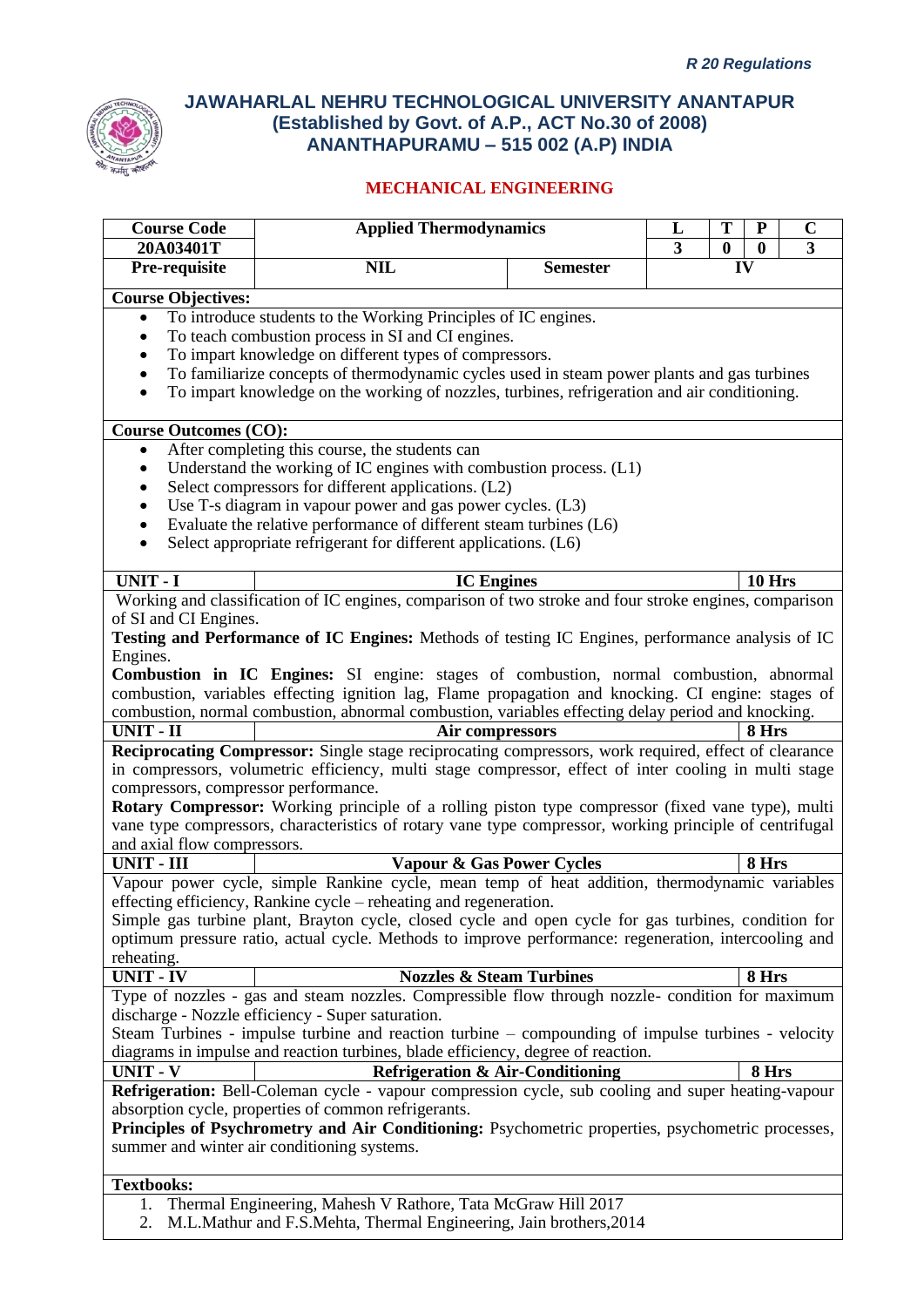

### **MECHANICAL ENGINEERING**

#### **Reference Books:**

- 1. Ganesan V, Internal Combustion Engines, Tata McGraw Hill, 2017.
- 2. Yahya, S. M., Turbines, Compressors and Fans, 4/e, Tata McGraw Hill, 2010.
- 3. Nag P.K, Engineering Thermodynamics, 4/e, Tata McGraw-Hill, 2008.
- 4. Onkar Singh, Thermal Turbomachines, 3/e, Wiley India, 2014.
- 5. Refrigeration and Air Conditioning, C.P.Arora

### **Online Learning Resources:**

- 1. <https://nptel.ac.in/courses/112/103/112103307/>
- 2. <https://nptel.ac.in/courses/112/103/112103275/>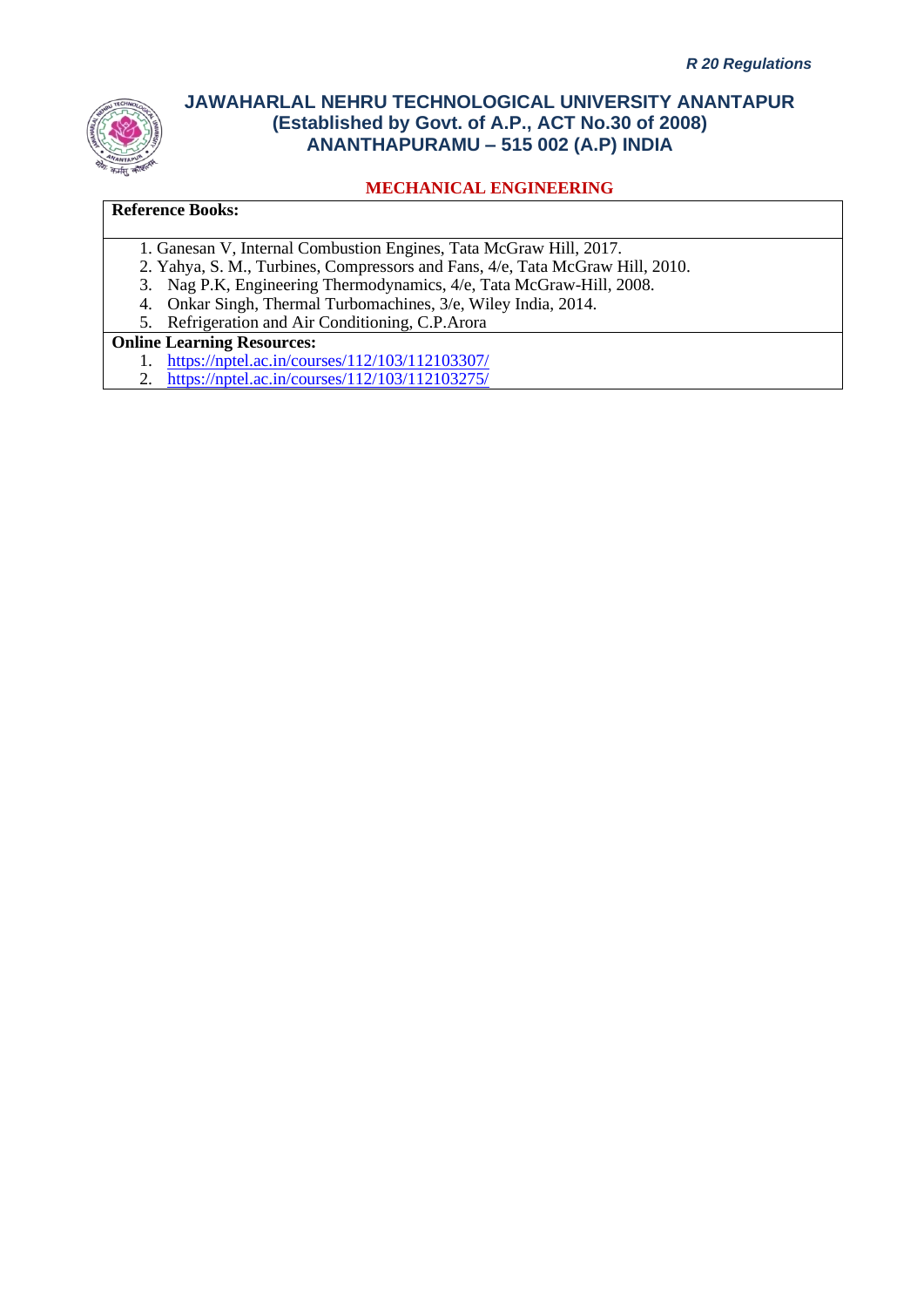

| 20A03402<br>$\overline{\mathbf{3}}$<br>3<br>$\boldsymbol{0}$<br>$\bf{0}$<br>IV<br>Pre-requisite<br><b>NIL</b><br><b>Semester</b><br><b>Course Objectives:</b><br>The Objectives of this course are to:<br>To provide a foundation for the study of Dynamics of Machinery and machine design.<br>Comprehend the fundamentals of kinematics and to understand the concept of machines,<br>$\bullet$<br>mechanisms and related terminologies.<br>Analyze a mechanism for displacement, velocity and acceleration at any point in a moving link.<br>٠<br>To develop skills for designing and analyzing linkages and mechanisms.<br>$\bullet$<br>Formulate the concept of synthesis and analysis of different mechanisms.<br>$\bullet$<br>To understand the Principles and working of various straight line motion mechanisms.<br>$\bullet$<br>To analyze Steering gear mechanisms and working of Hooke's joint.<br>$\bullet$<br>To understand the theory of gears, gear trains and cams.<br>$\bullet$<br><b>Course Outcomes (CO):</b><br>Build up critical thinking and problem-solving capacity of various mechanical engineering<br>$\bullet$<br>problems related to kinematics of machines (L4)<br>Understand the basic principles of mechanisms in mechanical engineering (L1)<br>Assess various concepts of mechanisms like straight line motion mechanisms, Steering gear<br>$\bullet$<br>mechanisms and working principles of power elements (Gears, gear trains, Cams) and design<br>related problems effectively (L6)<br>Examine the velocity and acceleration diagram for a given mechanism (L3)<br>Utilize analytical, mathematical and graphical aspects of kinematics of Machines for effective<br>$\bullet$<br>design (L3)<br>Construct the cam profile for a given motion $(L3)$<br>Analyze various gear trains (L4)<br>$\bullet$<br><b>UNIT - I</b><br><b>MECHANISMS AND MACHINES</b><br>8 Hrs<br>Elements or Links - Classification - Rigid Link, flexible and fluid link. Types of kinematic pairs -<br>sliding, turning, rolling, screw and spherical pairs – lower and higher pairs – closed and open pairs –<br>constrained motion – completely, partially or successfully constrained and incompletely constrained.<br>Mechanisms and machines – classification of mechanisms and machines – kinematic chain – inversion of<br>mechanisms – inversions of quadric cycle chain, single and double slider crank chain. Mobility of<br>mechanisms.<br><b>UNIT - II</b><br><b>Steering &amp; Straight-Line Motion Mechanisms</b><br>8 Hrs<br>Straight Line Motion Mechanisms- Exact and approximate, copied and generated types - Peaucellier,<br>Hart, Scott Russel, Grasshopper, Watt, Tchebicheff and Robert Mechanisms. Pantograph.<br><b>Steering Mechanisms:</b> Conditions for correct steering – Davis Steering gear, Ackermanns steering gear.<br>Hooke's Joint (Universal coupling) -Single and double Hooke's joint — applications – Simple problems.<br>UNIT - III<br><b>KINEMATICS</b><br><b>10 Hrs</b><br><b>Velocity and Acceleration Diagrams-</b> Velocity and acceleration $-$ Motion of link in machine $-$<br>Determination of Velocity and acceleration – Graphical method – Application of relative velocity method<br>- Slider crank mechanism, four bar mechanism. Acceleration diagrams for simple mechanisms,<br>determination of Coriolis component of acceleration, Klein's construction: Analysis of slider crank<br>mechanism for displacement, velocity and acceleration of slider using analytical method.<br>Instantaneous Centre Method: Instantaneous centre of rotation, centrode and axode - relative motion<br>between two bodies – Three centers in-line theorem – Locating instantaneous canters for simple<br>mechanisms and determination of angular velocity of points and links.<br><b>UNIT - IV</b><br>10 Hrs<br><b>Gears &amp; GEAR TRAINS</b><br><b>GEARS:</b> Higher pairs, toothed gears $-$ types $-$ law of gearing, condition for constant velocity Ratio for<br>transmission of motion, Forms of tooth-cycloidal and involute profiles. Velocity of sliding – phenomena<br>of interference – Methods to avoid interference - Condition for minimum number of teeth, expressions<br>for arc of contact and path of contact. Introduction to Helical, Bevel and Worm gears. | <b>Course Code</b> | <b>KINETICS OF MACHINERY</b> |  |  | T<br>$\mathbf C$<br>${\bf P}$<br>L |  |  |  |  |
|----------------------------------------------------------------------------------------------------------------------------------------------------------------------------------------------------------------------------------------------------------------------------------------------------------------------------------------------------------------------------------------------------------------------------------------------------------------------------------------------------------------------------------------------------------------------------------------------------------------------------------------------------------------------------------------------------------------------------------------------------------------------------------------------------------------------------------------------------------------------------------------------------------------------------------------------------------------------------------------------------------------------------------------------------------------------------------------------------------------------------------------------------------------------------------------------------------------------------------------------------------------------------------------------------------------------------------------------------------------------------------------------------------------------------------------------------------------------------------------------------------------------------------------------------------------------------------------------------------------------------------------------------------------------------------------------------------------------------------------------------------------------------------------------------------------------------------------------------------------------------------------------------------------------------------------------------------------------------------------------------------------------------------------------------------------------------------------------------------------------------------------------------------------------------------------------------------------------------------------------------------------------------------------------------------------------------------------------------------------------------------------------------------------------------------------------------------------------------------------------------------------------------------------------------------------------------------------------------------------------------------------------------------------------------------------------------------------------------------------------------------------------------------------------------------------------------------------------------------------------------------------------------------------------------------------------------------------------------------------------------------------------------------------------------------------------------------------------------------------------------------------------------------------------------------------------------------------------------------------------------------------------------------------------------------------------------------------------------------------------------------------------------------------------------------------------------------------------------------------------------------------------------------------------------------------------------------------------------------------------------------------------------------------------------------------------------------------------------------------------------------------------------------------------------------------------------------------------------------------------------------------------------------------------------------------------------------------------------------------------------------------------------------------------------------------------------------------------------------------------------------------------------------------------------------------------------------------------------------------------------------------------------------------------------------------------------------------------|--------------------|------------------------------|--|--|------------------------------------|--|--|--|--|
|                                                                                                                                                                                                                                                                                                                                                                                                                                                                                                                                                                                                                                                                                                                                                                                                                                                                                                                                                                                                                                                                                                                                                                                                                                                                                                                                                                                                                                                                                                                                                                                                                                                                                                                                                                                                                                                                                                                                                                                                                                                                                                                                                                                                                                                                                                                                                                                                                                                                                                                                                                                                                                                                                                                                                                                                                                                                                                                                                                                                                                                                                                                                                                                                                                                                                                                                                                                                                                                                                                                                                                                                                                                                                                                                                                                                                                                                                                                                                                                                                                                                                                                                                                                                                                                                                                                                              |                    |                              |  |  |                                    |  |  |  |  |
|                                                                                                                                                                                                                                                                                                                                                                                                                                                                                                                                                                                                                                                                                                                                                                                                                                                                                                                                                                                                                                                                                                                                                                                                                                                                                                                                                                                                                                                                                                                                                                                                                                                                                                                                                                                                                                                                                                                                                                                                                                                                                                                                                                                                                                                                                                                                                                                                                                                                                                                                                                                                                                                                                                                                                                                                                                                                                                                                                                                                                                                                                                                                                                                                                                                                                                                                                                                                                                                                                                                                                                                                                                                                                                                                                                                                                                                                                                                                                                                                                                                                                                                                                                                                                                                                                                                                              |                    |                              |  |  |                                    |  |  |  |  |
|                                                                                                                                                                                                                                                                                                                                                                                                                                                                                                                                                                                                                                                                                                                                                                                                                                                                                                                                                                                                                                                                                                                                                                                                                                                                                                                                                                                                                                                                                                                                                                                                                                                                                                                                                                                                                                                                                                                                                                                                                                                                                                                                                                                                                                                                                                                                                                                                                                                                                                                                                                                                                                                                                                                                                                                                                                                                                                                                                                                                                                                                                                                                                                                                                                                                                                                                                                                                                                                                                                                                                                                                                                                                                                                                                                                                                                                                                                                                                                                                                                                                                                                                                                                                                                                                                                                                              |                    |                              |  |  |                                    |  |  |  |  |
|                                                                                                                                                                                                                                                                                                                                                                                                                                                                                                                                                                                                                                                                                                                                                                                                                                                                                                                                                                                                                                                                                                                                                                                                                                                                                                                                                                                                                                                                                                                                                                                                                                                                                                                                                                                                                                                                                                                                                                                                                                                                                                                                                                                                                                                                                                                                                                                                                                                                                                                                                                                                                                                                                                                                                                                                                                                                                                                                                                                                                                                                                                                                                                                                                                                                                                                                                                                                                                                                                                                                                                                                                                                                                                                                                                                                                                                                                                                                                                                                                                                                                                                                                                                                                                                                                                                                              |                    |                              |  |  |                                    |  |  |  |  |
|                                                                                                                                                                                                                                                                                                                                                                                                                                                                                                                                                                                                                                                                                                                                                                                                                                                                                                                                                                                                                                                                                                                                                                                                                                                                                                                                                                                                                                                                                                                                                                                                                                                                                                                                                                                                                                                                                                                                                                                                                                                                                                                                                                                                                                                                                                                                                                                                                                                                                                                                                                                                                                                                                                                                                                                                                                                                                                                                                                                                                                                                                                                                                                                                                                                                                                                                                                                                                                                                                                                                                                                                                                                                                                                                                                                                                                                                                                                                                                                                                                                                                                                                                                                                                                                                                                                                              |                    |                              |  |  |                                    |  |  |  |  |
|                                                                                                                                                                                                                                                                                                                                                                                                                                                                                                                                                                                                                                                                                                                                                                                                                                                                                                                                                                                                                                                                                                                                                                                                                                                                                                                                                                                                                                                                                                                                                                                                                                                                                                                                                                                                                                                                                                                                                                                                                                                                                                                                                                                                                                                                                                                                                                                                                                                                                                                                                                                                                                                                                                                                                                                                                                                                                                                                                                                                                                                                                                                                                                                                                                                                                                                                                                                                                                                                                                                                                                                                                                                                                                                                                                                                                                                                                                                                                                                                                                                                                                                                                                                                                                                                                                                                              |                    |                              |  |  |                                    |  |  |  |  |
|                                                                                                                                                                                                                                                                                                                                                                                                                                                                                                                                                                                                                                                                                                                                                                                                                                                                                                                                                                                                                                                                                                                                                                                                                                                                                                                                                                                                                                                                                                                                                                                                                                                                                                                                                                                                                                                                                                                                                                                                                                                                                                                                                                                                                                                                                                                                                                                                                                                                                                                                                                                                                                                                                                                                                                                                                                                                                                                                                                                                                                                                                                                                                                                                                                                                                                                                                                                                                                                                                                                                                                                                                                                                                                                                                                                                                                                                                                                                                                                                                                                                                                                                                                                                                                                                                                                                              |                    |                              |  |  |                                    |  |  |  |  |
|                                                                                                                                                                                                                                                                                                                                                                                                                                                                                                                                                                                                                                                                                                                                                                                                                                                                                                                                                                                                                                                                                                                                                                                                                                                                                                                                                                                                                                                                                                                                                                                                                                                                                                                                                                                                                                                                                                                                                                                                                                                                                                                                                                                                                                                                                                                                                                                                                                                                                                                                                                                                                                                                                                                                                                                                                                                                                                                                                                                                                                                                                                                                                                                                                                                                                                                                                                                                                                                                                                                                                                                                                                                                                                                                                                                                                                                                                                                                                                                                                                                                                                                                                                                                                                                                                                                                              |                    |                              |  |  |                                    |  |  |  |  |
|                                                                                                                                                                                                                                                                                                                                                                                                                                                                                                                                                                                                                                                                                                                                                                                                                                                                                                                                                                                                                                                                                                                                                                                                                                                                                                                                                                                                                                                                                                                                                                                                                                                                                                                                                                                                                                                                                                                                                                                                                                                                                                                                                                                                                                                                                                                                                                                                                                                                                                                                                                                                                                                                                                                                                                                                                                                                                                                                                                                                                                                                                                                                                                                                                                                                                                                                                                                                                                                                                                                                                                                                                                                                                                                                                                                                                                                                                                                                                                                                                                                                                                                                                                                                                                                                                                                                              |                    |                              |  |  |                                    |  |  |  |  |
|                                                                                                                                                                                                                                                                                                                                                                                                                                                                                                                                                                                                                                                                                                                                                                                                                                                                                                                                                                                                                                                                                                                                                                                                                                                                                                                                                                                                                                                                                                                                                                                                                                                                                                                                                                                                                                                                                                                                                                                                                                                                                                                                                                                                                                                                                                                                                                                                                                                                                                                                                                                                                                                                                                                                                                                                                                                                                                                                                                                                                                                                                                                                                                                                                                                                                                                                                                                                                                                                                                                                                                                                                                                                                                                                                                                                                                                                                                                                                                                                                                                                                                                                                                                                                                                                                                                                              |                    |                              |  |  |                                    |  |  |  |  |
|                                                                                                                                                                                                                                                                                                                                                                                                                                                                                                                                                                                                                                                                                                                                                                                                                                                                                                                                                                                                                                                                                                                                                                                                                                                                                                                                                                                                                                                                                                                                                                                                                                                                                                                                                                                                                                                                                                                                                                                                                                                                                                                                                                                                                                                                                                                                                                                                                                                                                                                                                                                                                                                                                                                                                                                                                                                                                                                                                                                                                                                                                                                                                                                                                                                                                                                                                                                                                                                                                                                                                                                                                                                                                                                                                                                                                                                                                                                                                                                                                                                                                                                                                                                                                                                                                                                                              |                    |                              |  |  |                                    |  |  |  |  |
|                                                                                                                                                                                                                                                                                                                                                                                                                                                                                                                                                                                                                                                                                                                                                                                                                                                                                                                                                                                                                                                                                                                                                                                                                                                                                                                                                                                                                                                                                                                                                                                                                                                                                                                                                                                                                                                                                                                                                                                                                                                                                                                                                                                                                                                                                                                                                                                                                                                                                                                                                                                                                                                                                                                                                                                                                                                                                                                                                                                                                                                                                                                                                                                                                                                                                                                                                                                                                                                                                                                                                                                                                                                                                                                                                                                                                                                                                                                                                                                                                                                                                                                                                                                                                                                                                                                                              |                    |                              |  |  |                                    |  |  |  |  |
|                                                                                                                                                                                                                                                                                                                                                                                                                                                                                                                                                                                                                                                                                                                                                                                                                                                                                                                                                                                                                                                                                                                                                                                                                                                                                                                                                                                                                                                                                                                                                                                                                                                                                                                                                                                                                                                                                                                                                                                                                                                                                                                                                                                                                                                                                                                                                                                                                                                                                                                                                                                                                                                                                                                                                                                                                                                                                                                                                                                                                                                                                                                                                                                                                                                                                                                                                                                                                                                                                                                                                                                                                                                                                                                                                                                                                                                                                                                                                                                                                                                                                                                                                                                                                                                                                                                                              |                    |                              |  |  |                                    |  |  |  |  |
|                                                                                                                                                                                                                                                                                                                                                                                                                                                                                                                                                                                                                                                                                                                                                                                                                                                                                                                                                                                                                                                                                                                                                                                                                                                                                                                                                                                                                                                                                                                                                                                                                                                                                                                                                                                                                                                                                                                                                                                                                                                                                                                                                                                                                                                                                                                                                                                                                                                                                                                                                                                                                                                                                                                                                                                                                                                                                                                                                                                                                                                                                                                                                                                                                                                                                                                                                                                                                                                                                                                                                                                                                                                                                                                                                                                                                                                                                                                                                                                                                                                                                                                                                                                                                                                                                                                                              |                    |                              |  |  |                                    |  |  |  |  |
|                                                                                                                                                                                                                                                                                                                                                                                                                                                                                                                                                                                                                                                                                                                                                                                                                                                                                                                                                                                                                                                                                                                                                                                                                                                                                                                                                                                                                                                                                                                                                                                                                                                                                                                                                                                                                                                                                                                                                                                                                                                                                                                                                                                                                                                                                                                                                                                                                                                                                                                                                                                                                                                                                                                                                                                                                                                                                                                                                                                                                                                                                                                                                                                                                                                                                                                                                                                                                                                                                                                                                                                                                                                                                                                                                                                                                                                                                                                                                                                                                                                                                                                                                                                                                                                                                                                                              |                    |                              |  |  |                                    |  |  |  |  |
|                                                                                                                                                                                                                                                                                                                                                                                                                                                                                                                                                                                                                                                                                                                                                                                                                                                                                                                                                                                                                                                                                                                                                                                                                                                                                                                                                                                                                                                                                                                                                                                                                                                                                                                                                                                                                                                                                                                                                                                                                                                                                                                                                                                                                                                                                                                                                                                                                                                                                                                                                                                                                                                                                                                                                                                                                                                                                                                                                                                                                                                                                                                                                                                                                                                                                                                                                                                                                                                                                                                                                                                                                                                                                                                                                                                                                                                                                                                                                                                                                                                                                                                                                                                                                                                                                                                                              |                    |                              |  |  |                                    |  |  |  |  |
|                                                                                                                                                                                                                                                                                                                                                                                                                                                                                                                                                                                                                                                                                                                                                                                                                                                                                                                                                                                                                                                                                                                                                                                                                                                                                                                                                                                                                                                                                                                                                                                                                                                                                                                                                                                                                                                                                                                                                                                                                                                                                                                                                                                                                                                                                                                                                                                                                                                                                                                                                                                                                                                                                                                                                                                                                                                                                                                                                                                                                                                                                                                                                                                                                                                                                                                                                                                                                                                                                                                                                                                                                                                                                                                                                                                                                                                                                                                                                                                                                                                                                                                                                                                                                                                                                                                                              |                    |                              |  |  |                                    |  |  |  |  |
|                                                                                                                                                                                                                                                                                                                                                                                                                                                                                                                                                                                                                                                                                                                                                                                                                                                                                                                                                                                                                                                                                                                                                                                                                                                                                                                                                                                                                                                                                                                                                                                                                                                                                                                                                                                                                                                                                                                                                                                                                                                                                                                                                                                                                                                                                                                                                                                                                                                                                                                                                                                                                                                                                                                                                                                                                                                                                                                                                                                                                                                                                                                                                                                                                                                                                                                                                                                                                                                                                                                                                                                                                                                                                                                                                                                                                                                                                                                                                                                                                                                                                                                                                                                                                                                                                                                                              |                    |                              |  |  |                                    |  |  |  |  |
|                                                                                                                                                                                                                                                                                                                                                                                                                                                                                                                                                                                                                                                                                                                                                                                                                                                                                                                                                                                                                                                                                                                                                                                                                                                                                                                                                                                                                                                                                                                                                                                                                                                                                                                                                                                                                                                                                                                                                                                                                                                                                                                                                                                                                                                                                                                                                                                                                                                                                                                                                                                                                                                                                                                                                                                                                                                                                                                                                                                                                                                                                                                                                                                                                                                                                                                                                                                                                                                                                                                                                                                                                                                                                                                                                                                                                                                                                                                                                                                                                                                                                                                                                                                                                                                                                                                                              |                    |                              |  |  |                                    |  |  |  |  |
|                                                                                                                                                                                                                                                                                                                                                                                                                                                                                                                                                                                                                                                                                                                                                                                                                                                                                                                                                                                                                                                                                                                                                                                                                                                                                                                                                                                                                                                                                                                                                                                                                                                                                                                                                                                                                                                                                                                                                                                                                                                                                                                                                                                                                                                                                                                                                                                                                                                                                                                                                                                                                                                                                                                                                                                                                                                                                                                                                                                                                                                                                                                                                                                                                                                                                                                                                                                                                                                                                                                                                                                                                                                                                                                                                                                                                                                                                                                                                                                                                                                                                                                                                                                                                                                                                                                                              |                    |                              |  |  |                                    |  |  |  |  |
|                                                                                                                                                                                                                                                                                                                                                                                                                                                                                                                                                                                                                                                                                                                                                                                                                                                                                                                                                                                                                                                                                                                                                                                                                                                                                                                                                                                                                                                                                                                                                                                                                                                                                                                                                                                                                                                                                                                                                                                                                                                                                                                                                                                                                                                                                                                                                                                                                                                                                                                                                                                                                                                                                                                                                                                                                                                                                                                                                                                                                                                                                                                                                                                                                                                                                                                                                                                                                                                                                                                                                                                                                                                                                                                                                                                                                                                                                                                                                                                                                                                                                                                                                                                                                                                                                                                                              |                    |                              |  |  |                                    |  |  |  |  |
|                                                                                                                                                                                                                                                                                                                                                                                                                                                                                                                                                                                                                                                                                                                                                                                                                                                                                                                                                                                                                                                                                                                                                                                                                                                                                                                                                                                                                                                                                                                                                                                                                                                                                                                                                                                                                                                                                                                                                                                                                                                                                                                                                                                                                                                                                                                                                                                                                                                                                                                                                                                                                                                                                                                                                                                                                                                                                                                                                                                                                                                                                                                                                                                                                                                                                                                                                                                                                                                                                                                                                                                                                                                                                                                                                                                                                                                                                                                                                                                                                                                                                                                                                                                                                                                                                                                                              |                    |                              |  |  |                                    |  |  |  |  |
|                                                                                                                                                                                                                                                                                                                                                                                                                                                                                                                                                                                                                                                                                                                                                                                                                                                                                                                                                                                                                                                                                                                                                                                                                                                                                                                                                                                                                                                                                                                                                                                                                                                                                                                                                                                                                                                                                                                                                                                                                                                                                                                                                                                                                                                                                                                                                                                                                                                                                                                                                                                                                                                                                                                                                                                                                                                                                                                                                                                                                                                                                                                                                                                                                                                                                                                                                                                                                                                                                                                                                                                                                                                                                                                                                                                                                                                                                                                                                                                                                                                                                                                                                                                                                                                                                                                                              |                    |                              |  |  |                                    |  |  |  |  |
|                                                                                                                                                                                                                                                                                                                                                                                                                                                                                                                                                                                                                                                                                                                                                                                                                                                                                                                                                                                                                                                                                                                                                                                                                                                                                                                                                                                                                                                                                                                                                                                                                                                                                                                                                                                                                                                                                                                                                                                                                                                                                                                                                                                                                                                                                                                                                                                                                                                                                                                                                                                                                                                                                                                                                                                                                                                                                                                                                                                                                                                                                                                                                                                                                                                                                                                                                                                                                                                                                                                                                                                                                                                                                                                                                                                                                                                                                                                                                                                                                                                                                                                                                                                                                                                                                                                                              |                    |                              |  |  |                                    |  |  |  |  |
|                                                                                                                                                                                                                                                                                                                                                                                                                                                                                                                                                                                                                                                                                                                                                                                                                                                                                                                                                                                                                                                                                                                                                                                                                                                                                                                                                                                                                                                                                                                                                                                                                                                                                                                                                                                                                                                                                                                                                                                                                                                                                                                                                                                                                                                                                                                                                                                                                                                                                                                                                                                                                                                                                                                                                                                                                                                                                                                                                                                                                                                                                                                                                                                                                                                                                                                                                                                                                                                                                                                                                                                                                                                                                                                                                                                                                                                                                                                                                                                                                                                                                                                                                                                                                                                                                                                                              |                    |                              |  |  |                                    |  |  |  |  |
|                                                                                                                                                                                                                                                                                                                                                                                                                                                                                                                                                                                                                                                                                                                                                                                                                                                                                                                                                                                                                                                                                                                                                                                                                                                                                                                                                                                                                                                                                                                                                                                                                                                                                                                                                                                                                                                                                                                                                                                                                                                                                                                                                                                                                                                                                                                                                                                                                                                                                                                                                                                                                                                                                                                                                                                                                                                                                                                                                                                                                                                                                                                                                                                                                                                                                                                                                                                                                                                                                                                                                                                                                                                                                                                                                                                                                                                                                                                                                                                                                                                                                                                                                                                                                                                                                                                                              |                    |                              |  |  |                                    |  |  |  |  |
|                                                                                                                                                                                                                                                                                                                                                                                                                                                                                                                                                                                                                                                                                                                                                                                                                                                                                                                                                                                                                                                                                                                                                                                                                                                                                                                                                                                                                                                                                                                                                                                                                                                                                                                                                                                                                                                                                                                                                                                                                                                                                                                                                                                                                                                                                                                                                                                                                                                                                                                                                                                                                                                                                                                                                                                                                                                                                                                                                                                                                                                                                                                                                                                                                                                                                                                                                                                                                                                                                                                                                                                                                                                                                                                                                                                                                                                                                                                                                                                                                                                                                                                                                                                                                                                                                                                                              |                    |                              |  |  |                                    |  |  |  |  |
|                                                                                                                                                                                                                                                                                                                                                                                                                                                                                                                                                                                                                                                                                                                                                                                                                                                                                                                                                                                                                                                                                                                                                                                                                                                                                                                                                                                                                                                                                                                                                                                                                                                                                                                                                                                                                                                                                                                                                                                                                                                                                                                                                                                                                                                                                                                                                                                                                                                                                                                                                                                                                                                                                                                                                                                                                                                                                                                                                                                                                                                                                                                                                                                                                                                                                                                                                                                                                                                                                                                                                                                                                                                                                                                                                                                                                                                                                                                                                                                                                                                                                                                                                                                                                                                                                                                                              |                    |                              |  |  |                                    |  |  |  |  |
|                                                                                                                                                                                                                                                                                                                                                                                                                                                                                                                                                                                                                                                                                                                                                                                                                                                                                                                                                                                                                                                                                                                                                                                                                                                                                                                                                                                                                                                                                                                                                                                                                                                                                                                                                                                                                                                                                                                                                                                                                                                                                                                                                                                                                                                                                                                                                                                                                                                                                                                                                                                                                                                                                                                                                                                                                                                                                                                                                                                                                                                                                                                                                                                                                                                                                                                                                                                                                                                                                                                                                                                                                                                                                                                                                                                                                                                                                                                                                                                                                                                                                                                                                                                                                                                                                                                                              |                    |                              |  |  |                                    |  |  |  |  |
|                                                                                                                                                                                                                                                                                                                                                                                                                                                                                                                                                                                                                                                                                                                                                                                                                                                                                                                                                                                                                                                                                                                                                                                                                                                                                                                                                                                                                                                                                                                                                                                                                                                                                                                                                                                                                                                                                                                                                                                                                                                                                                                                                                                                                                                                                                                                                                                                                                                                                                                                                                                                                                                                                                                                                                                                                                                                                                                                                                                                                                                                                                                                                                                                                                                                                                                                                                                                                                                                                                                                                                                                                                                                                                                                                                                                                                                                                                                                                                                                                                                                                                                                                                                                                                                                                                                                              |                    |                              |  |  |                                    |  |  |  |  |
|                                                                                                                                                                                                                                                                                                                                                                                                                                                                                                                                                                                                                                                                                                                                                                                                                                                                                                                                                                                                                                                                                                                                                                                                                                                                                                                                                                                                                                                                                                                                                                                                                                                                                                                                                                                                                                                                                                                                                                                                                                                                                                                                                                                                                                                                                                                                                                                                                                                                                                                                                                                                                                                                                                                                                                                                                                                                                                                                                                                                                                                                                                                                                                                                                                                                                                                                                                                                                                                                                                                                                                                                                                                                                                                                                                                                                                                                                                                                                                                                                                                                                                                                                                                                                                                                                                                                              |                    |                              |  |  |                                    |  |  |  |  |
|                                                                                                                                                                                                                                                                                                                                                                                                                                                                                                                                                                                                                                                                                                                                                                                                                                                                                                                                                                                                                                                                                                                                                                                                                                                                                                                                                                                                                                                                                                                                                                                                                                                                                                                                                                                                                                                                                                                                                                                                                                                                                                                                                                                                                                                                                                                                                                                                                                                                                                                                                                                                                                                                                                                                                                                                                                                                                                                                                                                                                                                                                                                                                                                                                                                                                                                                                                                                                                                                                                                                                                                                                                                                                                                                                                                                                                                                                                                                                                                                                                                                                                                                                                                                                                                                                                                                              |                    |                              |  |  |                                    |  |  |  |  |
|                                                                                                                                                                                                                                                                                                                                                                                                                                                                                                                                                                                                                                                                                                                                                                                                                                                                                                                                                                                                                                                                                                                                                                                                                                                                                                                                                                                                                                                                                                                                                                                                                                                                                                                                                                                                                                                                                                                                                                                                                                                                                                                                                                                                                                                                                                                                                                                                                                                                                                                                                                                                                                                                                                                                                                                                                                                                                                                                                                                                                                                                                                                                                                                                                                                                                                                                                                                                                                                                                                                                                                                                                                                                                                                                                                                                                                                                                                                                                                                                                                                                                                                                                                                                                                                                                                                                              |                    |                              |  |  |                                    |  |  |  |  |
|                                                                                                                                                                                                                                                                                                                                                                                                                                                                                                                                                                                                                                                                                                                                                                                                                                                                                                                                                                                                                                                                                                                                                                                                                                                                                                                                                                                                                                                                                                                                                                                                                                                                                                                                                                                                                                                                                                                                                                                                                                                                                                                                                                                                                                                                                                                                                                                                                                                                                                                                                                                                                                                                                                                                                                                                                                                                                                                                                                                                                                                                                                                                                                                                                                                                                                                                                                                                                                                                                                                                                                                                                                                                                                                                                                                                                                                                                                                                                                                                                                                                                                                                                                                                                                                                                                                                              |                    |                              |  |  |                                    |  |  |  |  |
|                                                                                                                                                                                                                                                                                                                                                                                                                                                                                                                                                                                                                                                                                                                                                                                                                                                                                                                                                                                                                                                                                                                                                                                                                                                                                                                                                                                                                                                                                                                                                                                                                                                                                                                                                                                                                                                                                                                                                                                                                                                                                                                                                                                                                                                                                                                                                                                                                                                                                                                                                                                                                                                                                                                                                                                                                                                                                                                                                                                                                                                                                                                                                                                                                                                                                                                                                                                                                                                                                                                                                                                                                                                                                                                                                                                                                                                                                                                                                                                                                                                                                                                                                                                                                                                                                                                                              |                    |                              |  |  |                                    |  |  |  |  |
|                                                                                                                                                                                                                                                                                                                                                                                                                                                                                                                                                                                                                                                                                                                                                                                                                                                                                                                                                                                                                                                                                                                                                                                                                                                                                                                                                                                                                                                                                                                                                                                                                                                                                                                                                                                                                                                                                                                                                                                                                                                                                                                                                                                                                                                                                                                                                                                                                                                                                                                                                                                                                                                                                                                                                                                                                                                                                                                                                                                                                                                                                                                                                                                                                                                                                                                                                                                                                                                                                                                                                                                                                                                                                                                                                                                                                                                                                                                                                                                                                                                                                                                                                                                                                                                                                                                                              |                    |                              |  |  |                                    |  |  |  |  |
|                                                                                                                                                                                                                                                                                                                                                                                                                                                                                                                                                                                                                                                                                                                                                                                                                                                                                                                                                                                                                                                                                                                                                                                                                                                                                                                                                                                                                                                                                                                                                                                                                                                                                                                                                                                                                                                                                                                                                                                                                                                                                                                                                                                                                                                                                                                                                                                                                                                                                                                                                                                                                                                                                                                                                                                                                                                                                                                                                                                                                                                                                                                                                                                                                                                                                                                                                                                                                                                                                                                                                                                                                                                                                                                                                                                                                                                                                                                                                                                                                                                                                                                                                                                                                                                                                                                                              |                    |                              |  |  |                                    |  |  |  |  |
|                                                                                                                                                                                                                                                                                                                                                                                                                                                                                                                                                                                                                                                                                                                                                                                                                                                                                                                                                                                                                                                                                                                                                                                                                                                                                                                                                                                                                                                                                                                                                                                                                                                                                                                                                                                                                                                                                                                                                                                                                                                                                                                                                                                                                                                                                                                                                                                                                                                                                                                                                                                                                                                                                                                                                                                                                                                                                                                                                                                                                                                                                                                                                                                                                                                                                                                                                                                                                                                                                                                                                                                                                                                                                                                                                                                                                                                                                                                                                                                                                                                                                                                                                                                                                                                                                                                                              |                    |                              |  |  |                                    |  |  |  |  |
|                                                                                                                                                                                                                                                                                                                                                                                                                                                                                                                                                                                                                                                                                                                                                                                                                                                                                                                                                                                                                                                                                                                                                                                                                                                                                                                                                                                                                                                                                                                                                                                                                                                                                                                                                                                                                                                                                                                                                                                                                                                                                                                                                                                                                                                                                                                                                                                                                                                                                                                                                                                                                                                                                                                                                                                                                                                                                                                                                                                                                                                                                                                                                                                                                                                                                                                                                                                                                                                                                                                                                                                                                                                                                                                                                                                                                                                                                                                                                                                                                                                                                                                                                                                                                                                                                                                                              |                    |                              |  |  |                                    |  |  |  |  |
|                                                                                                                                                                                                                                                                                                                                                                                                                                                                                                                                                                                                                                                                                                                                                                                                                                                                                                                                                                                                                                                                                                                                                                                                                                                                                                                                                                                                                                                                                                                                                                                                                                                                                                                                                                                                                                                                                                                                                                                                                                                                                                                                                                                                                                                                                                                                                                                                                                                                                                                                                                                                                                                                                                                                                                                                                                                                                                                                                                                                                                                                                                                                                                                                                                                                                                                                                                                                                                                                                                                                                                                                                                                                                                                                                                                                                                                                                                                                                                                                                                                                                                                                                                                                                                                                                                                                              |                    |                              |  |  |                                    |  |  |  |  |
|                                                                                                                                                                                                                                                                                                                                                                                                                                                                                                                                                                                                                                                                                                                                                                                                                                                                                                                                                                                                                                                                                                                                                                                                                                                                                                                                                                                                                                                                                                                                                                                                                                                                                                                                                                                                                                                                                                                                                                                                                                                                                                                                                                                                                                                                                                                                                                                                                                                                                                                                                                                                                                                                                                                                                                                                                                                                                                                                                                                                                                                                                                                                                                                                                                                                                                                                                                                                                                                                                                                                                                                                                                                                                                                                                                                                                                                                                                                                                                                                                                                                                                                                                                                                                                                                                                                                              |                    |                              |  |  |                                    |  |  |  |  |
|                                                                                                                                                                                                                                                                                                                                                                                                                                                                                                                                                                                                                                                                                                                                                                                                                                                                                                                                                                                                                                                                                                                                                                                                                                                                                                                                                                                                                                                                                                                                                                                                                                                                                                                                                                                                                                                                                                                                                                                                                                                                                                                                                                                                                                                                                                                                                                                                                                                                                                                                                                                                                                                                                                                                                                                                                                                                                                                                                                                                                                                                                                                                                                                                                                                                                                                                                                                                                                                                                                                                                                                                                                                                                                                                                                                                                                                                                                                                                                                                                                                                                                                                                                                                                                                                                                                                              |                    |                              |  |  |                                    |  |  |  |  |
|                                                                                                                                                                                                                                                                                                                                                                                                                                                                                                                                                                                                                                                                                                                                                                                                                                                                                                                                                                                                                                                                                                                                                                                                                                                                                                                                                                                                                                                                                                                                                                                                                                                                                                                                                                                                                                                                                                                                                                                                                                                                                                                                                                                                                                                                                                                                                                                                                                                                                                                                                                                                                                                                                                                                                                                                                                                                                                                                                                                                                                                                                                                                                                                                                                                                                                                                                                                                                                                                                                                                                                                                                                                                                                                                                                                                                                                                                                                                                                                                                                                                                                                                                                                                                                                                                                                                              |                    |                              |  |  |                                    |  |  |  |  |
|                                                                                                                                                                                                                                                                                                                                                                                                                                                                                                                                                                                                                                                                                                                                                                                                                                                                                                                                                                                                                                                                                                                                                                                                                                                                                                                                                                                                                                                                                                                                                                                                                                                                                                                                                                                                                                                                                                                                                                                                                                                                                                                                                                                                                                                                                                                                                                                                                                                                                                                                                                                                                                                                                                                                                                                                                                                                                                                                                                                                                                                                                                                                                                                                                                                                                                                                                                                                                                                                                                                                                                                                                                                                                                                                                                                                                                                                                                                                                                                                                                                                                                                                                                                                                                                                                                                                              |                    |                              |  |  |                                    |  |  |  |  |
|                                                                                                                                                                                                                                                                                                                                                                                                                                                                                                                                                                                                                                                                                                                                                                                                                                                                                                                                                                                                                                                                                                                                                                                                                                                                                                                                                                                                                                                                                                                                                                                                                                                                                                                                                                                                                                                                                                                                                                                                                                                                                                                                                                                                                                                                                                                                                                                                                                                                                                                                                                                                                                                                                                                                                                                                                                                                                                                                                                                                                                                                                                                                                                                                                                                                                                                                                                                                                                                                                                                                                                                                                                                                                                                                                                                                                                                                                                                                                                                                                                                                                                                                                                                                                                                                                                                                              |                    |                              |  |  |                                    |  |  |  |  |
|                                                                                                                                                                                                                                                                                                                                                                                                                                                                                                                                                                                                                                                                                                                                                                                                                                                                                                                                                                                                                                                                                                                                                                                                                                                                                                                                                                                                                                                                                                                                                                                                                                                                                                                                                                                                                                                                                                                                                                                                                                                                                                                                                                                                                                                                                                                                                                                                                                                                                                                                                                                                                                                                                                                                                                                                                                                                                                                                                                                                                                                                                                                                                                                                                                                                                                                                                                                                                                                                                                                                                                                                                                                                                                                                                                                                                                                                                                                                                                                                                                                                                                                                                                                                                                                                                                                                              |                    |                              |  |  |                                    |  |  |  |  |
|                                                                                                                                                                                                                                                                                                                                                                                                                                                                                                                                                                                                                                                                                                                                                                                                                                                                                                                                                                                                                                                                                                                                                                                                                                                                                                                                                                                                                                                                                                                                                                                                                                                                                                                                                                                                                                                                                                                                                                                                                                                                                                                                                                                                                                                                                                                                                                                                                                                                                                                                                                                                                                                                                                                                                                                                                                                                                                                                                                                                                                                                                                                                                                                                                                                                                                                                                                                                                                                                                                                                                                                                                                                                                                                                                                                                                                                                                                                                                                                                                                                                                                                                                                                                                                                                                                                                              |                    |                              |  |  |                                    |  |  |  |  |
|                                                                                                                                                                                                                                                                                                                                                                                                                                                                                                                                                                                                                                                                                                                                                                                                                                                                                                                                                                                                                                                                                                                                                                                                                                                                                                                                                                                                                                                                                                                                                                                                                                                                                                                                                                                                                                                                                                                                                                                                                                                                                                                                                                                                                                                                                                                                                                                                                                                                                                                                                                                                                                                                                                                                                                                                                                                                                                                                                                                                                                                                                                                                                                                                                                                                                                                                                                                                                                                                                                                                                                                                                                                                                                                                                                                                                                                                                                                                                                                                                                                                                                                                                                                                                                                                                                                                              |                    |                              |  |  |                                    |  |  |  |  |
|                                                                                                                                                                                                                                                                                                                                                                                                                                                                                                                                                                                                                                                                                                                                                                                                                                                                                                                                                                                                                                                                                                                                                                                                                                                                                                                                                                                                                                                                                                                                                                                                                                                                                                                                                                                                                                                                                                                                                                                                                                                                                                                                                                                                                                                                                                                                                                                                                                                                                                                                                                                                                                                                                                                                                                                                                                                                                                                                                                                                                                                                                                                                                                                                                                                                                                                                                                                                                                                                                                                                                                                                                                                                                                                                                                                                                                                                                                                                                                                                                                                                                                                                                                                                                                                                                                                                              |                    |                              |  |  |                                    |  |  |  |  |
|                                                                                                                                                                                                                                                                                                                                                                                                                                                                                                                                                                                                                                                                                                                                                                                                                                                                                                                                                                                                                                                                                                                                                                                                                                                                                                                                                                                                                                                                                                                                                                                                                                                                                                                                                                                                                                                                                                                                                                                                                                                                                                                                                                                                                                                                                                                                                                                                                                                                                                                                                                                                                                                                                                                                                                                                                                                                                                                                                                                                                                                                                                                                                                                                                                                                                                                                                                                                                                                                                                                                                                                                                                                                                                                                                                                                                                                                                                                                                                                                                                                                                                                                                                                                                                                                                                                                              |                    |                              |  |  |                                    |  |  |  |  |
|                                                                                                                                                                                                                                                                                                                                                                                                                                                                                                                                                                                                                                                                                                                                                                                                                                                                                                                                                                                                                                                                                                                                                                                                                                                                                                                                                                                                                                                                                                                                                                                                                                                                                                                                                                                                                                                                                                                                                                                                                                                                                                                                                                                                                                                                                                                                                                                                                                                                                                                                                                                                                                                                                                                                                                                                                                                                                                                                                                                                                                                                                                                                                                                                                                                                                                                                                                                                                                                                                                                                                                                                                                                                                                                                                                                                                                                                                                                                                                                                                                                                                                                                                                                                                                                                                                                                              |                    |                              |  |  |                                    |  |  |  |  |
|                                                                                                                                                                                                                                                                                                                                                                                                                                                                                                                                                                                                                                                                                                                                                                                                                                                                                                                                                                                                                                                                                                                                                                                                                                                                                                                                                                                                                                                                                                                                                                                                                                                                                                                                                                                                                                                                                                                                                                                                                                                                                                                                                                                                                                                                                                                                                                                                                                                                                                                                                                                                                                                                                                                                                                                                                                                                                                                                                                                                                                                                                                                                                                                                                                                                                                                                                                                                                                                                                                                                                                                                                                                                                                                                                                                                                                                                                                                                                                                                                                                                                                                                                                                                                                                                                                                                              |                    |                              |  |  |                                    |  |  |  |  |
|                                                                                                                                                                                                                                                                                                                                                                                                                                                                                                                                                                                                                                                                                                                                                                                                                                                                                                                                                                                                                                                                                                                                                                                                                                                                                                                                                                                                                                                                                                                                                                                                                                                                                                                                                                                                                                                                                                                                                                                                                                                                                                                                                                                                                                                                                                                                                                                                                                                                                                                                                                                                                                                                                                                                                                                                                                                                                                                                                                                                                                                                                                                                                                                                                                                                                                                                                                                                                                                                                                                                                                                                                                                                                                                                                                                                                                                                                                                                                                                                                                                                                                                                                                                                                                                                                                                                              |                    |                              |  |  |                                    |  |  |  |  |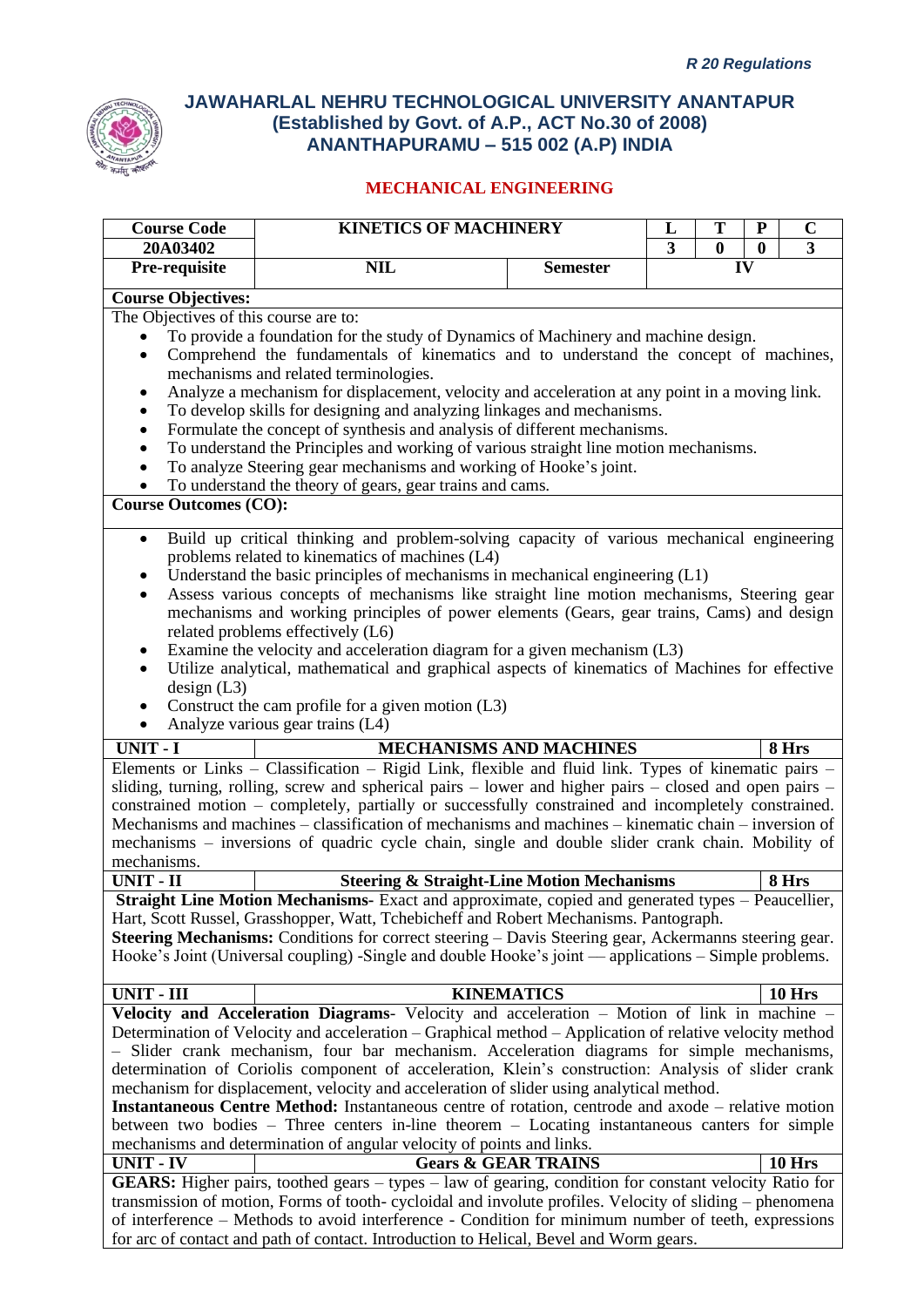

#### **MECHANICAL ENGINEERING**

#### **GEAR TRAINS:**

Introduction –Types of gears – Simple, Compound, Reverted and Epicyclic gear trains, Train value – Methods of finding train value or velocity ratio – Tabular column method for Epicyclic gear trains. Torque in epicyclic gear trains. Differential gear of an automobile – Simple problems.

**UNIT - V CAMS & Followers 8 Hrs CAMS:** Definitions of cam and follower – uses – Types of followers and cams – Terminology. Types of follower motion - Uniform velocity, Simple harmonic motion, Cycloidal, uniform acceleration and retardation, Maximum velocity and maximum acceleration during outward and return strokes. Drawing of cam profiles.

**ANALYSIS OF MOTION OF FOLLOWERS:** Tangent cam with roller follower – circular arc (Convex) cam with flat faced and roller follower

#### **Textbooks:**

- 1. Theory of Machines and Mechanisms-S.S.Rattan, Tata McGraw Hill Publishers.
- 2. Theory of Machines R.S Khurmi& J.K Gupta, S Chand Publishers.

#### **Reference Books:**

- 1. Theory of Machines by Thomas Bevan/ CBS
- 2. Theory of Machines / R.K Bansal
- 3. Theory of Machines Sadhu Singh PearsonsEdn
- 4. Mechanism and Machine Theory / JS Rao and RV Dukkipati / New Age
- 5. The theory of Machines /Shiegley/ Oxford.
- 6. Theory of machines PL. Balaney/khanna publishers

#### **Online Learning Resources:**

- 1. <https://www.digimat.in/nptel/courses/video/112104121/L01.html>
- 2. <https://nptel.ac.in/courses/112/105/112105268/>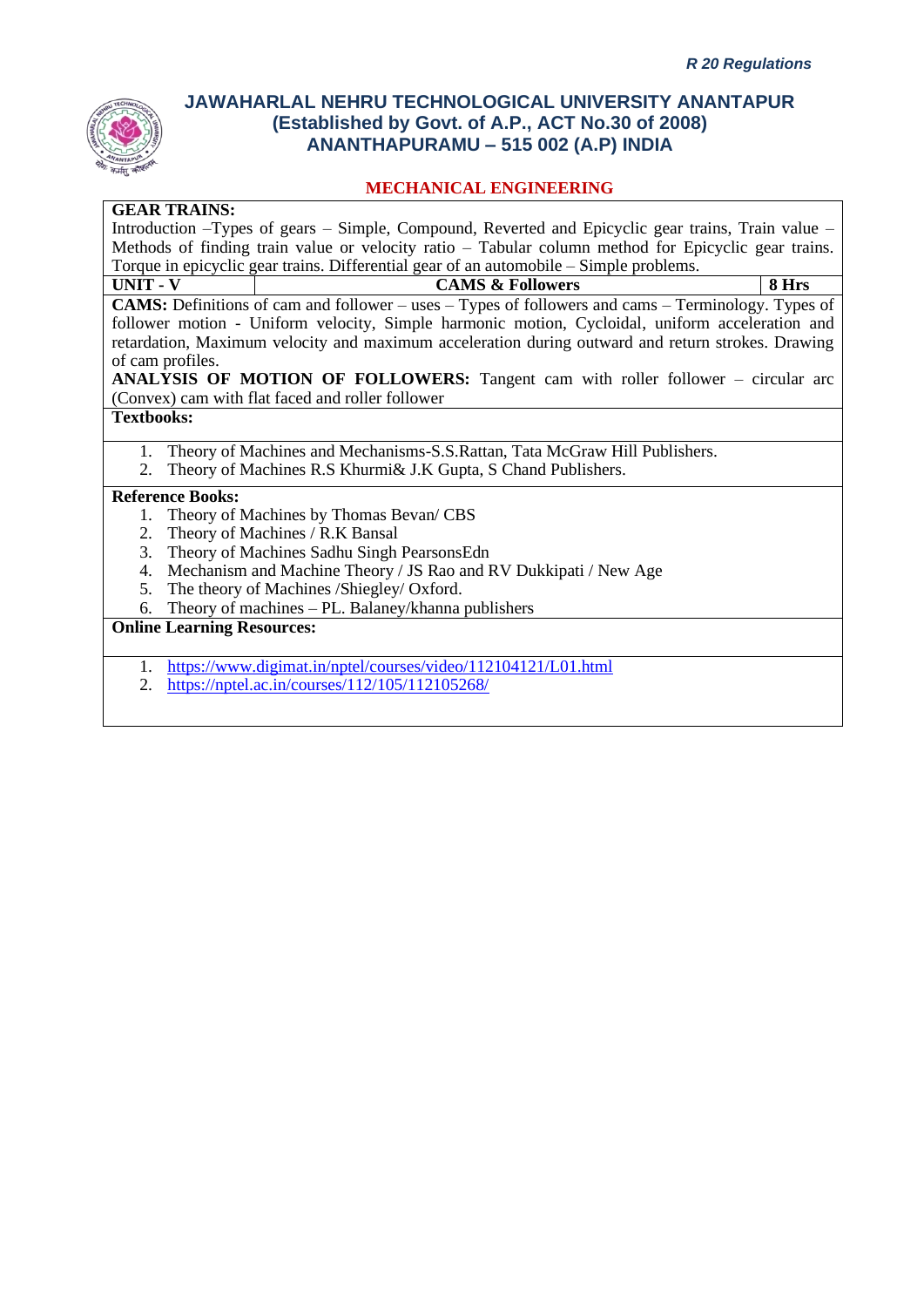

| <b>Course Code</b>              | <b>Manufacturing Technology</b>                                                                                                                                              |                                    | L              | T                | P            | $\mathbf C$             |
|---------------------------------|------------------------------------------------------------------------------------------------------------------------------------------------------------------------------|------------------------------------|----------------|------------------|--------------|-------------------------|
| 20A03403T                       |                                                                                                                                                                              |                                    | $\overline{3}$ | $\boldsymbol{0}$ | $\mathbf{0}$ | $\overline{\mathbf{3}}$ |
| Pre-requisite                   | <b>NIL</b>                                                                                                                                                                   | <b>Semester</b>                    |                |                  | IV           |                         |
| <b>Course Objectives:</b>       |                                                                                                                                                                              |                                    |                |                  |              |                         |
| $\bullet$                       | To introduce the parameters in the metal cutting operation.                                                                                                                  |                                    |                |                  |              |                         |
| ٠                               | To relate tool wear and tool life and the variables that control them.                                                                                                       |                                    |                |                  |              |                         |
|                                 | To calculate machining times for different machining processes.                                                                                                              |                                    |                |                  |              |                         |
|                                 | To impart knowledge on various metal cutting processes. (Lathe, drilling, boring shaping,                                                                                    |                                    |                |                  |              |                         |
| $\bullet$                       | slotting, milling and grinding).<br>To teach the principles of jigs and fixtures and types of clamping and work holding devices.                                             |                                    |                |                  |              |                         |
| <b>Course Outcomes (CO):</b>    |                                                                                                                                                                              |                                    |                |                  |              |                         |
|                                 | At the end of the course, the student will be able to                                                                                                                        |                                    |                |                  |              |                         |
|                                 | Choose cutting processes and variables. (L3)                                                                                                                                 |                                    |                |                  |              |                         |
| ٠                               | Relate tool wear and tool life. (L1)                                                                                                                                         |                                    |                |                  |              |                         |
|                                 | Calculate the machining parameters for different machining processes. (L5)                                                                                                   |                                    |                |                  |              |                         |
|                                 | Identify methods to generate different types of surfaces. (L3)                                                                                                               |                                    |                |                  |              |                         |
| ٠<br>$\bullet$                  | Explain work-holding requirements. (L2)<br>Design jigs and fixtures. (L6)                                                                                                    |                                    |                |                  |              |                         |
|                                 |                                                                                                                                                                              |                                    |                |                  |              |                         |
| <b>UNIT - I</b>                 |                                                                                                                                                                              | <b>Material Removal Processes</b>  |                |                  |              | 8 Hrs                   |
|                                 |                                                                                                                                                                              |                                    |                |                  |              |                         |
|                                 | Metal Cutting: Single and multi-point cutting tools, orthogonal and oblique cutting, Merchant circle                                                                         |                                    |                |                  |              |                         |
| and materials, cutting fluids.  | diagram, chip formation, tool wear and tool life, surface finish and integrity, machinability, cutting tools                                                                 |                                    |                |                  |              |                         |
| UNIT - II                       |                                                                                                                                                                              | <b>Lathe and Drilling Machines</b> |                |                  |              | 12 Hrs                  |
|                                 | Lathe and Lathe Operations: Principles of working, specifications, types of lathes, operations, work                                                                         |                                    |                |                  |              |                         |
|                                 | and tool holders. Taper turning, thread turning attachments for lathes. Machining time calculations.                                                                         |                                    |                |                  |              |                         |
|                                 | Turret and capstan lathes - Principle of working -                                                                                                                           |                                    |                |                  |              |                         |
|                                 | Drilling Machines: Principles of working, specifications, types, and operations performed - tool holding                                                                     |                                    |                |                  |              |                         |
|                                 | devices - nomenclature of twist drill, Machining time calculations                                                                                                           |                                    |                |                  |              |                         |
| UNIT - III                      |                                                                                                                                                                              | <b>Boring, Reaming and Taping</b>  |                |                  |              | 8 Hrs                   |
|                                 | Boring Machines- Principles of working, specifications, types, and operations performed - tool holding                                                                       |                                    |                |                  |              |                         |
|                                 | devices - nomenclature of boring tools, Machining time calculations                                                                                                          |                                    |                |                  |              |                         |
|                                 | Reaming and Reamers: Principles of working, specifications, types, and operations performed - tool<br>holding devices - nomenclature of reamers. Machining time calculations |                                    |                |                  |              |                         |
|                                 | Taping and Taps: Principles of working, specifications, types, and operations performed - tool holding                                                                       |                                    |                |                  |              |                         |
| devices - nomenclature of taps. |                                                                                                                                                                              |                                    |                |                  |              |                         |
|                                 |                                                                                                                                                                              |                                    |                |                  |              |                         |
| <b>UNIT - IV</b>                | <b>Milling, Shaping and Abrasive Machining</b>                                                                                                                               |                                    |                |                  |              | <b>10 Hrs</b>           |
|                                 | Milling operations and Milling machines - Principles of working, specifications, classifications of                                                                          |                                    |                |                  |              |                         |
|                                 | milling machines, machining operations, types and geometry of milling cutters, methods of indexing, and                                                                      |                                    |                |                  |              |                         |
|                                 | accessories to milling machines, machining time calculations.<br>Shaping, Slotting and planing machines - Principles of working - principal parts, specification,            |                                    |                |                  |              |                         |
|                                 | classification, operations performed, machining time calculations                                                                                                            |                                    |                |                  |              |                         |
|                                 | Abrasive Machining: Grinding and grinding machines: Grinding process, types of grinding machines,                                                                            |                                    |                |                  |              |                         |
|                                 | grinding process parameters, honing, lapping, other finishing processes.                                                                                                     |                                    |                |                  |              |                         |
| <b>UNIT - V</b>                 |                                                                                                                                                                              | <b>Jigs and Fixtures</b>           |                |                  |              | 8 Hrs                   |
|                                 | Principles of design of Jigs and fixtures and uses, 3-2-1 principle of location and clamping, classification                                                                 |                                    |                |                  |              |                         |
|                                 | of Jigs & Fixtures, types of clamping and work holding devices, typical examples of jigs and fixtures.                                                                       |                                    |                |                  |              |                         |
| <b>Textbooks:</b>               |                                                                                                                                                                              |                                    |                |                  |              |                         |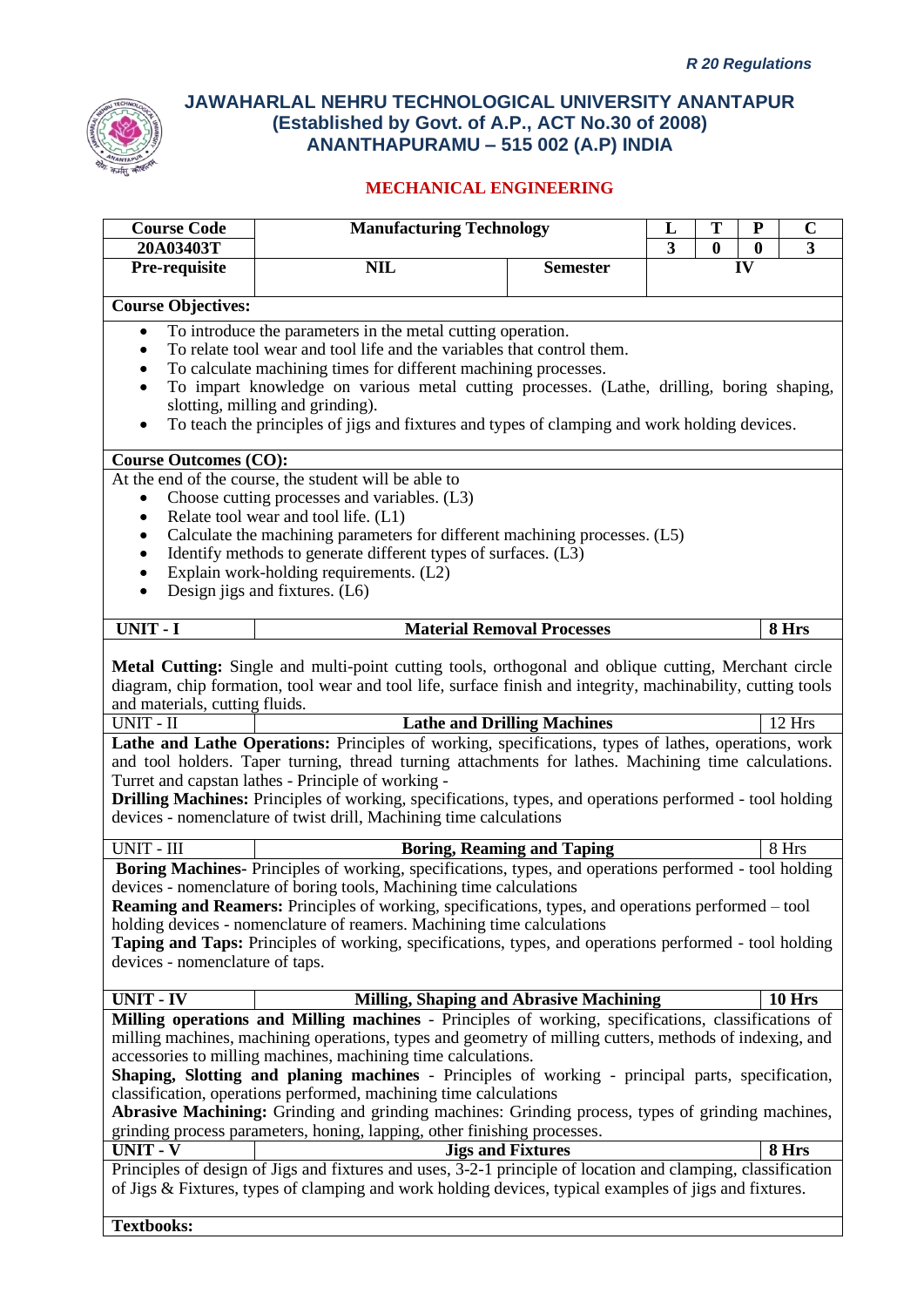

### **MECHANICAL ENGINEERING**

- 1. P.N. Rao, Manufacturing Technology: Metal Cutting and Machine Tools, (Volume 2), 3/e, Tata McGraw-Hill Education, 2013
- 2. R.K. Jain and S.C. Gupta, Production Technology, 17/e, Khanna Publishers, 2012.

#### **Reference Books:**

- 1. Kalpakzian S and Schmid SR, Manufacturing Engineering and Technology, 7/e, Pearson, 2018.
- 2. Milton C.Shaw , Metal Cutting Principles, 2/e, Oxford, 2012
- 3. Hindustan Machine Tools, Production Technology, TMH, 2001
- 4. V.K.Jain, Advanced Machining Process,12/e, Allied Publications, 2010
- 5. AB. Chattopadhyay, Machining and Machine Tools, 2/e, Wiley, 2017
- 6. Halmi A Yousuf & Hassan, , Machine Technology: Machine Tools and Operations, CRC Press Taylor and Francis Group, 2008

#### **Online Learning Resources:**

- 1. <https://www.digimat.in/nptel/courses/video/112107239/L01.html>
- **2.** <https://nptel.ac.in/courses/112/104/112104304/>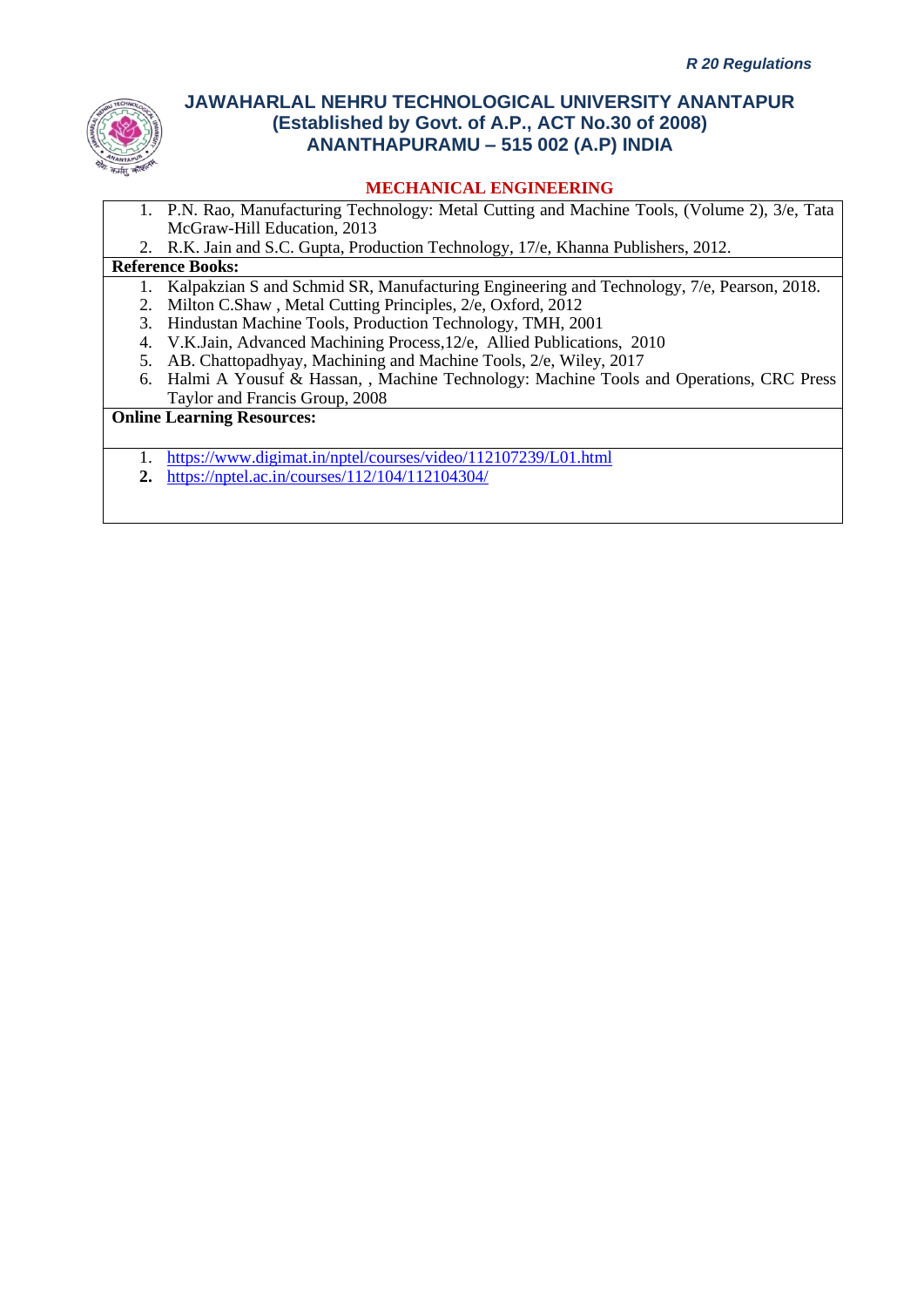

| <b>Course Code</b>           | MANAGERIAL ECONOMICS AND FINANCIAL                                                                                                                                                                                                                                             | L | Т            |              | $\mathbf C$    |
|------------------------------|--------------------------------------------------------------------------------------------------------------------------------------------------------------------------------------------------------------------------------------------------------------------------------|---|--------------|--------------|----------------|
| 20A52301                     | <b>ANALYSIS</b>                                                                                                                                                                                                                                                                | 3 | $\mathbf{0}$ | $\mathbf{0}$ | $\overline{3}$ |
|                              | (Common to All branches of Engineering)                                                                                                                                                                                                                                        |   |              |              |                |
| Pre-requisite                | <b>NIL</b><br><b>Semester</b>                                                                                                                                                                                                                                                  |   | III          |              |                |
|                              |                                                                                                                                                                                                                                                                                |   |              |              |                |
| <b>Course Objectives:</b>    |                                                                                                                                                                                                                                                                                |   |              |              |                |
| $\bullet$<br>$\bullet$       | To inculcate the basic knowledge of micro economics and financial accounting<br>To make the students learn how demand is estimated for different products, input-output                                                                                                        |   |              |              |                |
| $\bullet$                    | relationship for optimizing production and cost<br>To Know the Various types of market structure and pricing methods and strategy                                                                                                                                              |   |              |              |                |
| $\bullet$                    | To give an overview on investment appraisal methods to promote the students to learn how                                                                                                                                                                                       |   |              |              |                |
|                              | to plan long-term investment decisions.                                                                                                                                                                                                                                        |   |              |              |                |
| $\bullet$                    | To provide fundamental skills on accounting and to explain the process of preparing                                                                                                                                                                                            |   |              |              |                |
| financial statements         |                                                                                                                                                                                                                                                                                |   |              |              |                |
| <b>Course Outcomes (CO):</b> |                                                                                                                                                                                                                                                                                |   |              |              |                |
| ٠                            | Define the concepts related to Managerial Economics, financial accounting and management.                                                                                                                                                                                      |   |              |              |                |
| $\bullet$<br>markets         | Understand the fundamentals of Economics viz., Demand, Production, cost, revenue and                                                                                                                                                                                           |   |              |              |                |
|                              | Apply the Concept of Production cost and revenues for effective Business decision                                                                                                                                                                                              |   |              |              |                |
|                              | Analyze how to invest their capital and maximize returns                                                                                                                                                                                                                       |   |              |              |                |
|                              | Evaluate the capital budgeting techniques                                                                                                                                                                                                                                      |   |              |              |                |
| $\bullet$                    | Develop the accounting statements and evaluate the financial performance of business entity.                                                                                                                                                                                   |   |              |              |                |
|                              |                                                                                                                                                                                                                                                                                |   |              |              |                |
| UNIT - I                     | <b>Managerial Economics</b>                                                                                                                                                                                                                                                    |   |              |              |                |
| Management.                  | Introduction - Nature, meaning, significance, functions, and advantages. Demand-Concept, Function,<br>Law of Demand - Demand Elasticity- Types - Measurement. Demand Forecasting- Factors<br>governing Forecasting, Methods. Managerial Economics and Financial Accounting and |   |              |              |                |
| UNIT - II                    | <b>Production and Cost Analysis</b>                                                                                                                                                                                                                                            |   |              |              |                |
|                              | Introduction - Nature, meaning, significance, functions and advantages. Production Function-Least-                                                                                                                                                                             |   |              |              |                |
|                              | cost combination- Short run and Long run Production Function- Isoquants and Isocosts, MRTS -<br>Cobb-Douglas Production Function - Laws of Returns - Internal and External Economies of scale.                                                                                 |   |              |              |                |
|                              | Cost & Break-Even Analysis - Cost concepts and Cost behavior- Break-Even Analysis (BEA) -                                                                                                                                                                                      |   |              |              |                |
|                              | Determination of Break-Even Point (Simple Problems)-Managerial significance and limitations of                                                                                                                                                                                 |   |              |              |                |
| Break-Even Analysis.         |                                                                                                                                                                                                                                                                                |   |              |              |                |
|                              |                                                                                                                                                                                                                                                                                |   |              |              |                |
| UNIT - III                   | <b>Business Organizations and Markets</b>                                                                                                                                                                                                                                      |   |              |              |                |
|                              | Introduction – Nature, meaning, significance, functions and advantages. Forms of Business                                                                                                                                                                                      |   |              |              |                |
|                              | Organizations- Sole Proprietary - Partnership - Joint Stock Companies - Public Sector Enterprises.                                                                                                                                                                             |   |              |              |                |
|                              | Types of Markets - Perfect and Imperfect Competition - Features of Perfect Competition Monopoly-                                                                                                                                                                               |   |              |              |                |
|                              | Monopolistic Competition-Oligopoly-Price-Output Determination - Pricing Methods and Strategies                                                                                                                                                                                 |   |              |              |                |
|                              |                                                                                                                                                                                                                                                                                |   |              |              |                |
| <b>UNIT - IV</b>             | <b>Capital Budgeting</b>                                                                                                                                                                                                                                                       |   |              |              |                |
|                              | Introduction – Nature, meaning, significance, functions and advantages. Types of Working Capital,                                                                                                                                                                              |   |              |              |                |
|                              | Components, Sources of Short-term and Long-term<br>Capital, Estimating Working capital                                                                                                                                                                                         |   |              |              |                |
|                              | requirements. Capital Budgeting-Features, Proposals, Methods and Evaluation. Projects - Pay Back<br>Method, Accounting Rate of Return (ARR) Net Present Value (NPV) Internal Rate Return (IRR)                                                                                 |   |              |              |                |
|                              |                                                                                                                                                                                                                                                                                |   |              |              |                |

| <u>11001100 Gallipic procedure</u> |                                   |
|------------------------------------|-----------------------------------|
| UNIT - V                           | Financial Accounting and Analysis |
|                                    |                                   |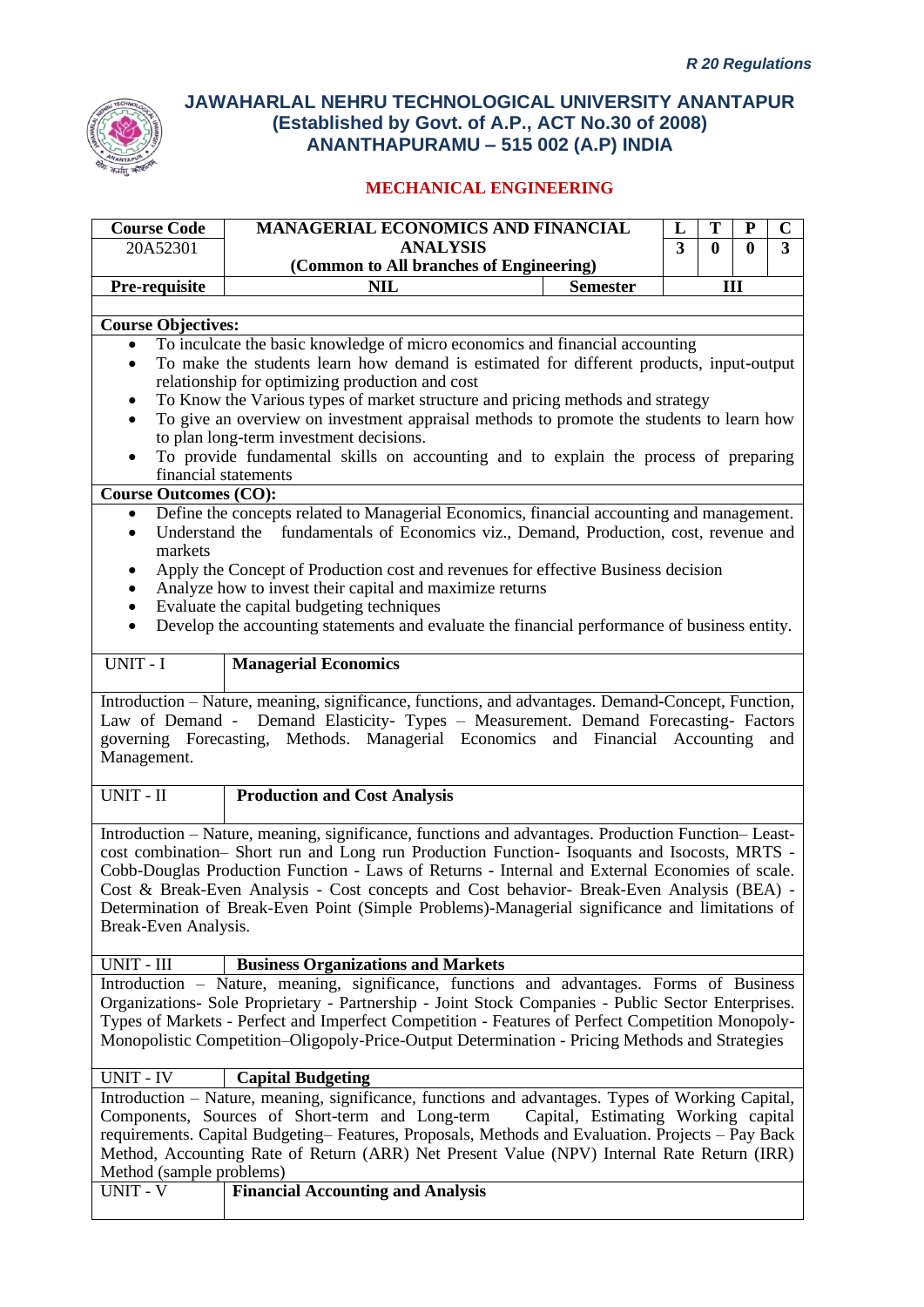

### **MECHANICAL ENGINEERING**

Introduction – Nature, meaning, significance, functions and advantages. Concepts and Conventions-Double-Entry Book Keeping, Journal, Ledger, Trial Balance- Final Accounts (Trading Account, Profit and Loss Account and Balance Sheet with simple adjustments). *Financial Analysis -* Analysis and Interpretation of Liquidity Ratios, Activity Ratios, and Capital structure Ratios and Profitability.

#### **Textbooks:**

- 1. Varshney&Maheswari: Managerial Economics, Sultan Chand, 2013.
- 2. Aryasri: Business Economics and Financial Analysis, 4/e, MGH, 2019

#### **Reference Books:**

- 1. Ahuja Hl Managerial economics Schand,3/e,2013
- 2. S.A. Siddiqui and A.S. Siddiqui: Managerial Economics and Financial Analysis, New Age International, 2013.
- 3. Joseph G. Nellis and David Parker: Principles of Business Economics, Pearson, 2/e, New Delhi.
- 4. Domnick Salvatore: Managerial Economics in a Global Economy, Cengage, 2013.

### **Online Learning Resources:**

**<https://www.slideshare.net/123ps/managerial-economics-ppt>** <https://www.slideshare.net/rossanz/production-and-cost-45827016> <https://www.slideshare.net/darkyla/business-organizations-19917607> <https://www.slideshare.net/balarajbl/market-and-classification-of-market> <https://www.slideshare.net/ruchi101/capital-budgeting-ppt-59565396> <https://www.slideshare.net/ashu1983/financial-accounting>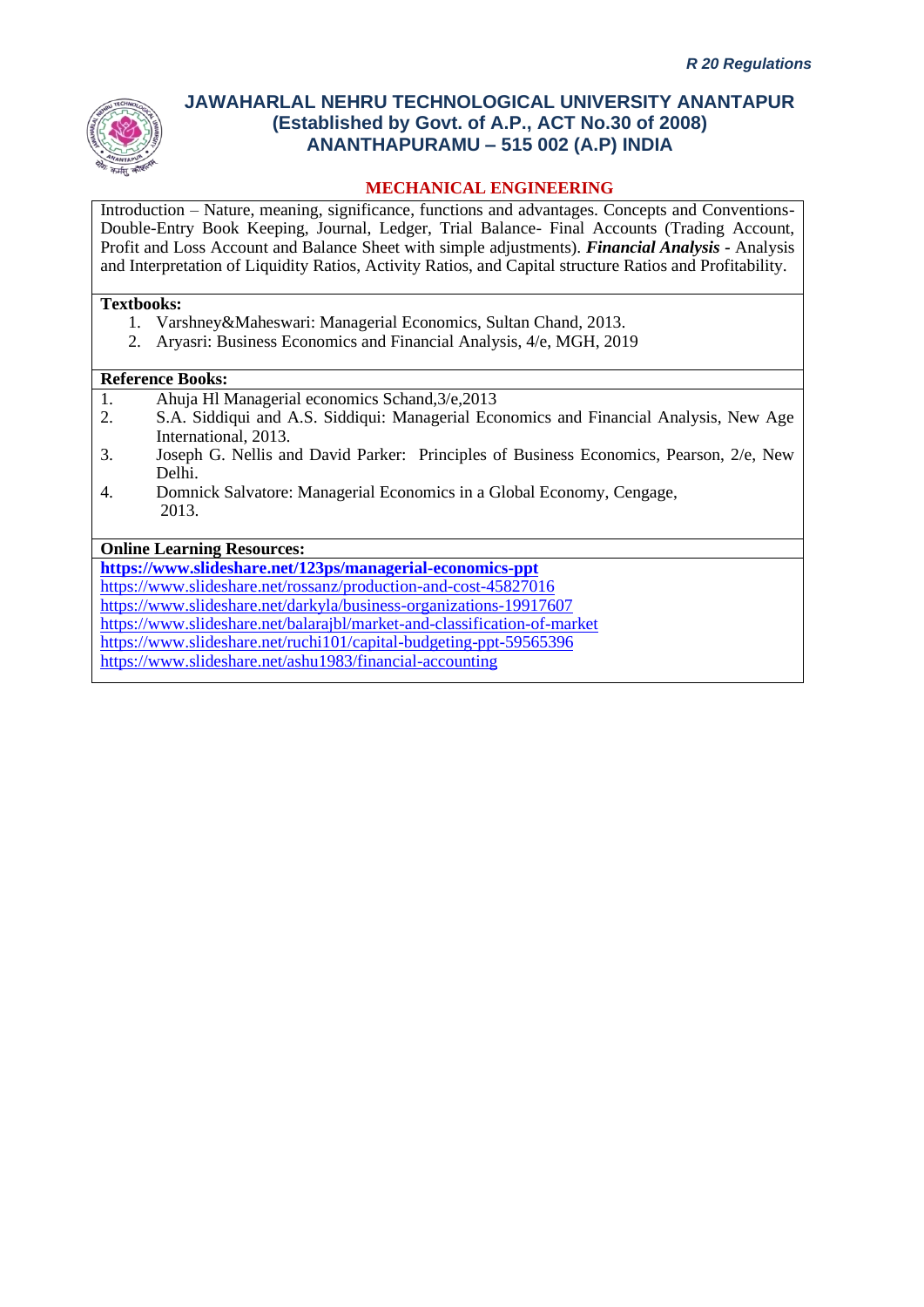

| <b>Course Code</b>                | ORGANISATIONAL BEHAVIOUR                                                                                  |                 | L                       | T        | ${\bf P}$        | $\mathbf C$             |
|-----------------------------------|-----------------------------------------------------------------------------------------------------------|-----------------|-------------------------|----------|------------------|-------------------------|
| 20A52302                          | (Common to All branches of Engineering)                                                                   |                 | $\overline{\mathbf{3}}$ | $\bf{0}$ | $\boldsymbol{0}$ | $\overline{\mathbf{3}}$ |
| Pre-requisite                     | <b>NIL</b>                                                                                                | <b>Semester</b> |                         |          | Ш                |                         |
|                                   |                                                                                                           |                 |                         |          |                  |                         |
| <b>Course Objectives:</b>         |                                                                                                           |                 |                         |          |                  |                         |
| $\bullet$                         | To enable student's comprehension of organizational behavior                                              |                 |                         |          |                  |                         |
|                                   | To offer knowledge to students on self-motivation, leadership and management                              |                 |                         |          |                  |                         |
|                                   | To facilitate them to become powerful leaders                                                             |                 |                         |          |                  |                         |
|                                   | To Impart knowledge about group dynamics                                                                  |                 |                         |          |                  |                         |
|                                   | To make them understand the importance of change and development                                          |                 |                         |          |                  |                         |
| <b>Course Outcomes (CO):</b>      |                                                                                                           |                 |                         |          |                  |                         |
| ٠                                 | Define the Organizational Behaviour, its nature and scope.                                                |                 |                         |          |                  |                         |
|                                   | Understand the nature and concept of Organizational behaviour                                             |                 |                         |          |                  |                         |
|                                   | Apply theories of motivation to analyse the performance problems                                          |                 |                         |          |                  |                         |
|                                   | Analyse the different theories of leadership                                                              |                 |                         |          |                  |                         |
| Evaluate group dynamics           |                                                                                                           |                 |                         |          |                  |                         |
|                                   | Develop as powerful leader                                                                                |                 |                         |          |                  |                         |
| UNIT - I                          | <b>Introduction to Organizational Behavior</b>                                                            |                 |                         |          |                  |                         |
|                                   | Meaning, definition, nature, scope and functions - Organizing Process - Making organizing effective       |                 |                         |          |                  |                         |
|                                   | -Understanding Individual Behaviour - Attitude - Perception - Learning - Personality.                     |                 |                         |          |                  |                         |
| UNIT - II                         | <b>Motivation and Leading</b>                                                                             |                 |                         |          |                  |                         |
|                                   | Theories of Motivation-Maslow's Hierarchy of Needs - Hertzberg's Two Factor Theory - Vroom's              |                 |                         |          |                  |                         |
|                                   | theory of expectancy – Mc Cleland's theory of needs–Mc Gregor's theory $X$ and theory $Y - \text{Adam's}$ |                 |                         |          |                  |                         |
|                                   | equity theory - Locke's goal setting theory-Alderfer's ERG theory.                                        |                 |                         |          |                  |                         |
| UNIT - III                        | <b>Organizational Culture</b>                                                                             |                 |                         |          |                  |                         |
|                                   | Introduction - Meaning, scope, definition, Nature - Organizational Climate - Leadership - Traits          |                 |                         |          |                  |                         |
|                                   | Theory-Managerial Grid - Transactional Vs Transformational Leadership - Qualities of good Leader          |                 |                         |          |                  |                         |
|                                   | - Conflict Management -Evaluating Leader-Women and Corporate leadership.                                  |                 |                         |          |                  |                         |
| <b>UNIT - IV</b>                  | <b>Group Dynamics</b>                                                                                     |                 |                         |          |                  |                         |
|                                   | Introduction – Meaning, scope, definition, Nature-Types of groups - Determinants of group behavior        |                 |                         |          |                  |                         |
|                                   | - Group process - Group Development - Group norms - Group cohesiveness - Small Groups - Group             |                 |                         |          |                  |                         |
|                                   | decision making - Team building - Conflict in the organization- Conflict resolution                       |                 |                         |          |                  |                         |
| <b>UNIT - V</b>                   | <b>Organizational Change and Development</b>                                                              |                 |                         |          |                  |                         |
|                                   | Introduction -Nature, Meaning, scope, definition and functions- Organizational Culture - Changing         |                 |                         |          |                  |                         |
|                                   | the Culture – Change Management – Work Stress Management - Organizational management –                    |                 |                         |          |                  |                         |
|                                   | Managerial implications of organization's change and development                                          |                 |                         |          |                  |                         |
| <b>Textbooks:</b>                 |                                                                                                           |                 |                         |          |                  |                         |
|                                   | 1. Luthans, Fred, Organisational Behaviour, McGraw-Hill, 12 Th edition 2011                               |                 |                         |          |                  |                         |
|                                   | 2. P Subba Ran, Organisational Behaviour, Himalya Publishing House 2017                                   |                 |                         |          |                  |                         |
| <b>Reference Books:</b>           |                                                                                                           |                 |                         |          |                  |                         |
|                                   | McShane, Organizational Behaviour, TMH 2009                                                               |                 |                         |          |                  |                         |
| п                                 | Nelson, Organisational Behaviour, Thomson, 2009.                                                          |                 |                         |          |                  |                         |
|                                   | Robbins, P. Stephen, Timothy A. Judge, Organisational Behaviour, Pearson 2009.                            |                 |                         |          |                  |                         |
|                                   | Aswathappa, Organisational Behaviour, Himalaya, 2009                                                      |                 |                         |          |                  |                         |
| <b>Online Learning Resources:</b> |                                                                                                           |                 |                         |          |                  |                         |
|                                   | httphttps://www.slideshare.net/Knight1040/organizational-culture-                                         |                 |                         |          |                  |                         |
|                                   | 9608857s://www.slideshare.net/AbhayRajpoot3/motivation-165556714                                          |                 |                         |          |                  |                         |
|                                   | https://www.slideshare.net/harshrastogi1/group-dynamics-159412405                                         |                 |                         |          |                  |                         |
|                                   | https://www.slideshare.net/vanyasingla1/organizational-change-development-26565951                        |                 |                         |          |                  |                         |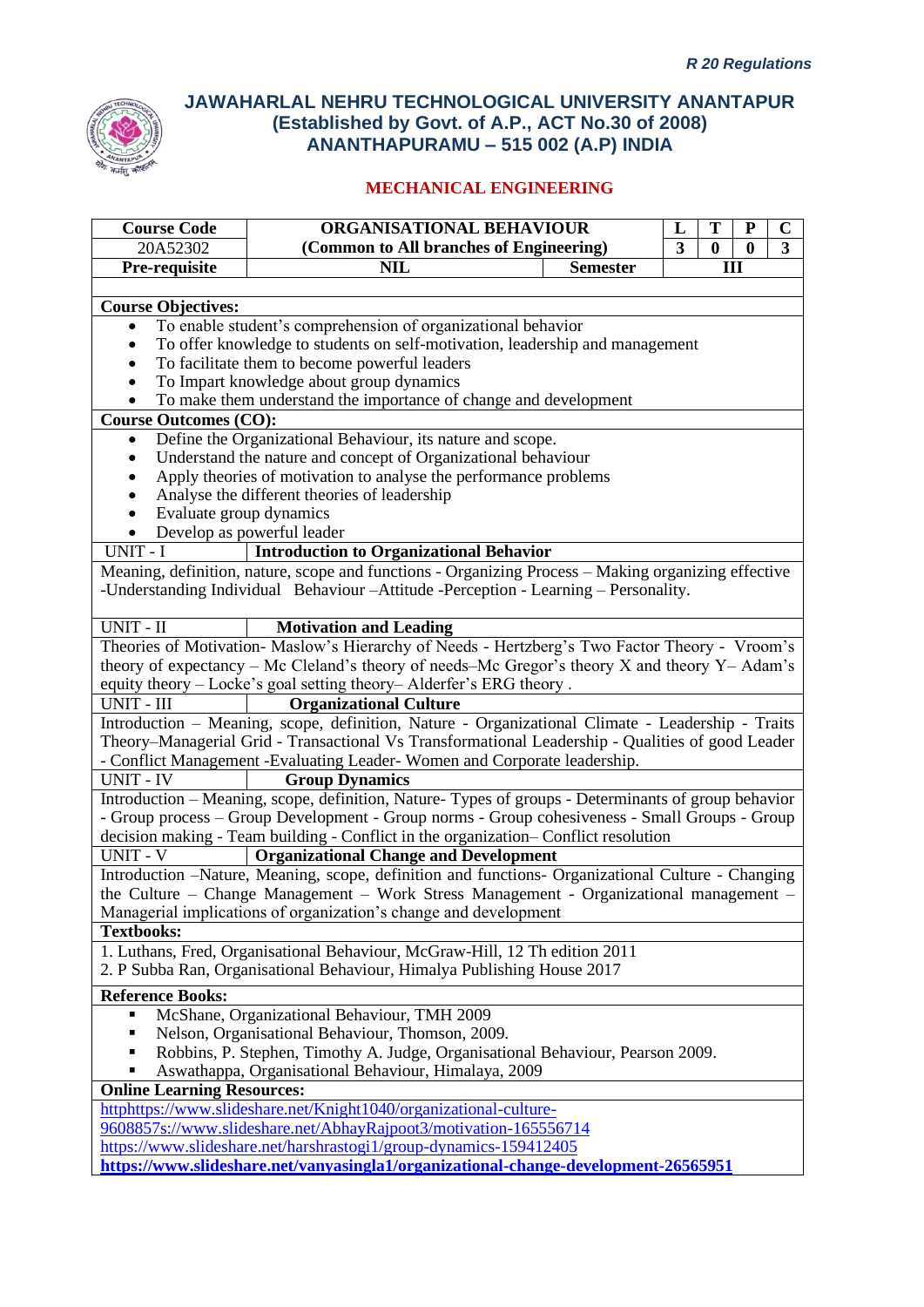

# **MECHANICAL ENGINEERING**

|                                        | MEUNANIUAL ENGINEEKING                                                                                                                                                                   |   |          |              |             |
|----------------------------------------|------------------------------------------------------------------------------------------------------------------------------------------------------------------------------------------|---|----------|--------------|-------------|
| <b>Course Code</b>                     | <b>Business Environment</b>                                                                                                                                                              | L | Т        |              | $\mathbf C$ |
| 20A52303                               | (Common to All branches of Engineering)                                                                                                                                                  | 3 | $\bf{0}$ | $\mathbf{0}$ | 3           |
| Pre-requisite                          | <b>NIL</b><br><b>Semester</b>                                                                                                                                                            |   |          | III          |             |
|                                        |                                                                                                                                                                                          |   |          |              |             |
| <b>Course Objectives:</b><br>$\bullet$ | To make the student to understand about the business environment                                                                                                                         |   |          |              |             |
|                                        | To enable them in knowing the importance of fiscal and monitory policy                                                                                                                   |   |          |              |             |
|                                        | To facilitate them in understanding the export policy of the country                                                                                                                     |   |          |              |             |
|                                        | To Impart knowledge about the functioning and role of WTO                                                                                                                                |   |          |              |             |
|                                        | To Encourage the student in knowing the structure of stock markets                                                                                                                       |   |          |              |             |
|                                        |                                                                                                                                                                                          |   |          |              |             |
| <b>Course Outcomes (CO):</b>           |                                                                                                                                                                                          |   |          |              |             |
|                                        | Define Business Environment and its Importance.                                                                                                                                          |   |          |              |             |
| ٠                                      | Understand various types of business environment.                                                                                                                                        |   |          |              |             |
|                                        | Apply the knowledge of Money markets in future investment                                                                                                                                |   |          |              |             |
|                                        | Analyse India's Trade Policy                                                                                                                                                             |   |          |              |             |
| ٠                                      | Evaluate fiscal and monitory policy                                                                                                                                                      |   |          |              |             |
| $\bullet$                              | Develop a personal synthesis and approach for identifying business opportunities                                                                                                         |   |          |              |             |
|                                        |                                                                                                                                                                                          |   |          |              |             |
| UNIT - I                               | <b>Overview of Business Environment</b>                                                                                                                                                  |   |          |              |             |
|                                        | Introduction - meaning Nature, Scope, significance, functions and advantages. Types-Internal<br>&External, Micro and Macro. Competitive structure of industries -Environmental analysis- |   |          |              |             |
|                                        | advantages & limitations of environmental analysis& Characteristics of business.                                                                                                         |   |          |              |             |
|                                        |                                                                                                                                                                                          |   |          |              |             |
| UNIT - II                              | <b>Fiscal &amp; Monetary Policy</b>                                                                                                                                                      |   |          |              |             |
|                                        | Introduction – Nature, meaning, significance, functions and advantages. Public Revenues - Public                                                                                         |   |          |              |             |
|                                        | Expenditure - Evaluation of recent fiscal policy of GOI. Highlights of Budget- Monetary Policy -                                                                                         |   |          |              |             |
|                                        | Demand and Supply of Money -- RBI -Objectives of monetary and credit policy - Recent trends- Role                                                                                        |   |          |              |             |
| of Finance Commission.                 |                                                                                                                                                                                          |   |          |              |             |
|                                        |                                                                                                                                                                                          |   |          |              |             |
| UNIT - III                             | <b>India's Trade Policy</b>                                                                                                                                                              |   |          |              |             |
|                                        | Introduction - Nature, meaning, significance, functions and advantages. Magnitude and direction of                                                                                       |   |          |              |             |
|                                        | Indian International Trade - Bilateral and Multilateral Trade Agreements - EXIM policy and role of                                                                                       |   |          |              |             |
|                                        | EXIM bank -Balance of Payments- Structure & Major components - Causes for Disequilibrium in                                                                                              |   |          |              |             |
|                                        | Balance of Payments - Correction measures.                                                                                                                                               |   |          |              |             |
| <b>UNIT - IV</b>                       | <b>World Trade Organization</b>                                                                                                                                                          |   |          |              |             |
|                                        | Introduction – Nature, significance, functions and advantages. Organization and Structure - Role and                                                                                     |   |          |              |             |
|                                        | functions of WTO in promoting world trade - GATT -Agreements in the Uruguay Round -TRIPS,                                                                                                |   |          |              |             |
|                                        | TRIMS - Disputes Settlement Mechanism - Dumping and Anti-dumping Measures.                                                                                                               |   |          |              |             |
|                                        |                                                                                                                                                                                          |   |          |              |             |
| UNIT - V                               | <b>Money Markets and Capital Markets</b>                                                                                                                                                 |   |          |              |             |
|                                        | Introduction – Nature, meaning, significance, functions and advantages. Features and components of                                                                                       |   |          |              |             |
|                                        | Indian financial systems - Objectives, features and structure of money markets and capital markets -                                                                                     |   |          |              |             |
|                                        | Reforms and recent development – SEBI – Stock Exchanges - Investor protection and role of SEBI,                                                                                          |   |          |              |             |
| Introduction to international finance. |                                                                                                                                                                                          |   |          |              |             |
|                                        |                                                                                                                                                                                          |   |          |              |             |
| <b>Textbooks:</b>                      |                                                                                                                                                                                          |   |          |              |             |
|                                        | 1. Francis Cherunilam (2009), International Business: Text and Cases, Prentice Hall of India.                                                                                            |   |          |              |             |
| Edition.HPH2016                        | 2. K. Aswathappa, Essentials of Business Environment: Texts and Cases & Exercises 13th Revised                                                                                           |   |          |              |             |
|                                        |                                                                                                                                                                                          |   |          |              |             |
|                                        |                                                                                                                                                                                          |   |          |              |             |

**Reference Books:**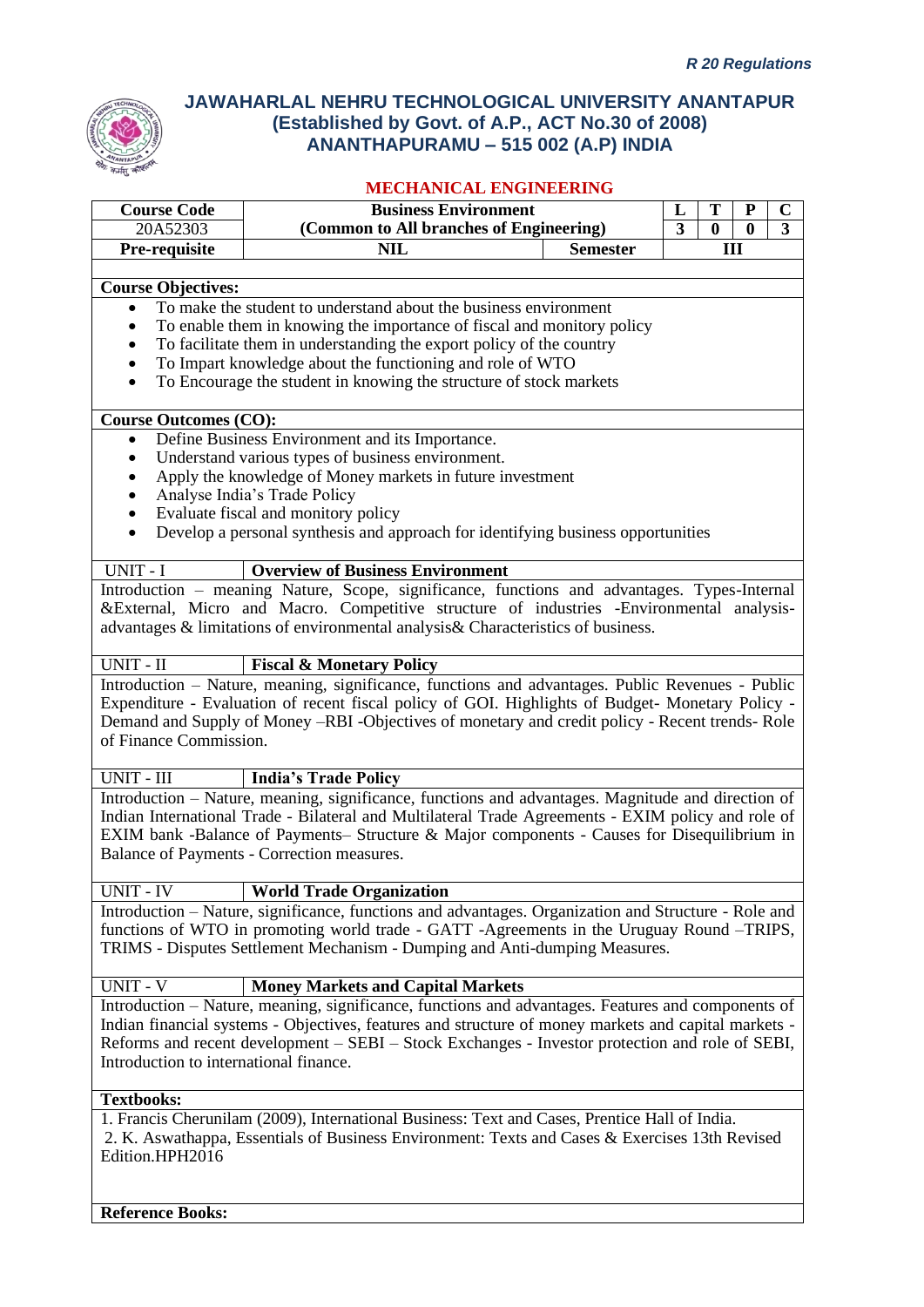

### **MECHANICAL ENGINEERING**

1.K. V. Sivayya, V. B. M Das (2009), Indian Industrial Economy, Sultan Chand Publishers, New Delhi, India.

2. Sundaram, Black (2009), International Business Environment Text and Cases, Prentice Hall of India, New Delhi, India.

3. Chari. S. N (2009), International Business, Wiley India.

4.E. Bhattacharya (2009), International Business, Excel Publications, New Delhi.

#### **Online Learning Resources:**

<https://www.slideshare.net/ShompaDhali/business-environment-53111245>

<https://www.slideshare.net/rbalsells/fiscal-policy-ppt>

<https://www.slideshare.net/aguness/monetary-policy-presentationppt>

<https://www.slideshare.net/DaudRizwan/monetary-policy-of-india-69561982>

<https://www.slideshare.net/ShikhaGupta31/indias-trade-policyppt>

<https://www.slideshare.net/viking2690/wto-ppt-60260883>

<https://www.slideshare.net/prateeknepal3/ppt-mo>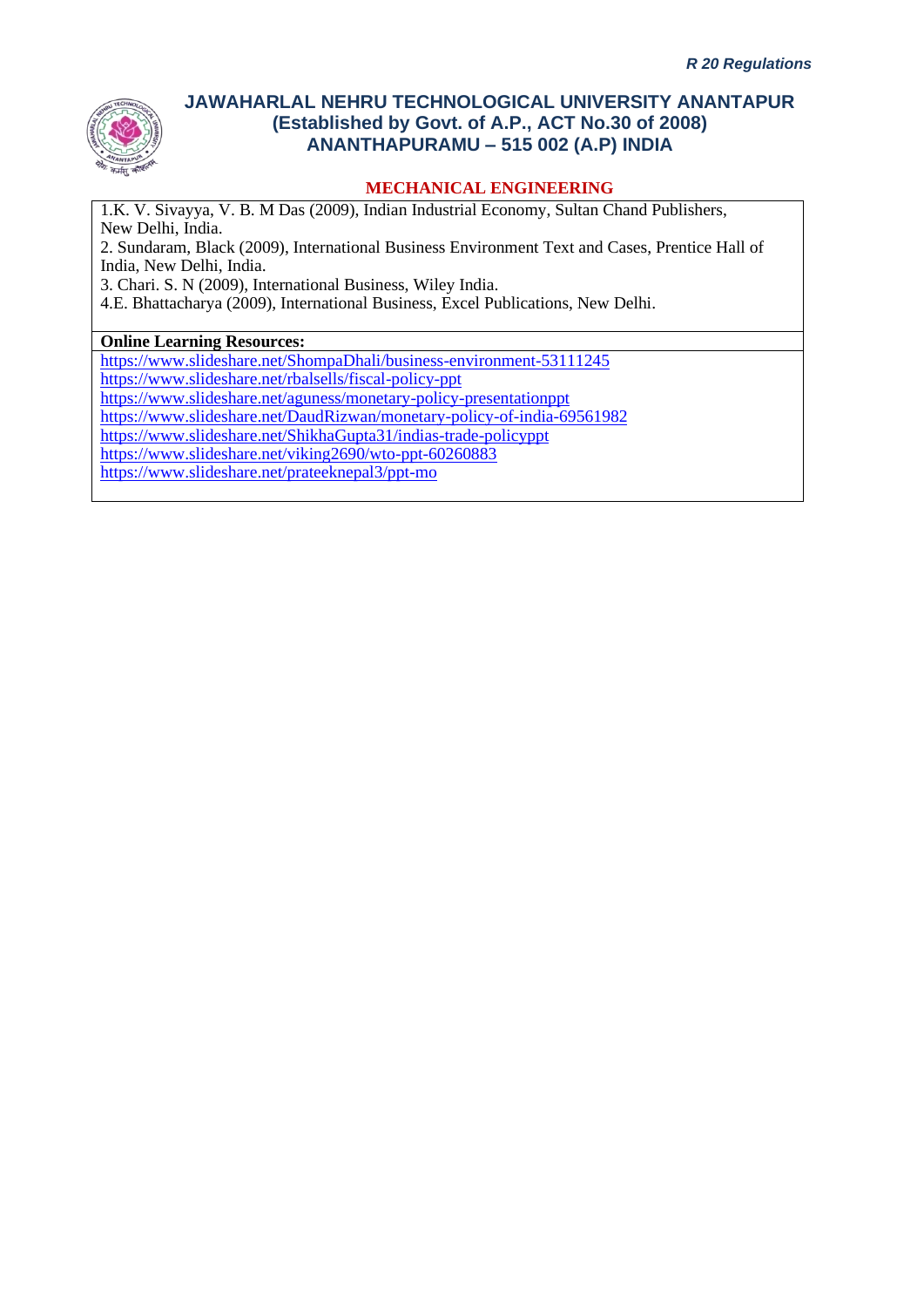

# **MECHANICAL ENGINEERING**

| <b>Course Code</b>           | <b>Applied Thermodynamics Lab</b>                                    |                 | L                                | Т | P  | $\mathbf C$ |  |
|------------------------------|----------------------------------------------------------------------|-----------------|----------------------------------|---|----|-------------|--|
| 20A03401P                    |                                                                      |                 | 3<br>1.5<br>$\bf{0}$<br>$\bf{0}$ |   |    |             |  |
| Pre-requisite                | <b>NIL</b>                                                           | <b>Semester</b> |                                  |   | IV |             |  |
|                              |                                                                      |                 |                                  |   |    |             |  |
| <b>Course Objectives:</b>    |                                                                      |                 |                                  |   |    |             |  |
| $\bullet$                    | Understand the functioning and performance of I.C. Engines           |                 |                                  |   |    |             |  |
|                              | To find heat losses in various engines                               |                 |                                  |   |    |             |  |
| <b>Course Outcomes (CO):</b> |                                                                      |                 |                                  |   |    |             |  |
|                              | Upon the successful completion of course, students will be able to   |                 |                                  |   |    |             |  |
|                              | Explain different working cycles of engine                           |                 |                                  |   |    |             |  |
|                              | Describe various types of combustion chambers in IC engines          |                 |                                  |   |    |             |  |
|                              | Illustrate the working of refrigeration and air conditioning systems |                 |                                  |   |    |             |  |
|                              | Evaluate heat balance sheet of IC engine.                            |                 |                                  |   |    |             |  |
|                              |                                                                      |                 |                                  |   |    |             |  |
| <b>LIST OF EXPERIMENTS</b>   |                                                                      |                 |                                  |   |    |             |  |
|                              | Demonstration of diesel and petrol engines by cut models             |                 |                                  |   |    |             |  |
| 1.                           | Valve timing diagram of 4-stroke diesel engine                       |                 |                                  |   |    |             |  |
| 2.                           | Port timing diagram of 2-stroke petrol engine                        |                 |                                  |   |    |             |  |
| 3.                           | Performance of 2-stroke single cylinder petrol engine                |                 |                                  |   |    |             |  |
| 4.                           | Morse test on multi cylinder petrol engine                           |                 |                                  |   |    |             |  |
| 5.                           | Performance of 4-stroke single cylinder diesel engine                |                 |                                  |   |    |             |  |
| 6.                           | Assembly and disassembly of diesel and petrol engines                |                 |                                  |   |    |             |  |
| 7. Exhaust gas analysis      |                                                                      |                 |                                  |   |    |             |  |
| 8.                           | Performance of two stage reciprocating air compressor                |                 |                                  |   |    |             |  |
|                              | 9. Determination of nozzle characteristics                           |                 |                                  |   |    |             |  |
|                              | 10. Performance of Refrigeration system                              |                 |                                  |   |    |             |  |
|                              | 11. Performance of Air conditioning system                           |                 |                                  |   |    |             |  |

12. Performance of heat pump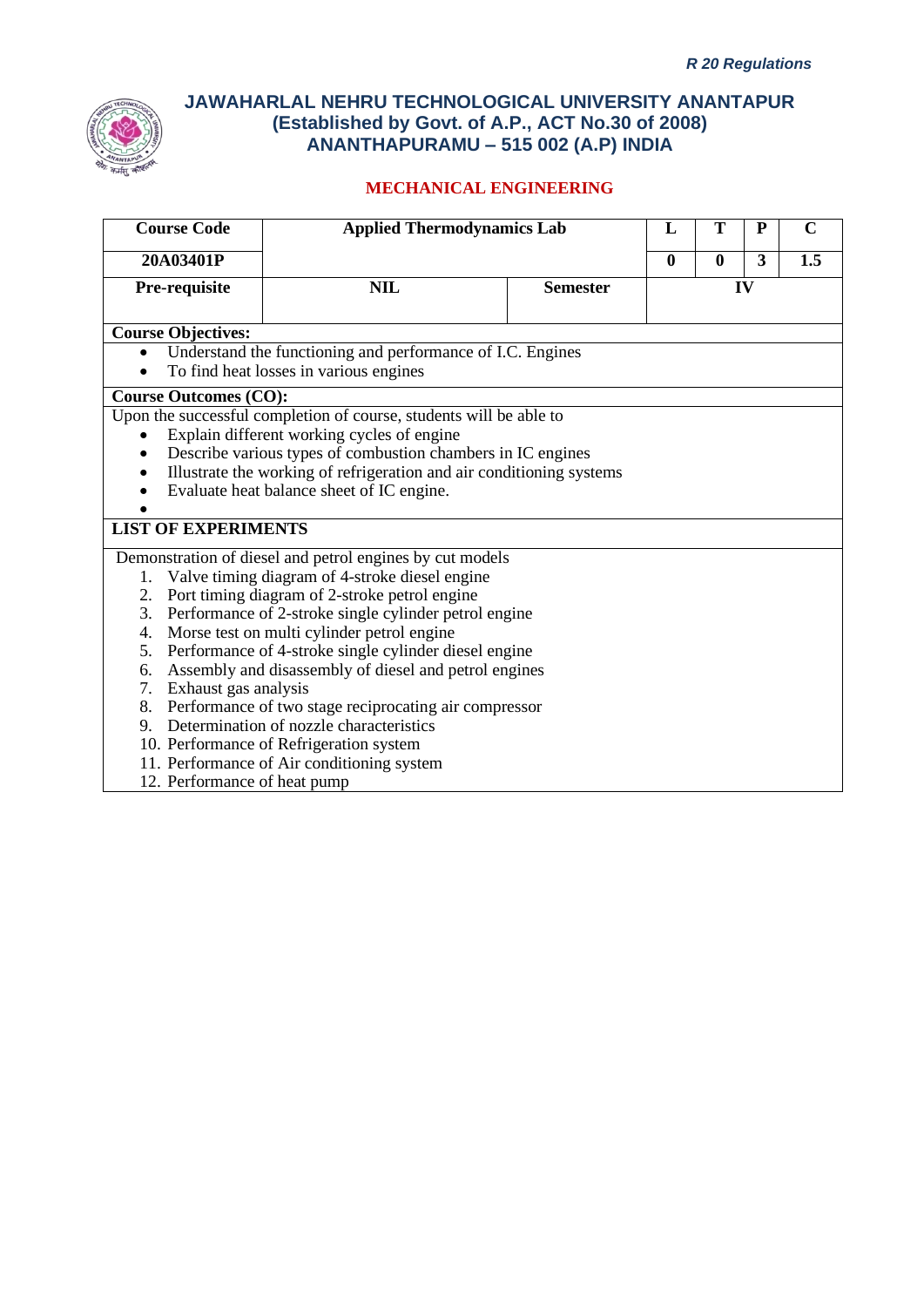

# **MECHANICAL ENGINEERING**

| <b>Course Code</b>           | <b>Manufacturing Technology Lab</b>                                                           |                 | L                | Т            | P | $\mathbf C$ |
|------------------------------|-----------------------------------------------------------------------------------------------|-----------------|------------------|--------------|---|-------------|
| 20A03403P                    |                                                                                               |                 | $\boldsymbol{0}$ | $\mathbf{0}$ | 3 | 1.5         |
| Pre-requisite                | <b>NIL</b>                                                                                    | <b>Semester</b> | IV               |              |   |             |
| <b>Course Objectives:</b>    |                                                                                               |                 |                  |              |   |             |
| $\bullet$                    | Familiarize the construction and working of various machine tools.                            |                 |                  |              |   |             |
| $\bullet$                    | Teach selection of parameters for different machining processes.                              |                 |                  |              |   |             |
| <b>Course Outcomes (CO):</b> |                                                                                               |                 |                  |              |   |             |
|                              | After completion of this course the student may be able to                                    |                 |                  |              |   |             |
|                              | Implement the concept of machining with various machine tools.(L5)                            |                 |                  |              |   |             |
|                              | Get hands on experience on various machine tools and machining operations. (L5)               |                 |                  |              |   |             |
|                              |                                                                                               |                 |                  |              |   |             |
| <b>List of Experiments:</b>  |                                                                                               |                 |                  |              |   |             |
|                              | 1. Demonstration of operations on general purpose machines: Lathe, drilling, milling, shaper, |                 |                  |              |   |             |
|                              | slotting, cylindrical and surface grinding machines.                                          |                 |                  |              |   |             |
| 2.                           | Step turning and knurling on lathe machine                                                    |                 |                  |              |   |             |
| 3.                           | Taper turning and knurling on lathe machine                                                   |                 |                  |              |   |             |
| 4.                           | Thread cutting (left hand or right hand) on lathe machine.                                    |                 |                  |              |   |             |
| 5.                           | Drilling and Boring operations.                                                               |                 |                  |              |   |             |
| 6.                           | Reaming and tapping operations.                                                               |                 |                  |              |   |             |
| 7.                           | Milling (Gear cutting) by using simple and Compound indexing.                                 |                 |                  |              |   |             |
| 8.                           | key way/Groove cutting on milling machine                                                     |                 |                  |              |   |             |
| 9.                           | Shaping and planning operations                                                               |                 |                  |              |   |             |
| 10. Slotting operations      |                                                                                               |                 |                  |              |   |             |
|                              | 11. Cylindrical and surface grinding operations                                               |                 |                  |              |   |             |
|                              | $12$ C $\sin \theta$ in $\cos \theta$ and $\sin \theta$ and $\sin \theta$ to $\sin \theta$    |                 |                  |              |   |             |

12. Grinding of single point cutting tool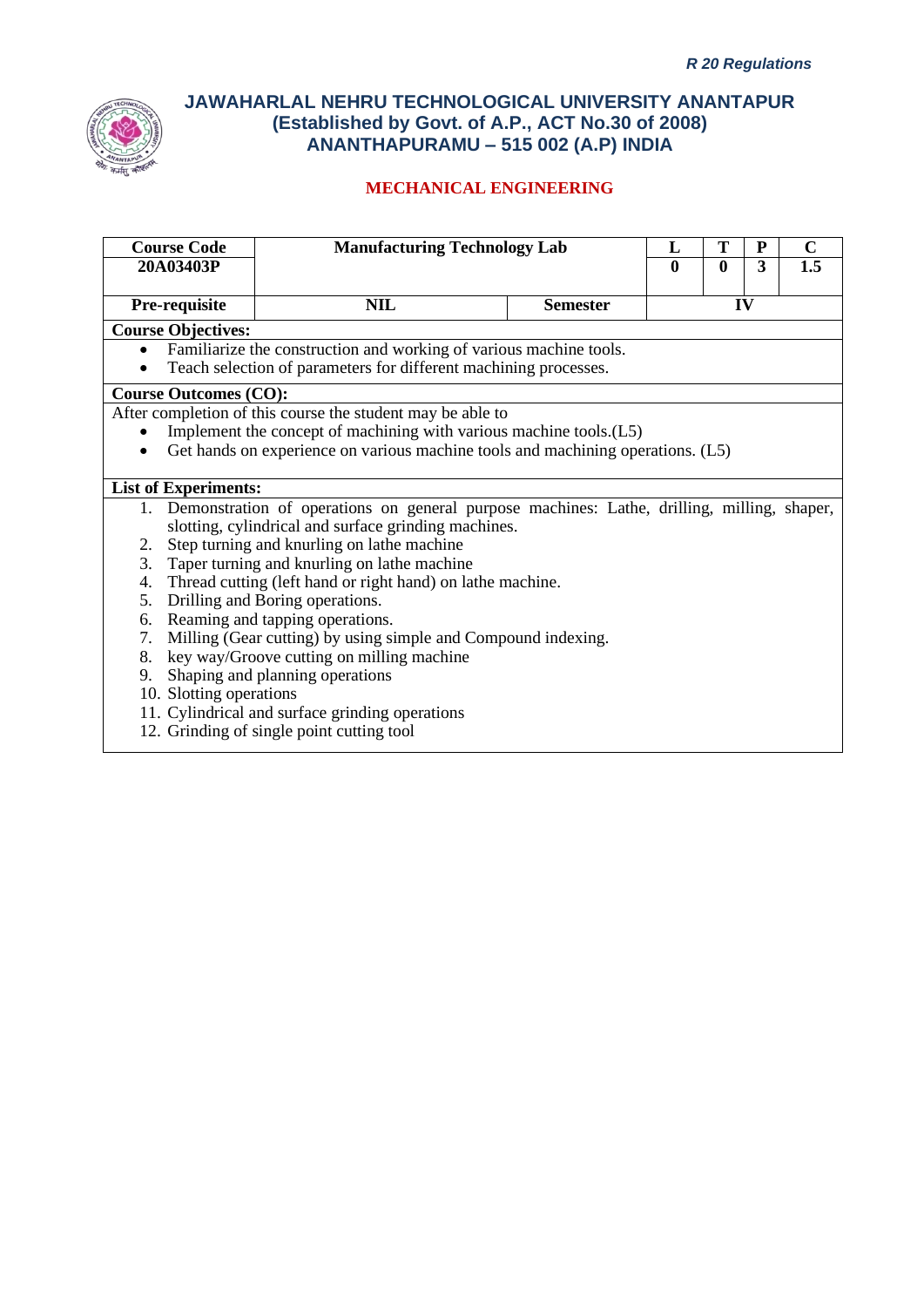

### **MECHANICAL ENGINEERING**

| <b>Course Code</b>           | <b>Computer Aided Machine Drawing</b>                                                                     |                 | T<br>$\mathbf P$<br>L |              |              | $\mathbf C$ |
|------------------------------|-----------------------------------------------------------------------------------------------------------|-----------------|-----------------------|--------------|--------------|-------------|
| 20A03404                     |                                                                                                           |                 | $\mathbf{0}$          | $\mathbf{0}$ | $\mathbf{3}$ | 1.5         |
| Pre-requisite                | <b>NIL</b>                                                                                                | <b>Semester</b> | IV                    |              |              |             |
| <b>Course Objectives:</b>    |                                                                                                           |                 |                       |              |              |             |
| $\bullet$                    | Introduce conventional representations of material and machine components.                                |                 |                       |              |              |             |
| $\bullet$                    | Train to use software for 2D and 3D modeling.                                                             |                 |                       |              |              |             |
| ٠                            | Familiarize with thread profiles, riveted, welded and key joints.                                         |                 |                       |              |              |             |
| $\bullet$                    | Teach solid modeling of machine parts and their sections.                                                 |                 |                       |              |              |             |
| $\bullet$                    | Explain creation of 2D and 3D assembly drawings.                                                          |                 |                       |              |              |             |
| $\bullet$                    | Familiarize with limits, fits and tolerances in mating components                                         |                 |                       |              |              |             |
| <b>Course Outcomes (CO):</b> |                                                                                                           |                 |                       |              |              |             |
|                              | After completion of this lab student will be able to                                                      |                 |                       |              |              |             |
| $\bullet$                    | Demonstrate the conventional representations of materials and machine components.                         |                 |                       |              |              |             |
|                              | Model riveted, welded and key joints using CAD system.                                                    |                 |                       |              |              |             |
|                              | Create solid models and sectional views of machine components.                                            |                 |                       |              |              |             |
|                              | Generate solid models of machine parts and assemble them.                                                 |                 |                       |              |              |             |
| $\bullet$                    | Translate 3D assemblies into 2D drawings.                                                                 |                 |                       |              |              |             |
| $\bullet$                    | Create manufacturing drawing with dimensional and geometric tolerances.                                   |                 |                       |              |              |             |
|                              |                                                                                                           |                 |                       |              |              |             |
|                              | The following contents are to be done by any 2D software package                                          |                 |                       |              |              |             |
|                              | <b>Conventional representation of materials and components:</b>                                           |                 |                       |              |              |             |
|                              | Detachable joints: Drawing of thread profiles, hexagonal and square-headed bolts and nuts, bolted joint   |                 |                       |              |              |             |
|                              | with washer and locknut, stud joint, screw joint and foundation bolts.                                    |                 |                       |              |              |             |
|                              | Riveted joints: Drawing of rivet, lap joint, butt joint with single strap, single riveted, double riveted |                 |                       |              |              |             |
| double strap joints.         |                                                                                                           |                 |                       |              |              |             |
|                              | Welded joints: Lap joint and T joint with fillet, butt joint with conventions.                            |                 |                       |              |              |             |
|                              | Keys: Taper key, sunk taper key, round key, saddle key, feather key, woodruff key.                        |                 |                       |              |              |             |
|                              | <b>Couplings:</b> rigid – Muff, flange; flexible – bushed pin-type flange coupling, universal coupling,   |                 |                       |              |              |             |

Oldhams' coupling.

#### **The following contents to be done by any 3D software package**

#### **Sectional views**

Creating solid models of complex machine parts and create sectional views.

**Assembly drawings: (Any four of the following using solid model software)**

Lathe tool post, tool head of shaping machine, tail stock, machine vice, gate valve, carburettor, piston, connecting rod, eccentric, screw jack, plumber block, axle bearing, pipe vice, clamping device, Geneva cam, universal coupling,

#### **Manufacturing drawing:**

Representation of limits, fits and tolerances for mating parts. Use any four parts of above assembly drawings and prepare manufacturing drawing with dimensional and geometric tolerances.

#### **Textbooks:**

- 1. K.L.Narayana, P.Kannaiah and K.Venkat Reddy, Production Drawing, New Age International Publishers, 3/e, 2014
- 2. Software tools/packages- Auto CAD, Solid works or equivalent.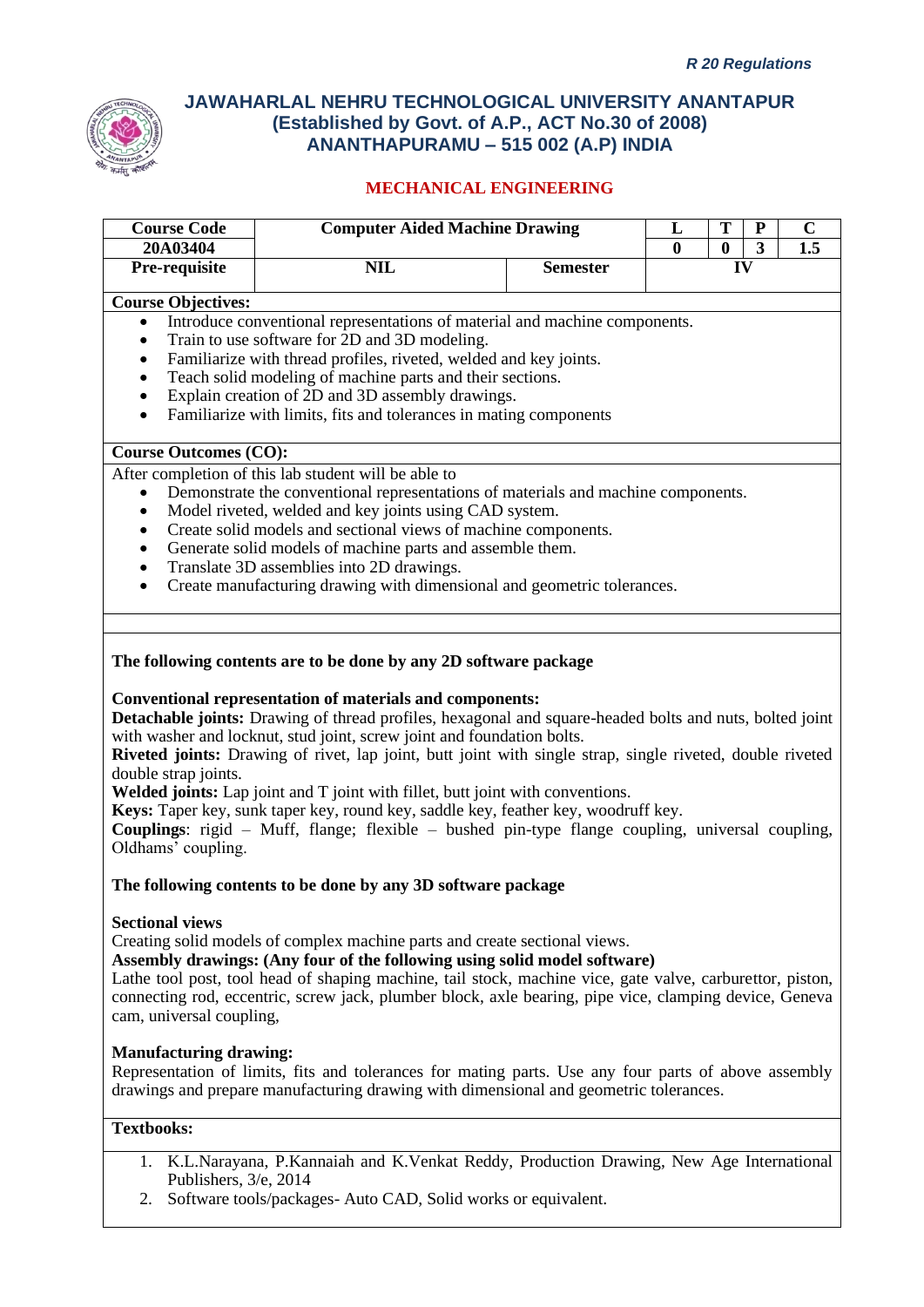

### **MECHANICAL ENGINEERING**

#### **Reference Books:**

.

- 3. Cecil Jensen, Jay Helsel and Donald D.Voisinet, Computer Aided Engineering Drawing, Tata Mcgraw-Hill, NY, 2000.
- 4. James Barclay, Brain Griffiths, Engineering Drawing for Manufacture, Kogan Page Science, 2003.
- 5. N.D.Bhatt, Machine Drawing, Charotar, 50/e, 2014.

### **Online Learning Resources:**

<https://eeedocs.files.wordpress.com/2014/02/machinedrawing.pdf>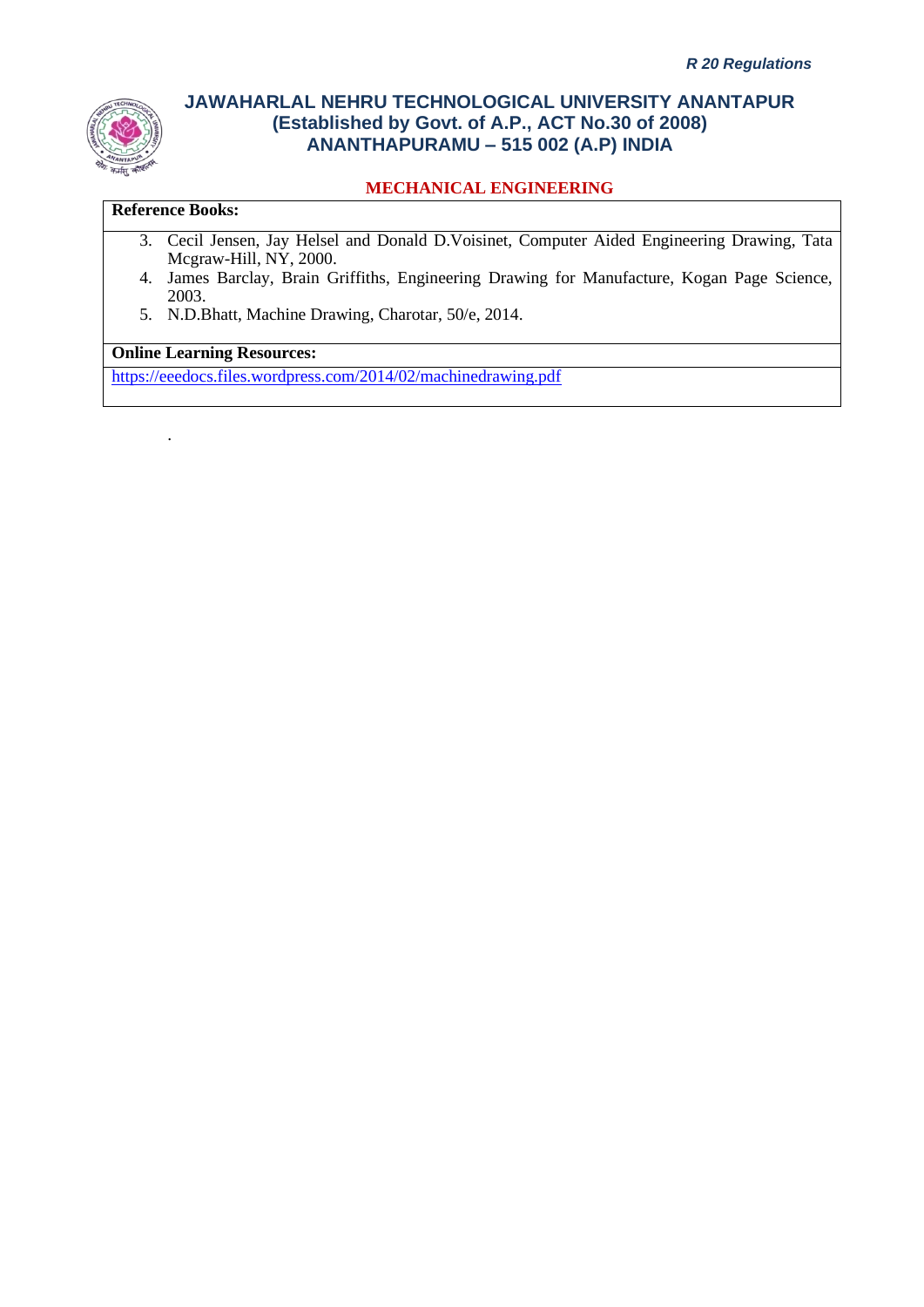

| <b>Course Code</b>                                                                                                                                                                                                    | <b>Soft Skills</b>                                                                                     |                                                                                                                                                  | L | T              | ${\bf P}$<br>$\overline{2}$ | $\mathbf C$    |  |
|-----------------------------------------------------------------------------------------------------------------------------------------------------------------------------------------------------------------------|--------------------------------------------------------------------------------------------------------|--------------------------------------------------------------------------------------------------------------------------------------------------|---|----------------|-----------------------------|----------------|--|
| 20A52401<br>Pre-requisite                                                                                                                                                                                             | <b>NIL</b><br><b>Semester</b>                                                                          |                                                                                                                                                  | 1 | $\bf{0}$<br>IV |                             | $\overline{2}$ |  |
|                                                                                                                                                                                                                       |                                                                                                        |                                                                                                                                                  |   |                |                             |                |  |
| Course Objectives:                                                                                                                                                                                                    |                                                                                                        |                                                                                                                                                  |   |                |                             |                |  |
| $\bullet$                                                                                                                                                                                                             |                                                                                                        | To encourage all round development of the students by focusing on soft skills                                                                    |   |                |                             |                |  |
| $\bullet$                                                                                                                                                                                                             |                                                                                                        | To make the students aware of critical thinking and problem-solving skills                                                                       |   |                |                             |                |  |
| $\bullet$                                                                                                                                                                                                             |                                                                                                        | To develop leadership skills and organizational skills through group activities                                                                  |   |                |                             |                |  |
| To function effectively with heterogeneous teams                                                                                                                                                                      |                                                                                                        |                                                                                                                                                  |   |                |                             |                |  |
| <b>Course Outcomes (CO):</b>                                                                                                                                                                                          |                                                                                                        |                                                                                                                                                  |   |                |                             |                |  |
| By the end of the program students should be able to                                                                                                                                                                  |                                                                                                        |                                                                                                                                                  |   |                |                             |                |  |
|                                                                                                                                                                                                                       |                                                                                                        | Memorize various elements of effective communicative skills                                                                                      |   |                |                             |                |  |
| $\bullet$                                                                                                                                                                                                             |                                                                                                        | Interpret people at the emotional level through emotional intelligence                                                                           |   |                |                             |                |  |
| apply critical thinking skills in problem solving<br>$\bullet$                                                                                                                                                        |                                                                                                        |                                                                                                                                                  |   |                |                             |                |  |
| analyse the needs of an organization for team building<br>$\bullet$                                                                                                                                                   |                                                                                                        |                                                                                                                                                  |   |                |                             |                |  |
| $\bullet$                                                                                                                                                                                                             |                                                                                                        | Judge the situation and take necessary decisions as a leader<br>Develop social and work-life skills as well as personal and emotional well-being |   |                |                             |                |  |
| $\bullet$                                                                                                                                                                                                             |                                                                                                        |                                                                                                                                                  |   |                |                             |                |  |
| $UNIT - \overline{I}$                                                                                                                                                                                                 |                                                                                                        | <b>Soft Skills &amp; Communication Skills</b>                                                                                                    |   |                |                             | <b>10 Hrs</b>  |  |
|                                                                                                                                                                                                                       |                                                                                                        | Introduction, meaning, significance of soft skills - definition, significance, types of communication skills -                                   |   |                |                             |                |  |
|                                                                                                                                                                                                                       |                                                                                                        | Intrapersonal & Inter-personal skills - Verbal and Non-verbal Communication                                                                      |   |                |                             |                |  |
|                                                                                                                                                                                                                       |                                                                                                        |                                                                                                                                                  |   |                |                             |                |  |
| <b>Activities:</b>                                                                                                                                                                                                    |                                                                                                        |                                                                                                                                                  |   |                |                             |                |  |
|                                                                                                                                                                                                                       |                                                                                                        | Intrapersonal Skills- Narration about self- strengths and weaknesses- clarity of thought - self- expression                                      |   |                |                             |                |  |
| - articulating with felicity                                                                                                                                                                                          |                                                                                                        |                                                                                                                                                  |   |                |                             |                |  |
|                                                                                                                                                                                                                       |                                                                                                        | (The facilitator can guide the participants before the activity citing examples from the lives of the great,                                     |   |                |                             |                |  |
| anecdotes and literary sources)                                                                                                                                                                                       |                                                                                                        |                                                                                                                                                  |   |                |                             |                |  |
|                                                                                                                                                                                                                       |                                                                                                        | Interpersonal Skills- Group Discussion - Debate - Team Tasks - Book and film Reviews by groups -                                                 |   |                |                             |                |  |
|                                                                                                                                                                                                                       |                                                                                                        | Group leader presenting views (non-controversial and secular) on contemporary issues or on a given topic.                                        |   |                |                             |                |  |
|                                                                                                                                                                                                                       |                                                                                                        | Verbal Communication- Oral Presentations- Extempore- brief addresses and speeches- convincing-                                                   |   |                |                             |                |  |
| negotiating- agreeing and disagreeing with professional grace.                                                                                                                                                        |                                                                                                        |                                                                                                                                                  |   |                |                             |                |  |
| <b>Non-verbal communication</b> – Public speaking – Mock interviews – presentations with an objective to<br>identify non-verbal clues and remedy the lapses on observation                                            |                                                                                                        |                                                                                                                                                  |   |                |                             |                |  |
|                                                                                                                                                                                                                       |                                                                                                        |                                                                                                                                                  |   |                |                             |                |  |
| $UNIT - II$                                                                                                                                                                                                           |                                                                                                        | <b>Critical Thinking</b>                                                                                                                         |   |                |                             | 10 Hrs         |  |
|                                                                                                                                                                                                                       |                                                                                                        | Active Listening - Observation - Curiosity - Introspection - Analytical Thinking - Open-mindedness -                                             |   |                |                             |                |  |
| <b>Creative Thinking</b>                                                                                                                                                                                              |                                                                                                        |                                                                                                                                                  |   |                |                             |                |  |
| <b>Activities:</b>                                                                                                                                                                                                    |                                                                                                        |                                                                                                                                                  |   |                |                             |                |  |
| Gathering information and statistics on a topic - sequencing $-$ assorting $-$ reasoning $-$ critiquing issues $-$                                                                                                    |                                                                                                        |                                                                                                                                                  |   |                |                             |                |  |
| placing the problem – finding the root cause - seeking viable solution – judging with rationale – evaluating                                                                                                          |                                                                                                        |                                                                                                                                                  |   |                |                             |                |  |
| the views of others - Case Study, Story Analysis                                                                                                                                                                      |                                                                                                        |                                                                                                                                                  |   |                |                             |                |  |
| $UNIT - III$                                                                                                                                                                                                          |                                                                                                        | <b>Problem Solving &amp; Decision Making</b>                                                                                                     |   |                |                             | <b>10 Hrs</b>  |  |
|                                                                                                                                                                                                                       | Meaning & features of Problem Solving - Managing Conflict - Conflict resolution -                      |                                                                                                                                                  |   |                |                             |                |  |
| Methods of decision making – Effective decision making in teams – Methods & Styles                                                                                                                                    |                                                                                                        |                                                                                                                                                  |   |                |                             |                |  |
|                                                                                                                                                                                                                       |                                                                                                        |                                                                                                                                                  |   |                |                             |                |  |
| <b>Activities:</b>                                                                                                                                                                                                    |                                                                                                        |                                                                                                                                                  |   |                |                             |                |  |
| Placing a problem which involves conflict of interests, choice and views $-$ formulating the problem $-$<br>exploring solutions by proper reasoning – Discussion on important professional, career and organizational |                                                                                                        |                                                                                                                                                  |   |                |                             |                |  |
|                                                                                                                                                                                                                       |                                                                                                        |                                                                                                                                                  |   |                |                             |                |  |
|                                                                                                                                                                                                                       | decisions and initiate debate on the appropriateness of the decision.<br>Case Study & Group Discussion |                                                                                                                                                  |   |                |                             |                |  |
| $UNIT - IV$                                                                                                                                                                                                           |                                                                                                        | <b>Emotional Intelligence &amp; Stress Management</b>                                                                                            |   |                | <b>10 Hrs</b>               |                |  |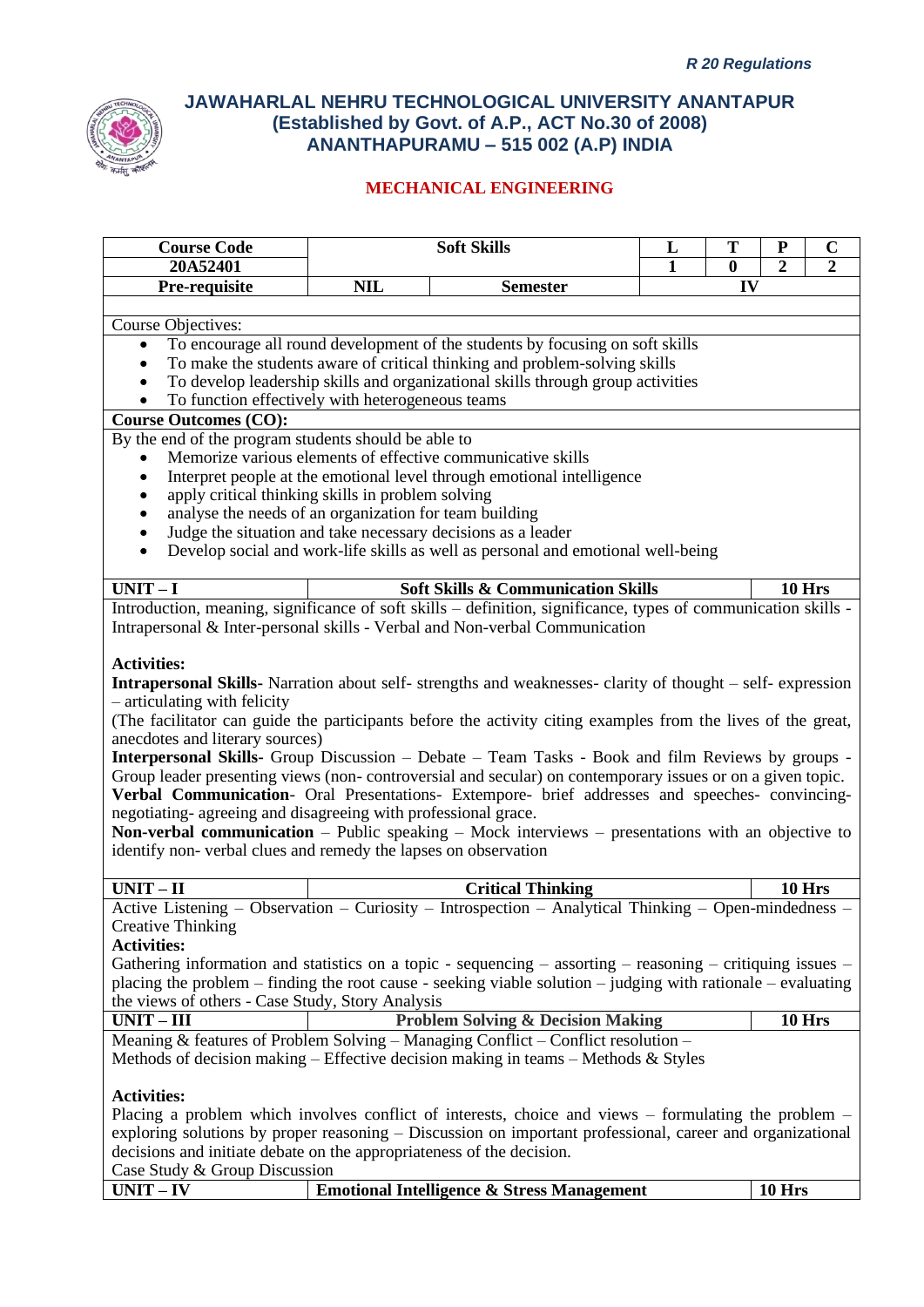

#### **MECHANICAL ENGINEERING**

Managing Emotions – Thinking before Reacting – Empathy for Others – Self-awareness – Self-Regulation – Stress factors – Controlling Stress – Tips

#### **Activities:**

Providing situations for the participants to express emotions such as happiness, enthusiasm, gratitude, sympathy, and confidence, compassion in the form of written or oral presentations.

Providing opportunities for the participants to narrate certain crisis and stress –ridden situations caused by failure, anger, jealousy, resentment and frustration in the form of written and oral presentation, Organizing Debates

| $UNIT - V$                               | <b>Leadership Skills</b>                                                                           | 10 Hrs |
|------------------------------------------|----------------------------------------------------------------------------------------------------|--------|
|                                          | Team-Building – Decision-Making – Accountability – Planning – Public Speaking – Motivation – Risk- |        |
| Taking - Team Building - Time Management |                                                                                                    |        |

#### **Activities:**

Forming group with a consensus among the participants- choosing a leader- encouraging the group members to express views on leadership- democratic attitude- sense of sacrifice – sense of adjustment – vision – accommodating nature- eliciting views on successes and failures of leadership using the past knowledge and experience of the participants, Public Speaking, Activities on Time Management, Motivation, Decision Making, Group discussion etc.

#### **NOTE-:**

1. The facilitator can guide the participants before the activity citing examples from the lives of the great, anecdotes, epics, scriptures, autobiographies and literary sources which bear true relevance to the prescribed skill.

2. Case studies may be given wherever feasible for example for Decision Making- The decision of King Lear or for good Leadership – Mahendar Singh Dhoni etc.

#### **Textbooks:**

- 1. Personality Development and Soft Skills (English, Paperback, Mitra Barun K.) Publisher: Oxford University Press; Pap/Cdr edition (July 22, 2012)
- 2. Personality Development and Soft Skills: Preparing for Tomorrow, [Dr Shikha Kapoor](https://www.ikbooks.com/author-details/dr-shikhakapoor/1099) Publisher : I K International Publishing House; 0 edition (February 28, 2018)

#### **Reference Books:**

- **1.** Soft skills: personality development for life success by Prashant Sharma, BPB publications 2018.
- **2.** Soft Skills By Alex K. Published by S.Chand
- **3.** Soft Skills: An Integrated Approach to Maximise Personality Gajendra Singh Chauhan, Sangeetha Sharma Published by Wiley.
- **4.** Communication Skills and Soft Skills (Hardcover, A. Sharma) Publisher: Yking books
- **5.** SOFT SKILLS for a BIG IMPACT (English, Paperback, Renu Shorey) Publisher: Notion Press
- **6.** Life Skills Paperback English Dr. Rajiv Kumar Jain, Dr. Usha Jain Publisher: Vayu Education of India

#### **Online Learning Resources:**

- **1.** [https://youtu.be/DUlsNJtg2L8?list=PLLy\\_2iUCG87CQhELCytvXh0E\\_y-bOO1\\_q](https://youtu.be/DUlsNJtg2L8?list=PLLy_2iUCG87CQhELCytvXh0E_y-bOO1_q)
- **2.** [https://youtu.be/xBaLgJZ0t6A?list=PLzf4HHlsQFwJZel\\_j2PUy0pwjVUgj7KlJ](https://youtu.be/xBaLgJZ0t6A?list=PLzf4HHlsQFwJZel_j2PUy0pwjVUgj7KlJ)
- **3.** <https://youtu.be/-Y-R9hDl7lU>
- **4.** <https://youtu.be/gkLsn4ddmTs>
- **5.** <https://youtu.be/2bf9K2rRWwo>
- **6.** <https://youtu.be/FchfE3c2jzc>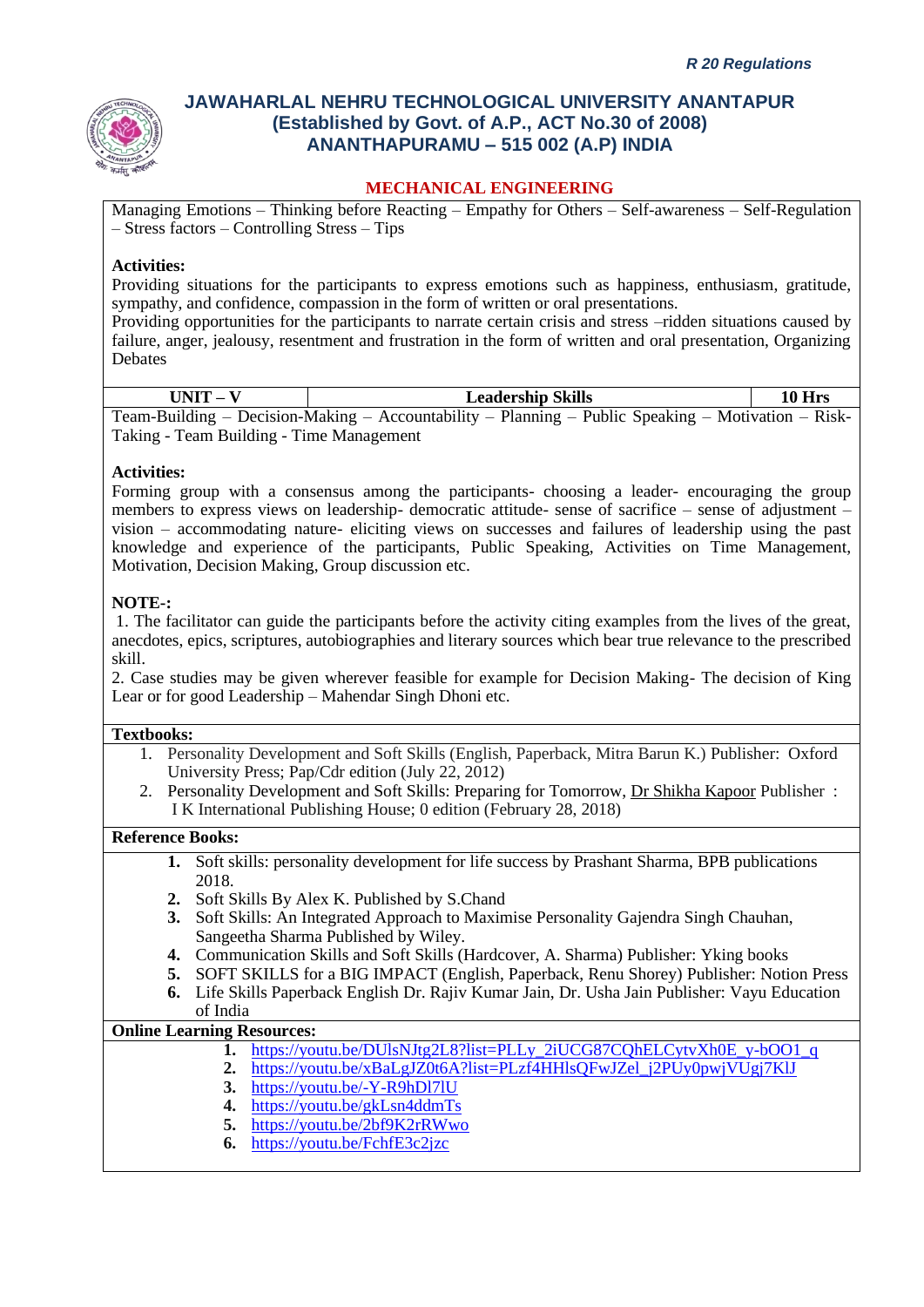

| <b>Course Code</b>                                                                                                                                                                                                                                                                                                                                                                                                                                                                                                  | <b>Design Thinking for Innovation</b>                                                                  |                                         | L | T            | ${\bf P}$        | $\mathbf C$  |  |  |
|---------------------------------------------------------------------------------------------------------------------------------------------------------------------------------------------------------------------------------------------------------------------------------------------------------------------------------------------------------------------------------------------------------------------------------------------------------------------------------------------------------------------|--------------------------------------------------------------------------------------------------------|-----------------------------------------|---|--------------|------------------|--------------|--|--|
| 20A99401                                                                                                                                                                                                                                                                                                                                                                                                                                                                                                            |                                                                                                        | (Common to All branches of Engineering) |   | $\mathbf{1}$ | $\boldsymbol{0}$ | $\mathbf{0}$ |  |  |
| Pre-requisite                                                                                                                                                                                                                                                                                                                                                                                                                                                                                                       | <b>NIL</b>                                                                                             | <b>Semester</b>                         |   |              | IV               |              |  |  |
| <b>Course Objectives:</b>                                                                                                                                                                                                                                                                                                                                                                                                                                                                                           |                                                                                                        |                                         |   |              |                  |              |  |  |
|                                                                                                                                                                                                                                                                                                                                                                                                                                                                                                                     | The objective of this course is to familiarize students with design thinking process as a tool for     |                                         |   |              |                  |              |  |  |
|                                                                                                                                                                                                                                                                                                                                                                                                                                                                                                                     | breakthrough innovation. It aims to equip students with design thinking skills and ignite the minds to |                                         |   |              |                  |              |  |  |
|                                                                                                                                                                                                                                                                                                                                                                                                                                                                                                                     | create innovative ideas, develop solutions for real-time problems.                                     |                                         |   |              |                  |              |  |  |
| <b>Course Outcomes (CO):</b>                                                                                                                                                                                                                                                                                                                                                                                                                                                                                        |                                                                                                        |                                         |   |              |                  |              |  |  |
| Define the concepts related to design thinking.<br>$\bullet$<br>Explain the fundamentals of Design Thinking and innovation<br>$\bullet$<br>Apply the design thinking techniques for solving problems in various sectors.<br>Analyse to work in a multidisciplinary environment<br>$\bullet$<br>Evaluate the value of creativity<br>$\bullet$<br>Formulate specific problem statements of real time issues<br>$\bullet$                                                                                              |                                                                                                        |                                         |   |              |                  |              |  |  |
| <b>UNIT - I</b>                                                                                                                                                                                                                                                                                                                                                                                                                                                                                                     | <b>Introduction to Design Thinking</b>                                                                 |                                         |   |              |                  | 10 Hrs       |  |  |
| Introduction to elements and principles of Design, basics of design-dot, line, shape, form as fundamental<br>design components. Principles of design. Introduction to design thinking, history of Design Thinking,<br>New materials in Industry.                                                                                                                                                                                                                                                                    |                                                                                                        |                                         |   |              |                  |              |  |  |
| <b>UNIT - II</b>                                                                                                                                                                                                                                                                                                                                                                                                                                                                                                    | <b>Design Thinking Process</b>                                                                         |                                         |   |              |                  | 10 Hrs       |  |  |
| Design thinking process (empathize, analyze, idea & prototype), implementing the process in driving<br>inventions, design thinking in social innovations. Tools of design thinking - person, costumer, journey<br>map, brain storming, product development<br><b>Activity:</b> Every student presents their idea in three minutes, Every student can present design process in<br>the form of flow diagram or flow chart etc. Every student should explain about product development.                               |                                                                                                        |                                         |   |              |                  |              |  |  |
| <b>UNIT - III</b>                                                                                                                                                                                                                                                                                                                                                                                                                                                                                                   | <b>Innovation</b>                                                                                      |                                         |   |              |                  | 8 Hrs        |  |  |
| Art of innovation, Difference between innovation and creativity, role of creativity and innovation in<br>organizations. Creativity to Innovation. Teams for innovation, Measuring the impact and value of<br>creativity.<br>Activity: Debate on innovation and creativity, Flow and planning from idea to innovation, Debate on                                                                                                                                                                                     |                                                                                                        |                                         |   |              |                  |              |  |  |
| value-based innovation.<br>8 Hrs                                                                                                                                                                                                                                                                                                                                                                                                                                                                                    |                                                                                                        |                                         |   |              |                  |              |  |  |
| <b>UNIT - IV</b>                                                                                                                                                                                                                                                                                                                                                                                                                                                                                                    | <b>Product Design</b>                                                                                  |                                         |   |              |                  |              |  |  |
| Problem formation, introduction to product design, Product strategies, Product value, Product planning,<br>product specifications. Innovation towards product design Case studies.<br><b>Activity:</b> Importance of modelling, how to set specifications, Explaining their own product design.                                                                                                                                                                                                                     |                                                                                                        |                                         |   |              |                  |              |  |  |
| <b>UNIT - V</b>                                                                                                                                                                                                                                                                                                                                                                                                                                                                                                     | <b>Design Thinking in Business Processes</b>                                                           |                                         |   |              |                  | 10 Hrs       |  |  |
| Design Thinking applied in Business & Strategic Innovation, Design Thinking principles that redefine<br>business - Business challenges: Growth, Predictability, Change, Maintaining Relevance, Extreme<br>competition, Standardization. Design thinking to meet corporate needs. Design thinking for Startups.<br>Defining and testing Business Models and Business Cases. Developing & testing prototypes.<br><b>Activity:</b> How to market our own product, About maintenance, Reliability and plan for startup. |                                                                                                        |                                         |   |              |                  |              |  |  |
|                                                                                                                                                                                                                                                                                                                                                                                                                                                                                                                     |                                                                                                        |                                         |   |              |                  |              |  |  |
| <b>Textbooks:</b>                                                                                                                                                                                                                                                                                                                                                                                                                                                                                                   |                                                                                                        |                                         |   |              |                  |              |  |  |
| 1. Change by design, Tim Brown, Harper Bollins (2009)<br>2. Design Thinking for Strategic Innovation, Idris Mootee, 2013, John Wiley & Sons.                                                                                                                                                                                                                                                                                                                                                                        |                                                                                                        |                                         |   |              |                  |              |  |  |
| <b>Reference Books:</b>                                                                                                                                                                                                                                                                                                                                                                                                                                                                                             |                                                                                                        |                                         |   |              |                  |              |  |  |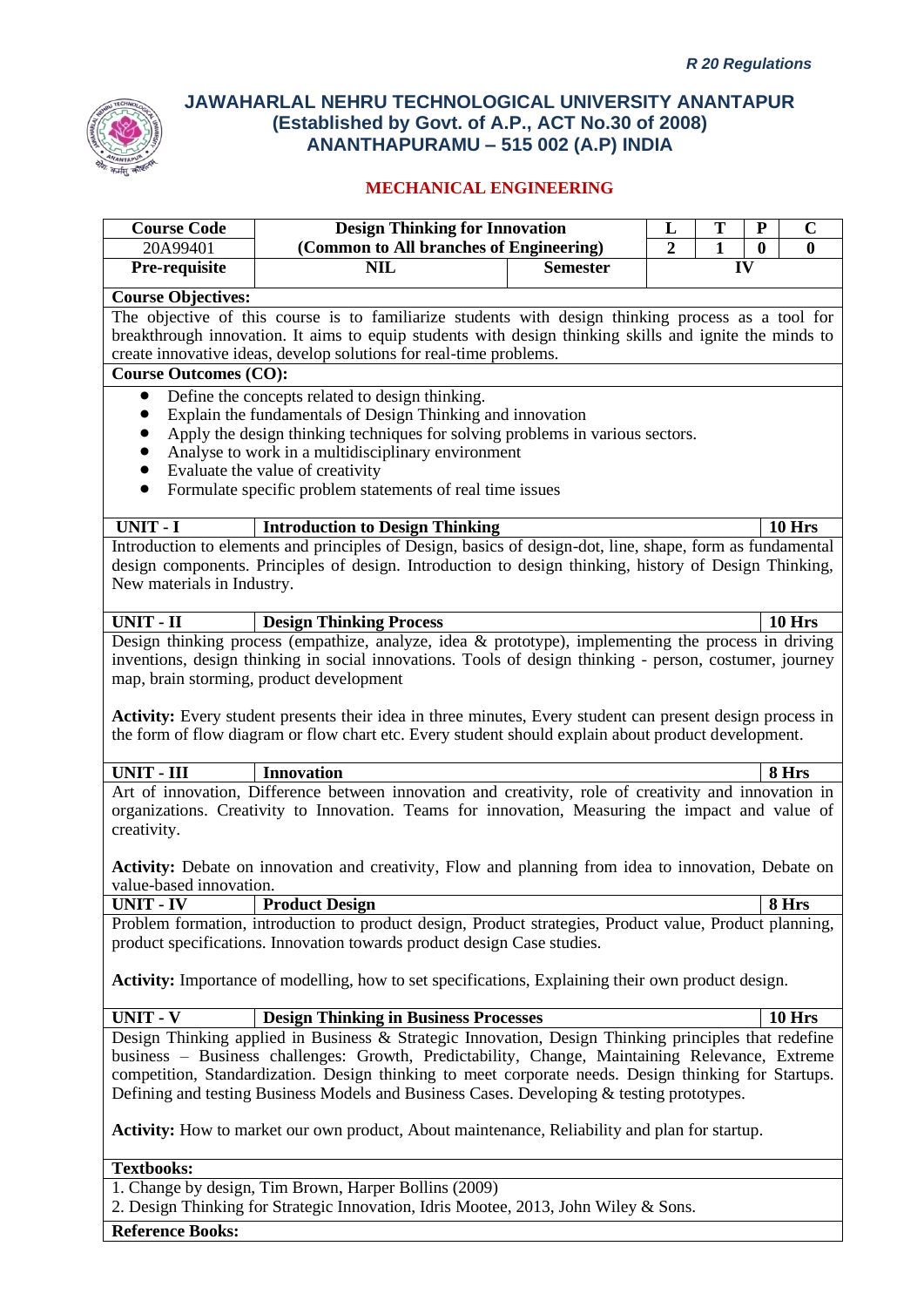

### **MECHANICAL ENGINEERING**

- 1. Design Thinking in the Classroom by David Lee, Ulysses press
- 2. Design the Future, by Shrrutin N Shetty, Norton Press
- 3. Universal principles of design- William lidwell, kritinaholden, Jill butter.
- 4. The era of open innovation chesbrough.H

### **Online Learning Resources:**

https://nptel.ac.in/courses/110/106/110106124/ https://nptel.ac.in/courses/109/104/109104109/ https://swayam.gov.in/nd1\_noc19\_mg60/preview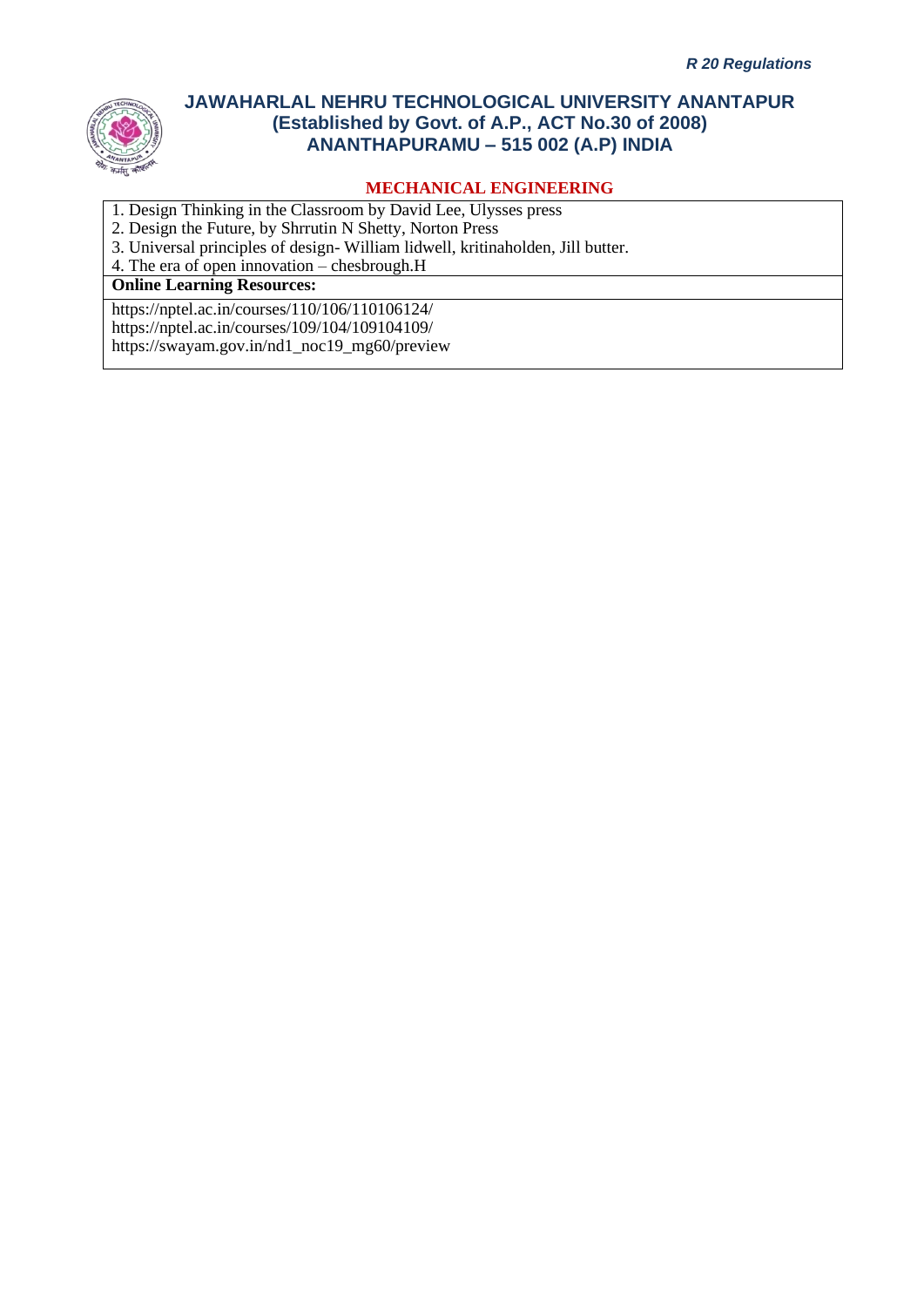

# **MECHANICAL ENGINEERING**

### **COMMUNITY SERVICE PROJECT ……Experiential learning through community engagement**

#### **Introduction**

- Community Service Project is an experiential learning strategy that integrates meaningful community service with instruction, participation, learning and community development
- Community Service Project involves students in community development and service activities and applies the experience to personal and academic development.
- Community Service Project is meant to link the community with the college for mutual benefit. The community will be benefited with the focused contribution of the college students for the village/ local development. The college finds an opportunity to develop social sensibility and responsibility among students and also emerge as a socially responsible institution.

#### **Objective**

Community Service Project should be an integral part of the curriculum, as an alternative to the 2 months of Summer Internships / Apprenticeships / On the Job Training, whenever there is an exigency when students cannot pursue their summer internships. The specific objectives are;

- To sensitize the students to the living conditions of the people who are around them,
- To help students to realize the stark realities of the society.
- To bring about an attitudinal change in the students and help them to develop societal consciousness, sensibility, responsibility and accountability
- To make students aware of their inner strength and help them to find new /out of box solutions to the social problems.
- To make students socially responsible citizens who are sensitive to the needs of the disadvantaged sections.
- To help students to initiate developmental activities in the community in coordination with public and government authorities.
- To develop a holistic life perspective among the students by making them study culture, traditions, habits, lifestyles, resource utilization, wastages and its management, social problems, public administration system and the roles and responsibilities of different persons across different social systems.

### **Implementation of Community Service Project**

- Every student should put in a 6 weeks for the Community Service Project during the summer vacation.
- Each class/section should be assigned with a mentor.
- Specific Departments could concentrate on their major areas of concern. For example, Dept. of Computer Science can take up activities related to Computer Literacy to different sections of people like - youth, women, house-wives, etc
- A log book has to be maintained by each of the student, where the activities undertaken/involved to be recorded.
- The logbook has to be countersigned by the concerned mentor/faculty incharge.
- Evaluation to be done based on the active participation of the student and grade could be awarded by the mentor/faculty member.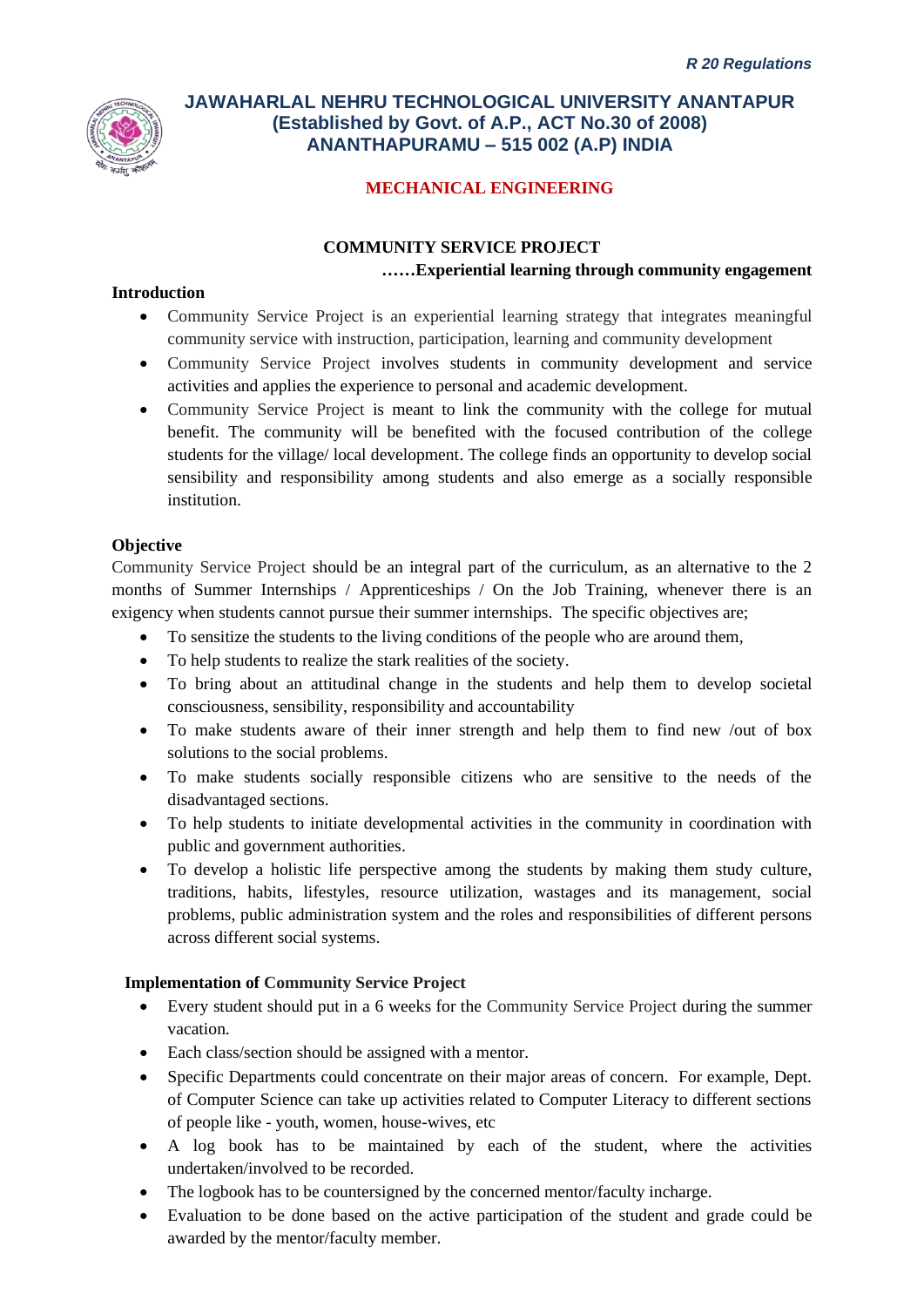

### **MECHANICAL ENGINEERING**

- The final evaluation to be reflected in the grade memo of the student.
- The Community Service Project should be different from the regular programmes of NSS/NCC/Green Corps/Red Ribbon Club, etc.
- Minor project report should be submitted by each student. An internal Viva shall also be conducted by a committee constituted by the principal of the college.
- Award of marks shall be made as per the guidelines of Internship/apprentice/ on the job training

#### **Procedure**

- A group of students or even a single student could be assigned for a particular habitation or village or municipal ward, as far as possible, in the near vicinity of their place of stay, so as to enable them to commute from their residence and return back by evening or so.
- The Community Service Project is a twofold one
	- o First, the student/s could conduct a survey of the habitation, if necessary, in terms of their own domain or subject area. Or it can even be a general survey, incorporating all the different areas. A common survey format could be designed. This should not be viewed as a duplication of work by the Village or Ward volunteers, rather, it could be another primary source of data.
	- o Secondly, the student/s could take up a social activity, concerning their domain or subject area. The different areas, could be like –
		- Agriculture
		- Health
		- Marketing and Cooperation
		- Animal Husbandry
		- Horticulture
		- Fisheries
		- **Exerciculture**
		- Revenue and Survey
		- Natural Disaster Management
		- **Irrigation**
		- $\blacksquare$  Law & Order
		- Excise and Prohibition
		- Mines and Geology
		- **Energy**
		- **Internet**
		- Free Electricity
		- Drinking Water

#### **EXPECTED OUTCOMES**

#### **BENEFITS OF COMMUNITY SERVICE PROJECT TO STUDENTS**

#### **Learning Outcomes**

- Positive impact on students' academic learning
- Improves students' ability to apply what they have learned in "the real world"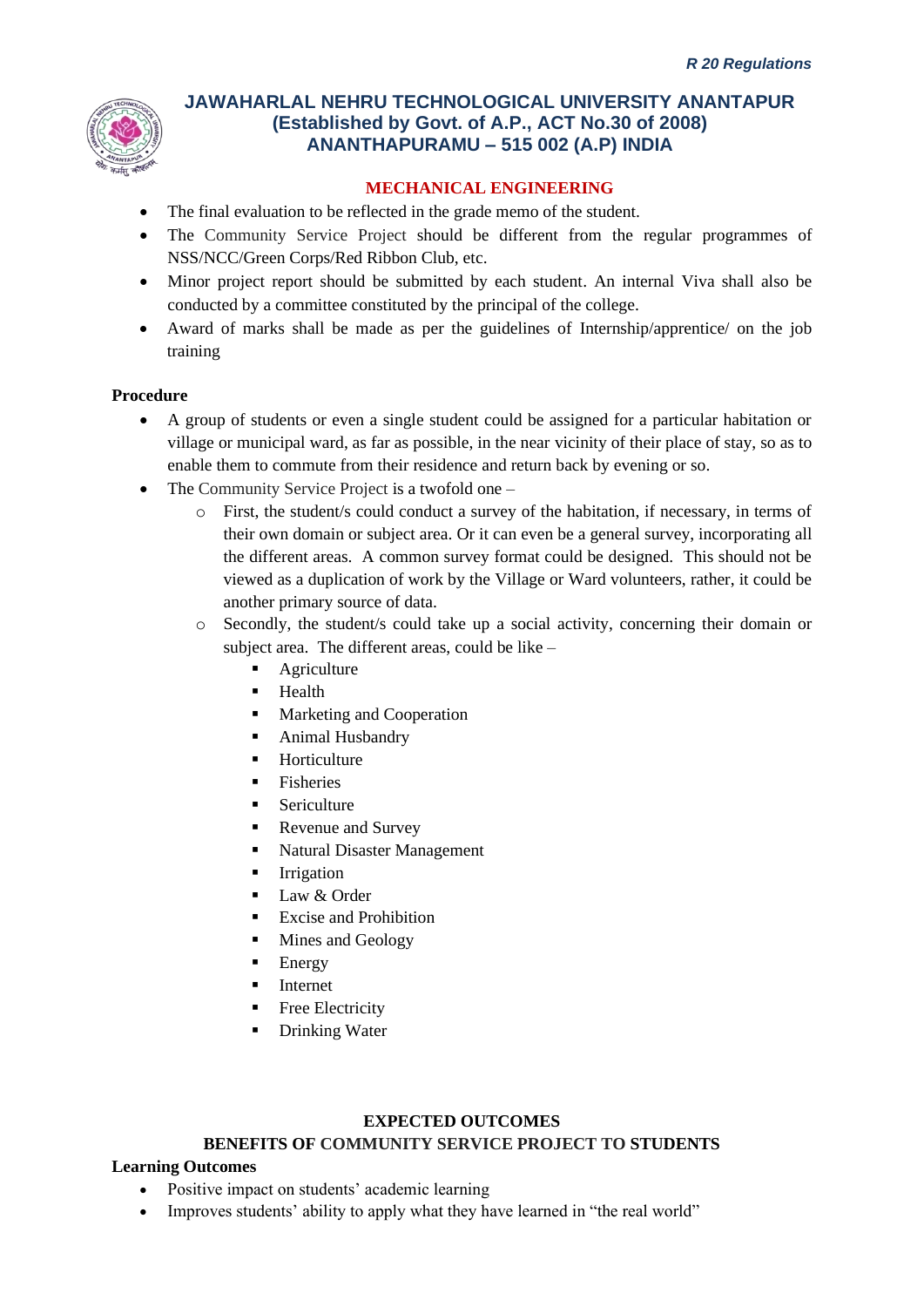

# **MECHANICAL ENGINEERING**

- Positive impact on academic outcomes such as demonstrated complexity of understanding, problem analysis, problem-solving, critical thinking, and cognitive development
- Improved ability to understand complexity and ambiguity

#### **Personal Outcomes**

- Greater sense of personal efficacy, personal identity, spiritual growth, and moral development
- Greater interpersonal development, particularly the ability to work well with others, and build leadership and communication skills

#### **Social Outcomes**

- Reduced stereotypes and greater inter-cultural understanding
- Improved social responsibility and citizenship skills
- Greater involvement in community service after graduation

### **Career Development**

- Connections with professionals and community members for learning and career opportunities
- Greater academic learning, leadership skills, and personal efficacy can lead to greater opportunity

#### **Relationship with the Institution**

- Stronger relationships with faculty
- Greater satisfaction with college
- Improved graduation rates

#### **BENEFITS OF COMMUNITY SERVICE PROJECT TO FACULTY MEMBERS**

- Satisfaction with the quality of student learning
- New avenues for research and publication via new relationships between faculty and community
- Providing networking opportunities with engaged faculty in other disciplines or institutions
- A stronger commitment to one's research

### **BENEFITS OF COMMUNITY SERVICE PROJECT TO COLLEGES AND UNIVERSITIES**

- Improved institutional commitment
- Improved student retention
- Enhanced community relations

# **BENEFITS OF COMMUNITY SERVICE PROJECT TO COMMUNITY**

- Satisfaction with student participation
- Valuable human resources needed to achieve community goals
- New energy, enthusiasm and perspectives applied to community work
- Enhanced community-university relations.

#### **SUGGESTIVE LIST OF PROGRAMMES UNDER COMMUNITY SERVICE PROJECT**

The following the recommended list of projects for Engineering students. The lists are not exhaustive and open for additions, deletions and modifications. Colleges are expected to focus on specific local issues for this kind of projects. The students are expected to carry out these projects with involvement, commitment, responsibility and accountability. The mentors of a group of students should take the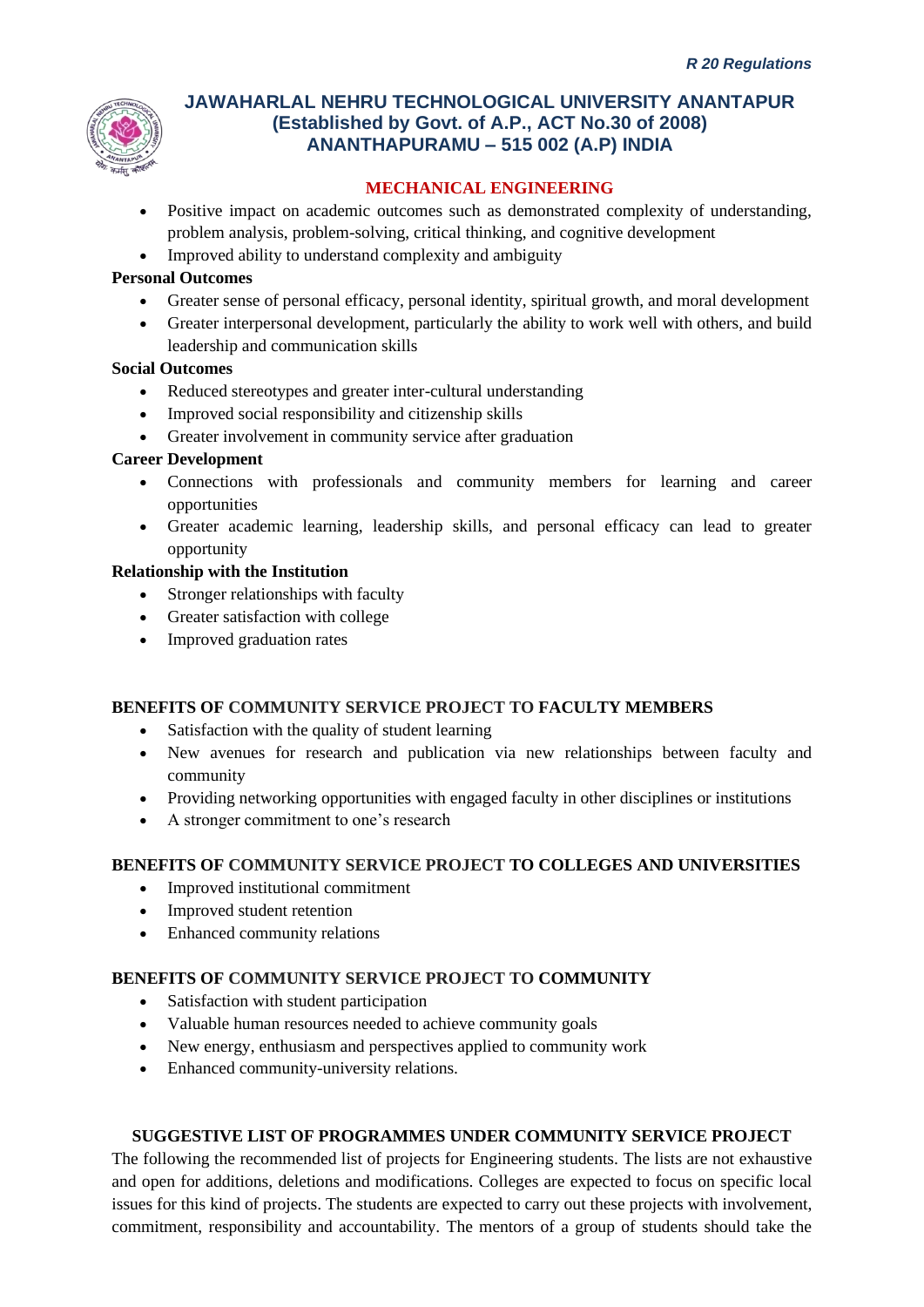

### **MECHANICAL ENGINEERING**

responsibility of motivating, facilitating, and guiding the students. They have to interact with local leadership and people and appraise the objectives and benefits of this kind of projects. The project reports shall be placed in the college website for reference. Systematic, Factual, methodical and honest reporting shall be ensured.

### **For Engineering Students**

- **1. Water facilities and drinking water availability**
- **2. Health and hygiene**
- **3. Stress levels and coping mechanisms**
- **4. Health intervention programmes**
- **5. Horticulture**
- **6. Herbal plants**
- **7. Botanical survey**
- **8. Zoological survey**
- **9. Marine products**
- **10. Aqua culture**
- **11. Inland fisheries**
- **12. Animals and species**
- **13. Nutrition**
- **14. Traditional health care methods**
- **15. Food habits**
- **16. Air pollution**
- **17. Water pollution**
- **18. Plantation**
- **19. Soil protection**
- **20. Renewable energy**
- **21. Plant diseases**
- **22. Yoga awareness and practice**
- **23. Health care awareness programmes and their impact**
- **24. Use of chemicals on fruits and vegetables**
- **25. Organic farming**
- **26. Crop rotation**
- **27. Floury culture**
- **28. Access to safe drinking water**
- **29. Geographical survey**
- **30. Geological survey**
- **31. Sericulture**
- **32. Study of species**
- **33. Food adulteration**
- **34. Incidence of Diabetes and other chronic diseases**
- **35. Human genetics**
- **36. Blood groups and blood levels**
- **37. Internet Usage in Villages**
- **38. Android Phone usage by different people**
- **39. Utilisation of free electricity to farmers and related issues**
- **40. Gender ration in schooling lvel- observation.**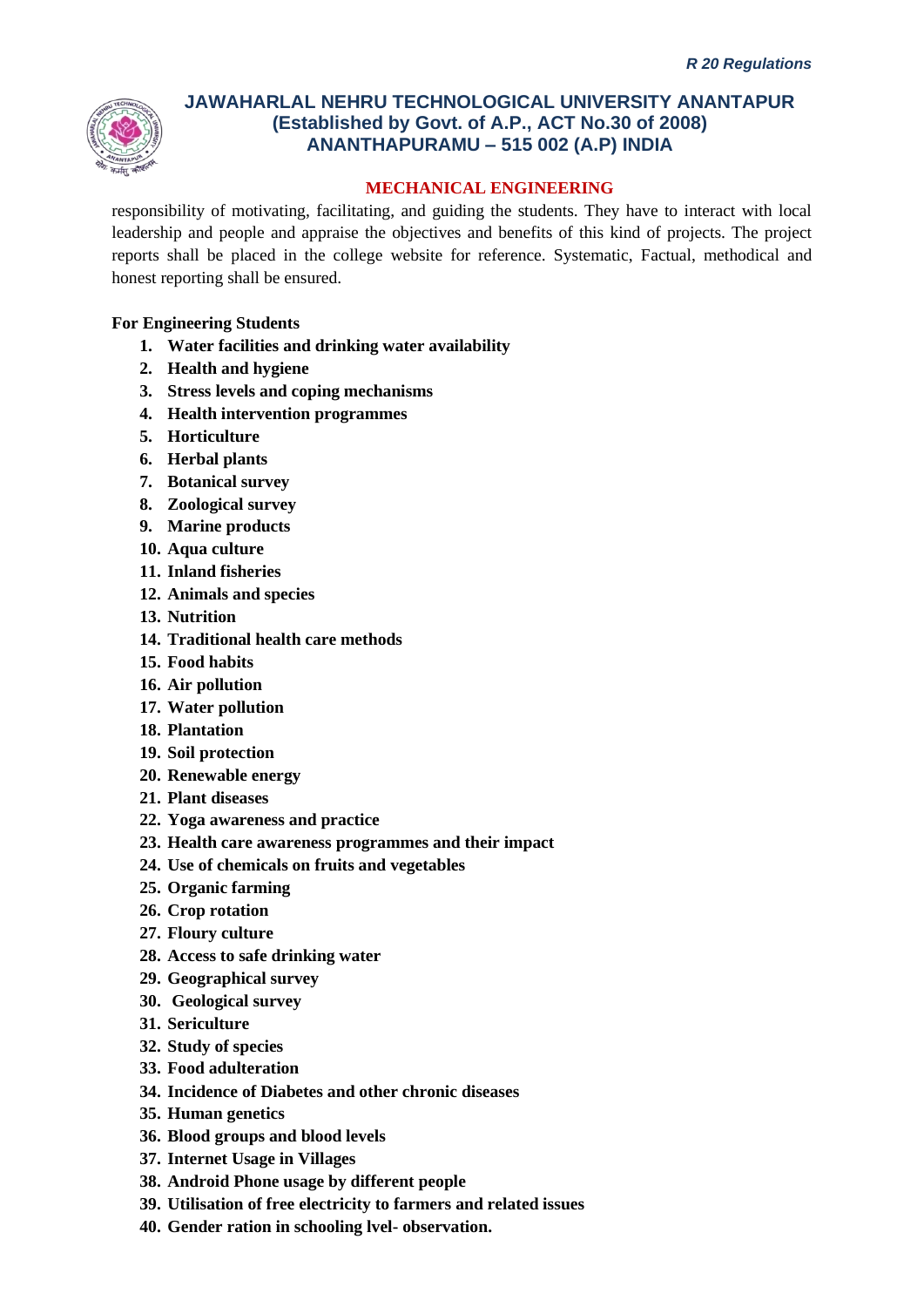

# **MECHANICAL ENGINEERING**

**Complimenting the community service project the students may be involved to take up some awareness campaigns on social issues/special groups. The suggested list of programmes are;**

### **Programmes for School Children**

- 1. Reading Skill Programme (Reading Competition)
- 2. Preparation of Study Materials for the next class.
- 3. Personality / Leadership Development
- 4. Career Guidance for X class students
- 5. Screening Documentary and other educational films
- 6. Awareness Programme on Good Touch and Bad Touch (Sexual abuse)
- 7. Awareness Programme on Socially relevant themes.

#### **Programmes for Women Empowerment**

- 1. Government Guidelines and Policy Guidelines
- 2. Womens' Rights
- 3. Domestic Violence
- 4. Prevention and Control of Cancer
- 5. Promotion of Social Entrepreneurship

#### **General Camps**

- 1. General Medical camps
- 2. Eye Camps
- 3. Dental Camps
- 4. Importance of protected drinking water
- 5. ODF awareness camp
- 6. Swatch Bharath
- 7. AIDS awareness camp
- 8. Anti Plastic Awareness
- 9. Programmes on Environment
- 10. Health and Hygiene
- 11. Hand wash programmes
- 12. Commemoration and Celebration of important days

#### **Programmes for Youth Empowerment**

- 1. Leadership
- 2. Anti-alcoholism and Drug addiction
- 3. Anti-tobacco
- 4. Awareness on Competitive Examinations
- 5. Personality Development

#### **Common Programmes**

- 1. Awareness on RTI
- 2. Health intervention programmes
- 3. Yoga
- 4. Tree plantation
- 5. Programmes in consonance with the Govt. Departments like
	- i. Agriculture
	- ii. Health
	- iii. Marketing and Cooperation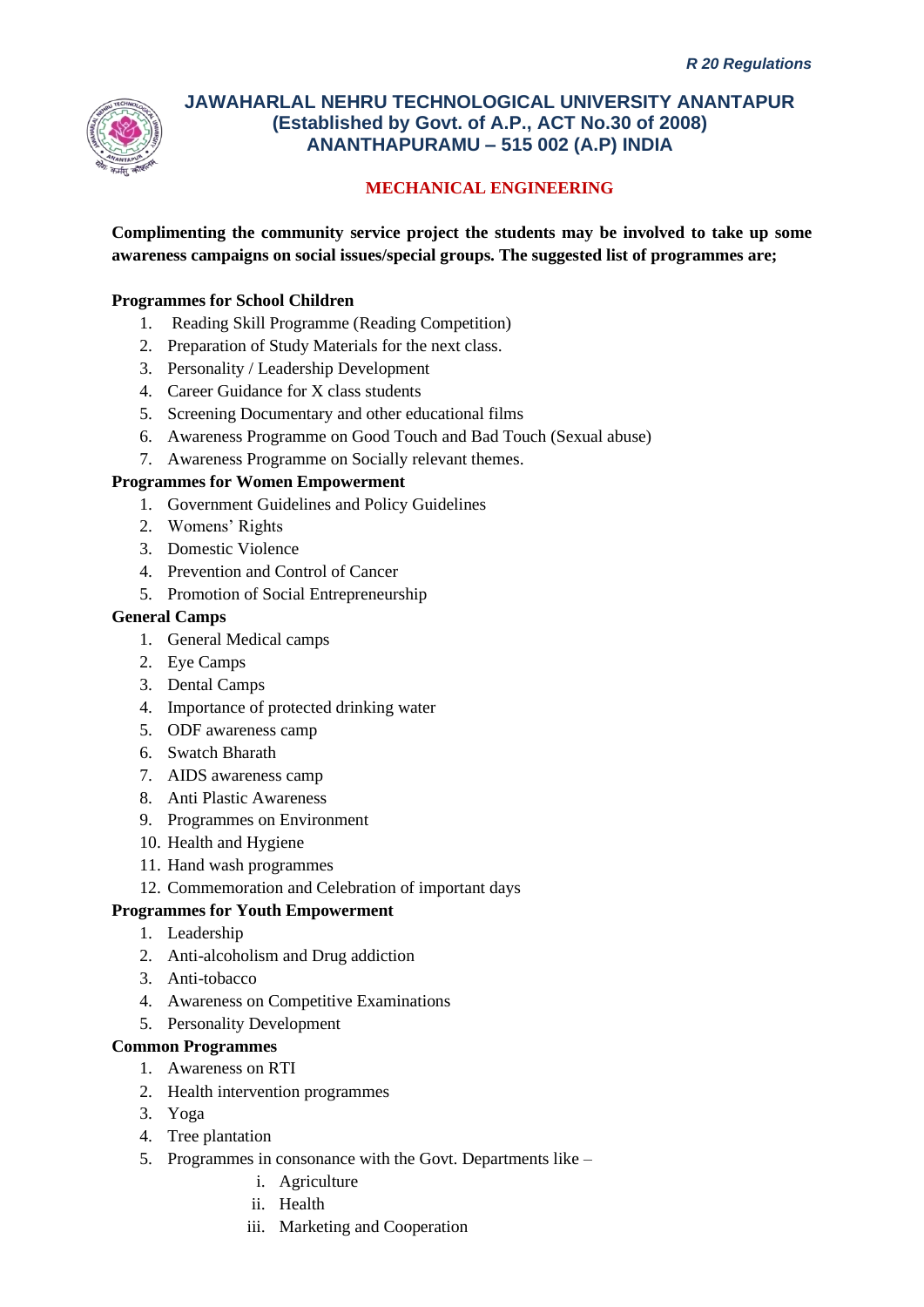

### **MECHANICAL ENGINEERING**

- iv. Animal Husbandry
- v. Horticulture
- vi. Fisheries
- vii. Sericulture
- viii. Revenue and Survey
	- ix. Natural Disaster Management
- x. Irrigation
- xi. Law & Order
- xii. Excise and Prohibition
- xiii. Mines and Geology
- xiv. Energy

#### **Role of Students:**

- Students may not have the expertise to conduct all the programmes on their own. The students then can play a facilitator role.
- For conducting special camps like Health related, they will be coordinating with the Governmental agencies.
- As and when required the College faculty themselves act as Resource Persons.
- Students can work in close association with Non-Governmental Organizations like Lions Club, Rotary Club, etc or with any NGO actively working in that habitation.
- And also with the Governmental Departments. If the programme is rolled out, the District Administration could be roped in for the successful deployment of the programme.
- An in-house training and induction programme could be arranged for the faculty and participating students, to expose them to the methodology of Service Learning.

#### **Timeline for the Community Service Project Activity**

#### **Duration: 8 weeks**

#### **1. Preliminary Survey (One Week)**

- A preliminary survey including the socio-economic conditions of the allotted habitation to be conducted.
- A survey form based on the type of habitation to be prepared before visiting the habitation with the help of social sciences faculty. (However, a template could be designed for different habitations, rural/urban.
- The Governmental agencies, like revenue administration, corporation and municipal authorities and village secreteriats could be aligned for the survey.

#### **2. Community Awareness Campaigns (One Week)**

Based on the survey and the specific requirements of the habitation, different awareness campaigns and programmes to be conducted, spread over two weeks of time. The list of activities suggested could be taken into consideration.

#### **3. Community Immersion Programme (Three Weeks)**

**Along with the Community Awareness Programmes**, the student batch can also work with any one of the below listed governmental agencies and work in tandem with them. This community involvement programme will involve the students in exposing themselves to the